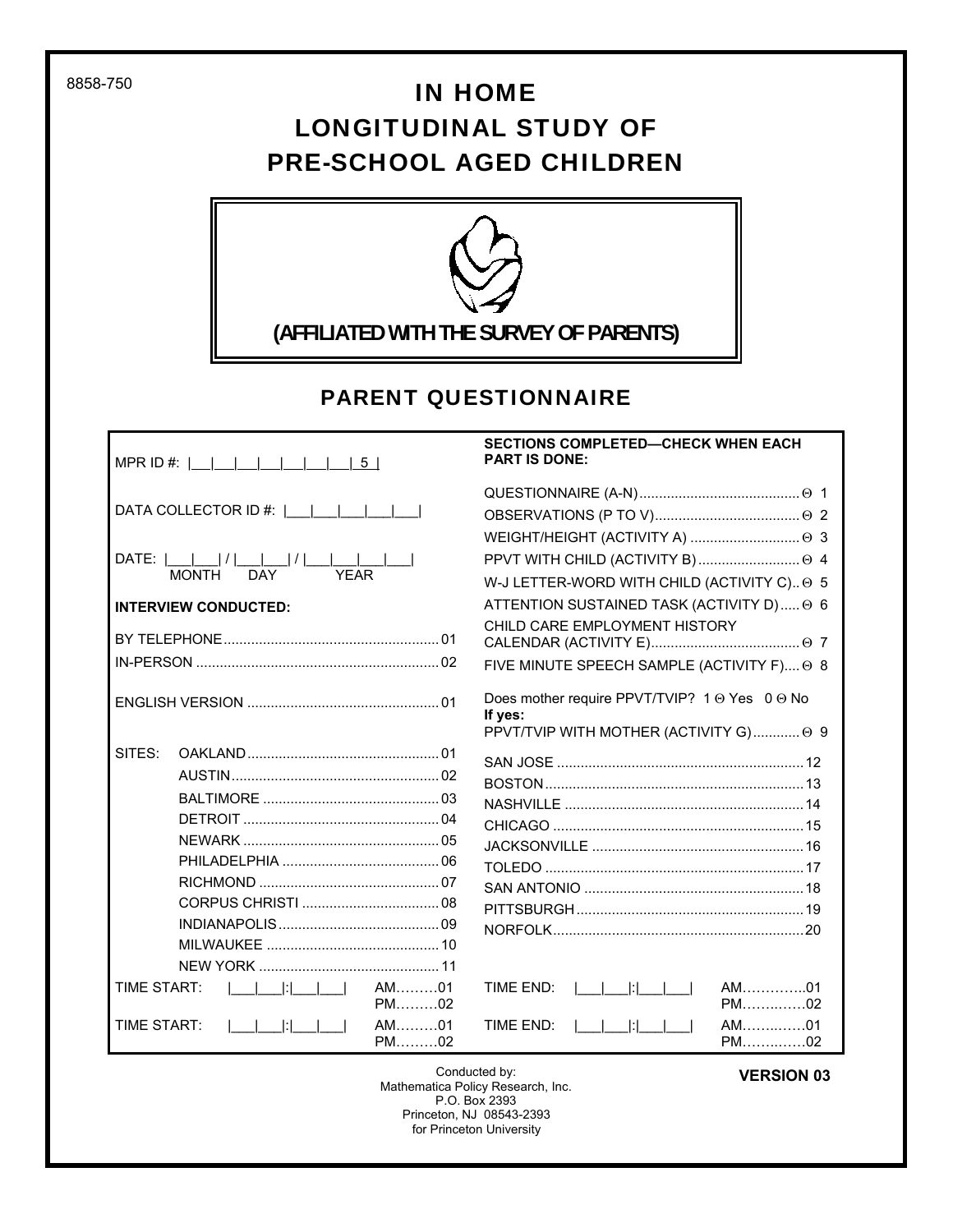### **INTRODUCTION**

#### **NOTE: IF CORE SURVEY OF PARENTS NEEDS TO BE ADMINISTERED, READ BOLD TEXT TO PARENTS.**

Hello. Thank you for agreeing to talk with us again. As I mentioned (on the phone/when we made the appointment), the entire visit will take about 1½ **(2½ for parents, 2 for caregiver)** hours. The visit has three **(four)** parts. **(First, I need to ask you the survey questions we weren't able to complete on the telephone.)** I will do a short word task with you and (CHILD) and measure your's and (CHILD's) height and weight. Also, I will ask you some questions about (CHILD), your family routines, and how you are managing.

While you, (CHILD) and I are working together, it would be best if we were not interrupted. As we go along, I will be telling you what we need you to do. Please, if you have any questions, feel free to ask! If at any time you need to take a break to take care of (CHILD) (or your other children), please let me know.

All the information you give me is confidential. Neither your name nor (CHILD's) will be attached to any of the information you give us. If there is anything you are not comfortable talking about or doing, please let me know and we will skip those questions. You will get \$50 for your time, and we have a book for (CHILD).

Before we start, I need you to read and sign this consent form agreeing to be part of the In-Home Study. Please let me know if you have any questions as you read the form.

#### **HAND FORM TO RESPONDENT. CHECK FOR SIGNATURE. WRITE CASE ID # ON THE FORM.**

Is this a good time for (CHILD)? We can start with some activities or with the interview if you think (he/she) isn't at (his/her) best right now.

#### 0.1 **IS THIS A GOOD TIME FOR CHILD?**

YES ...................................................................... 01 **→ GO TO ACTIVITY BOOK** 

NO ........................................................................ 00 **→ GO TO QUESTION 0.2**

#### 0.2 **WAS THE CORE SURVEY OF PARENTS QUESTIONNAIRE COMPLETED?**

|  |  | THEN RETURN TO<br>QUESTION 0.3 |
|--|--|--------------------------------|
|  |  |                                |
|  |  | $\mapsto$ GO TO QUESTION 0.5   |
|  |  |                                |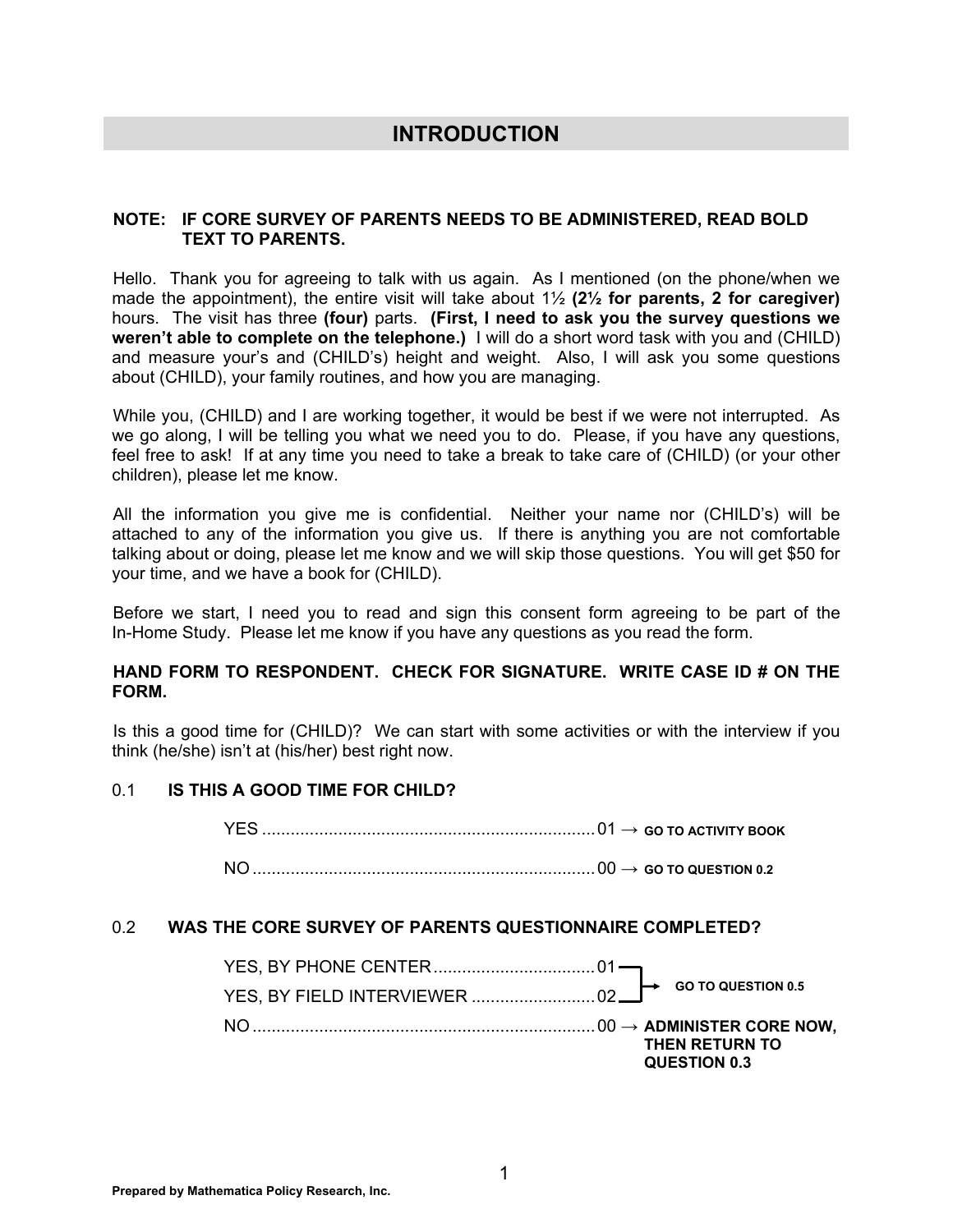#### 0.3 **[CORE COMPLETED] HAVE YOU COMPLETED THE ACTIVITIES WITH RESPONDENT AND CHILD?**

#### 0.4 **IS THIS A GOOD TIME FOR CHILD?**

#### 0.5 **WHAT IS THE RELATIONSHIP OF THE RESPONDENT TO THE CHILD?**

OTHER NONRELATIVE (SPECIFY) .................... 06

#### 0.6 **INTERVIEWER: CHECK CONTACT SHEET, IS THIS THE SAME RESPONDENT WHO COMPLETED THE 36-MONTH SURVEY?**

#### 0.7 **INTERVIEWER: CHECK CONTACT SHEET, IS THE PPVT/TVIP VALID?**

| NΙ | <b>PPVT/TVIP</b> |
|----|------------------|

#### **START INTERVIEW, SECTION A**

#### **IF ACTIVITIES ARE NOT YET COMPLETED, COMPLETE ACTIVITY BOOKLET WHEN CHILD IS READY.**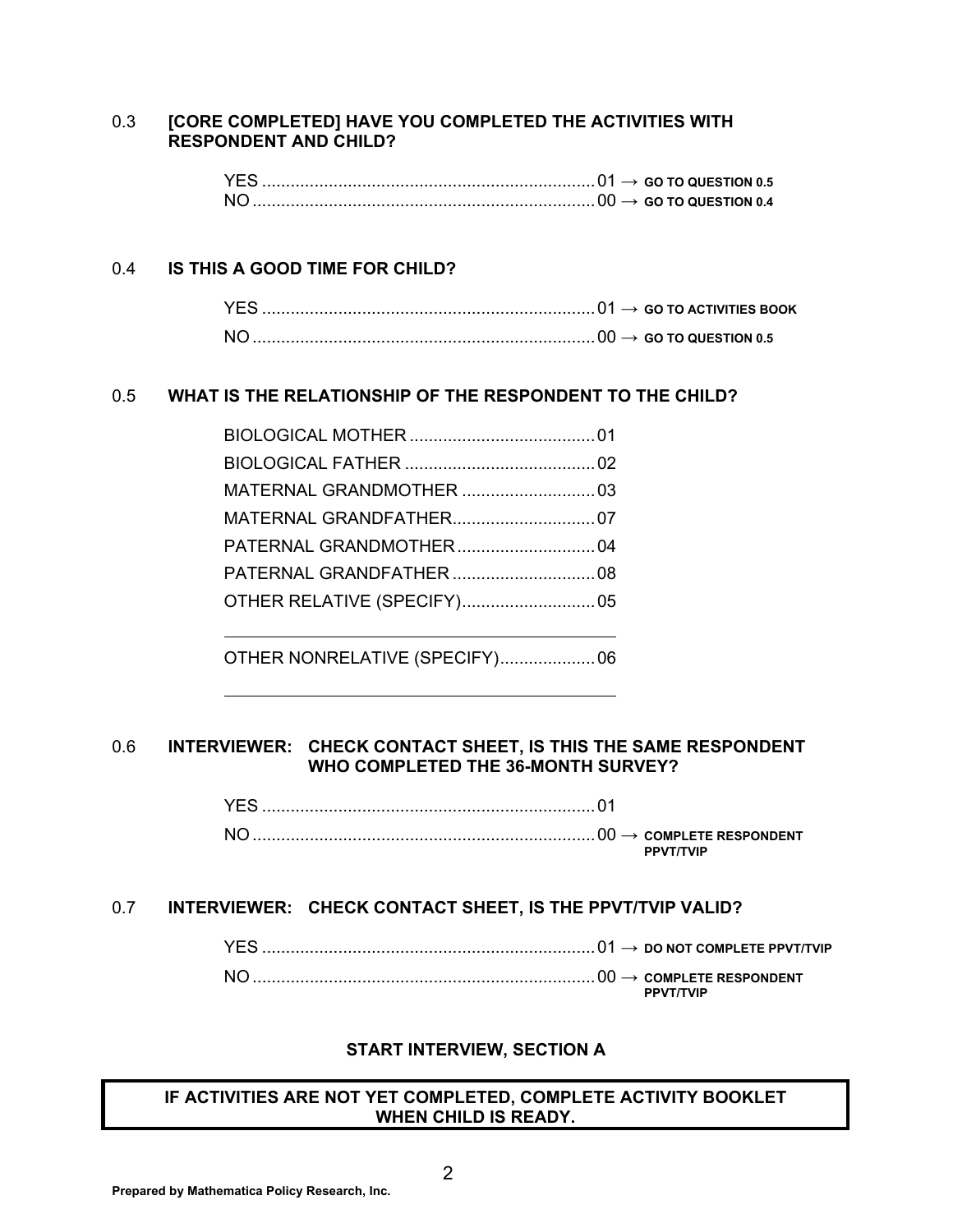## **A. HEALTH AND ACCIDENTS**

Our first questions are about (CHILD's) health and development and how he/she is doing.

A1. In general, would you say (CHILD's) health is . . .

A2. Has a doctor or health professional ever told you that (CHILD) has any of the following health conditions?

|    |                                                                                        | <b>YES</b> | <b>NO</b> | <b>DON'T</b><br><b>KNOW</b> | <b>REFUSED</b> |
|----|----------------------------------------------------------------------------------------|------------|-----------|-----------------------------|----------------|
| a. | Attention Deficit Disorder (ADD) or Attention<br>Deficit Hyperactivity Disorder (ADHD) | 01         | 00        | d                           | r              |
| b. | Mental retardation or developmental delay                                              | 01         | 00        | d                           | r              |
| C. |                                                                                        | 01         | 00        | d                           | r              |
| d. |                                                                                        | 01         | 00        | d                           | r              |
| e. |                                                                                        | 01         | 00        | d                           | r              |
| f  |                                                                                        | 01         | 00        | d                           | r              |
| g. | Congenital Heart Disease or Other Heart                                                | 01         | 00        | d                           | r              |
| h. |                                                                                        | 01         | 00        | d                           | r              |
| j. |                                                                                        | 01         | 00        | d                           | r              |
| Τ. |                                                                                        | 01         | 00        | d                           | r              |
| k. |                                                                                        | 01         | 00        | d                           | r              |
| I. |                                                                                        | 01         | 00        | d                           | r              |
| m. |                                                                                        | 01         | 00        | d                           | r              |
| n. |                                                                                        | 01         | 00        | d                           | r              |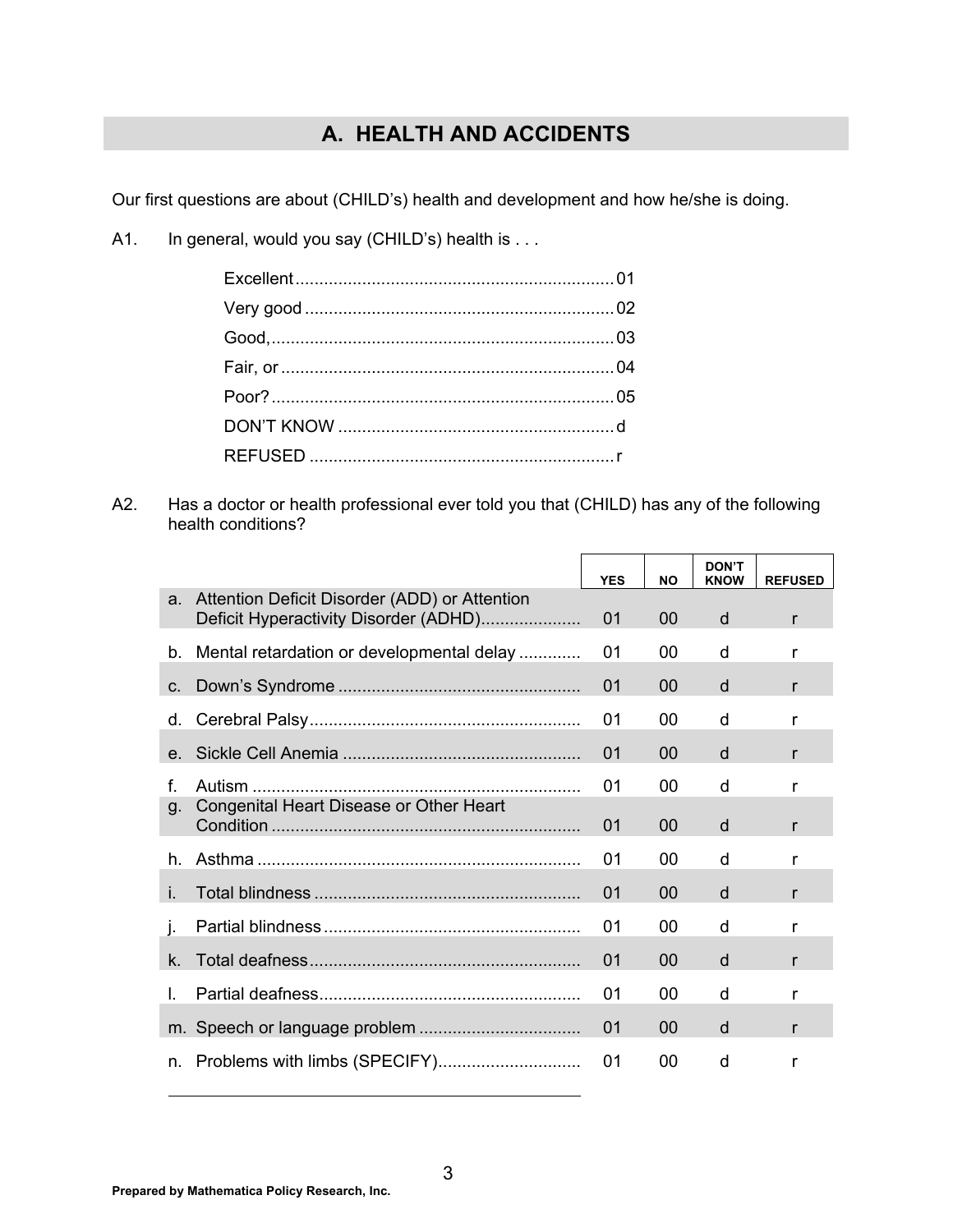|             | <b>YES</b> | <b>NO</b> | <b>DON'T</b><br><b>KNOW</b> | <b>REFUSED</b> |
|-------------|------------|-----------|-----------------------------|----------------|
|             | 01         | 00        | d                           |                |
|             | 01         | 00        | d                           |                |
|             | 01         | 00        | d                           |                |
|             | 01         | 00        | d                           |                |
| $e_{\cdot}$ | 01         | $00 \,$   | d                           |                |
| f.          | 01         | 00        | d                           |                |
|             | 01         | 00        | d                           |                |
| h.          | 01         | 00        | d                           |                |
| i.          | 01         | 00        | d                           |                |

### A3. In the past 12 months, has (CHILD) had any of the following health problems?

A4. Has (CHILD) ever been tested for lead poisoning?

#### A5. What were the results?

| BORDERLINE—DIDN'T REQUIRE       |  |
|---------------------------------|--|
| TOO HIGH-REQUIRED TREATMENT  03 |  |
|                                 |  |
|                                 |  |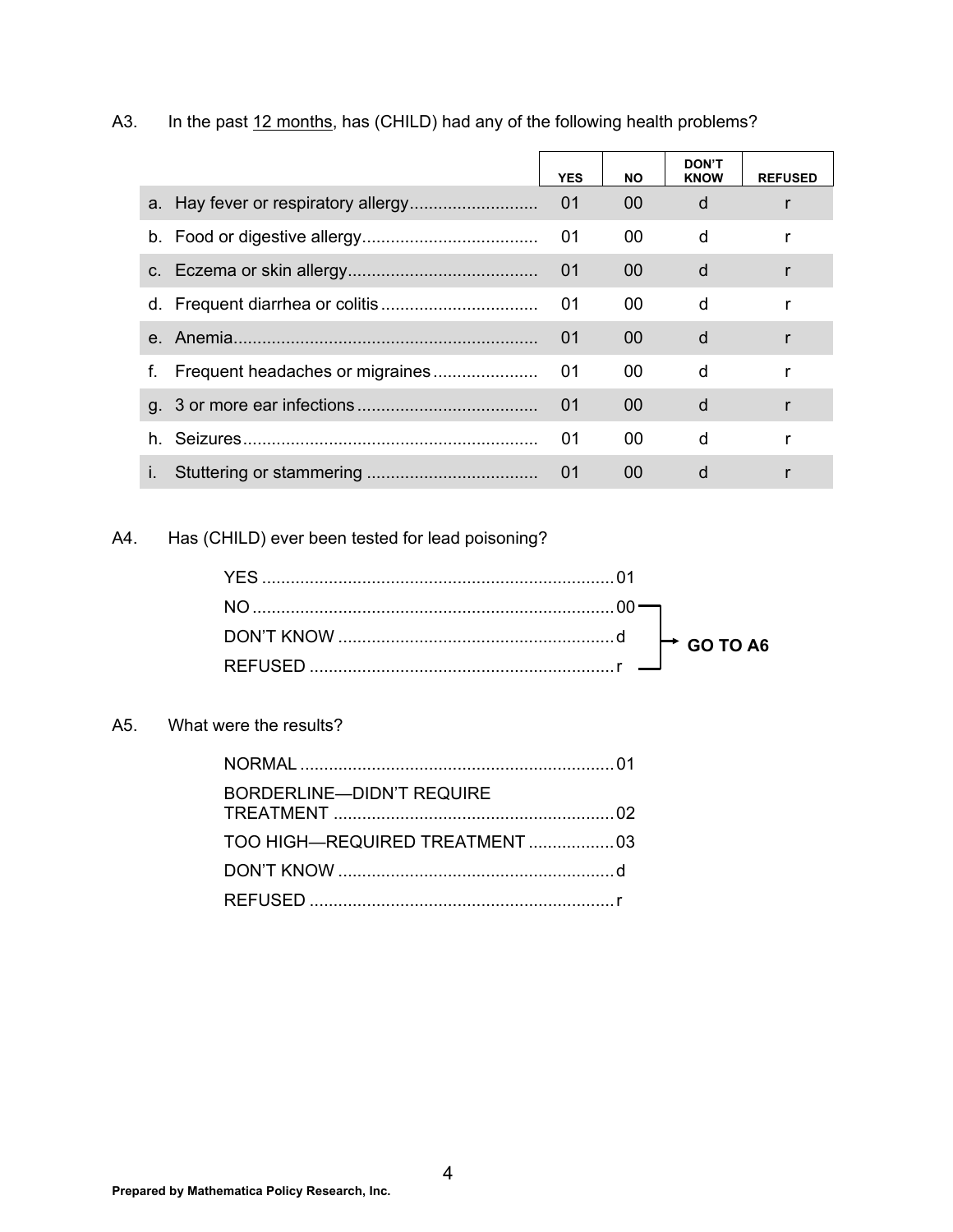- A6. In the last 12 months, approximately how many times has (CHILD) been seen by a doctor, nurse, or other health care professional for a regular check-up or "well-child visit?" Would you say . . .
	- **PROBE:** This is a visit to the doctor when (he/she) is not sick, but to get checked out or to get vaccinations.

A7. Does (CHILD) have a usual place for routine health care, such as regular check-ups?

**PROBE:** Do not include the emergency room.

- A8. Where does (CHILD) usually go for health care?
	- **PROBE:** Does (he/she) see a doctor in a private office; a doctor in a clinic or HMO facility; another type of health care provider in a clinic, hospital or emergency room, a walk-in or emergency care center; or does (he/she) go somewhere else for health care?

| DOCTOR'S OFFICE/PRIVATE CLINIC/HMO 02 |  |
|---------------------------------------|--|
|                                       |  |
|                                       |  |
|                                       |  |
| WALK-IN/EMERGENCY CARE CENTER 06      |  |
|                                       |  |
|                                       |  |
|                                       |  |
|                                       |  |

#### CIRCLE ONE ONLY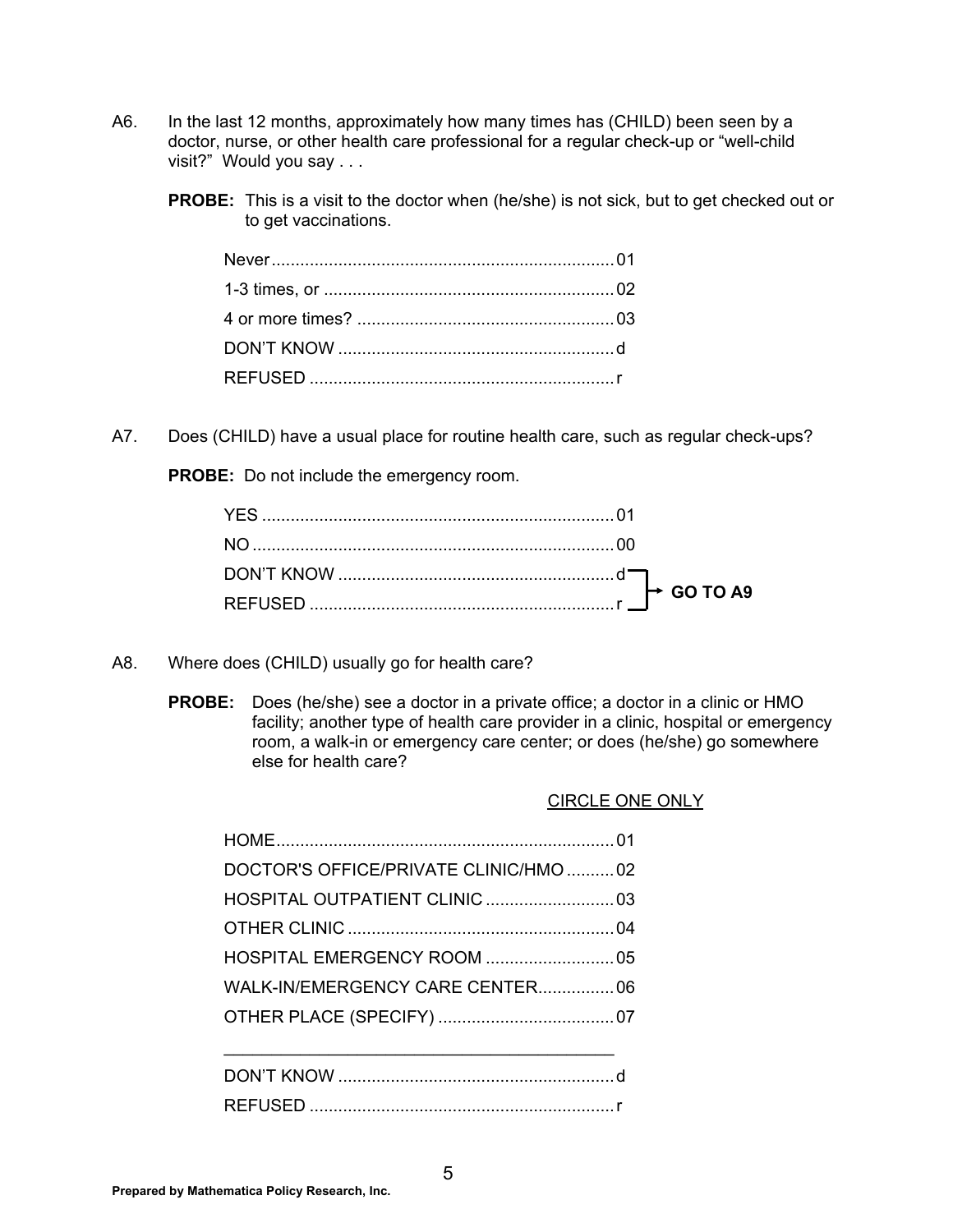A9. Is there a place that you usually go when you need routine health care, such as a physical examination or check-up?

**PROBE:** Do not include the emergency room.

- A10. Where do you usually go for health care?
	- **PROBE:** Do you see a doctor in a private office; a doctor in a clinic or HMO facility; another type of health care provider in a clinic, hospital or emergency room, a walk-in or emergency care center; or do you go somewhere else for health care?

| DOCTOR'S OFFICE/PRIVATE CLINIC/HMO 02 |  |
|---------------------------------------|--|
|                                       |  |
|                                       |  |
|                                       |  |
| WALK-IN/EMERGENCY CARE CENTER 06      |  |
|                                       |  |
|                                       |  |
|                                       |  |

| REFUSED |  |
|---------|--|

A11. How long has it been since your last routine check-up by a doctor or other health care professional? Please do not include any visits related to a pregnancy. Was it . . .

| More than 6 months ago but not more |  |
|-------------------------------------|--|
| More than 1 year, but not more than |  |
|                                     |  |
|                                     |  |
|                                     |  |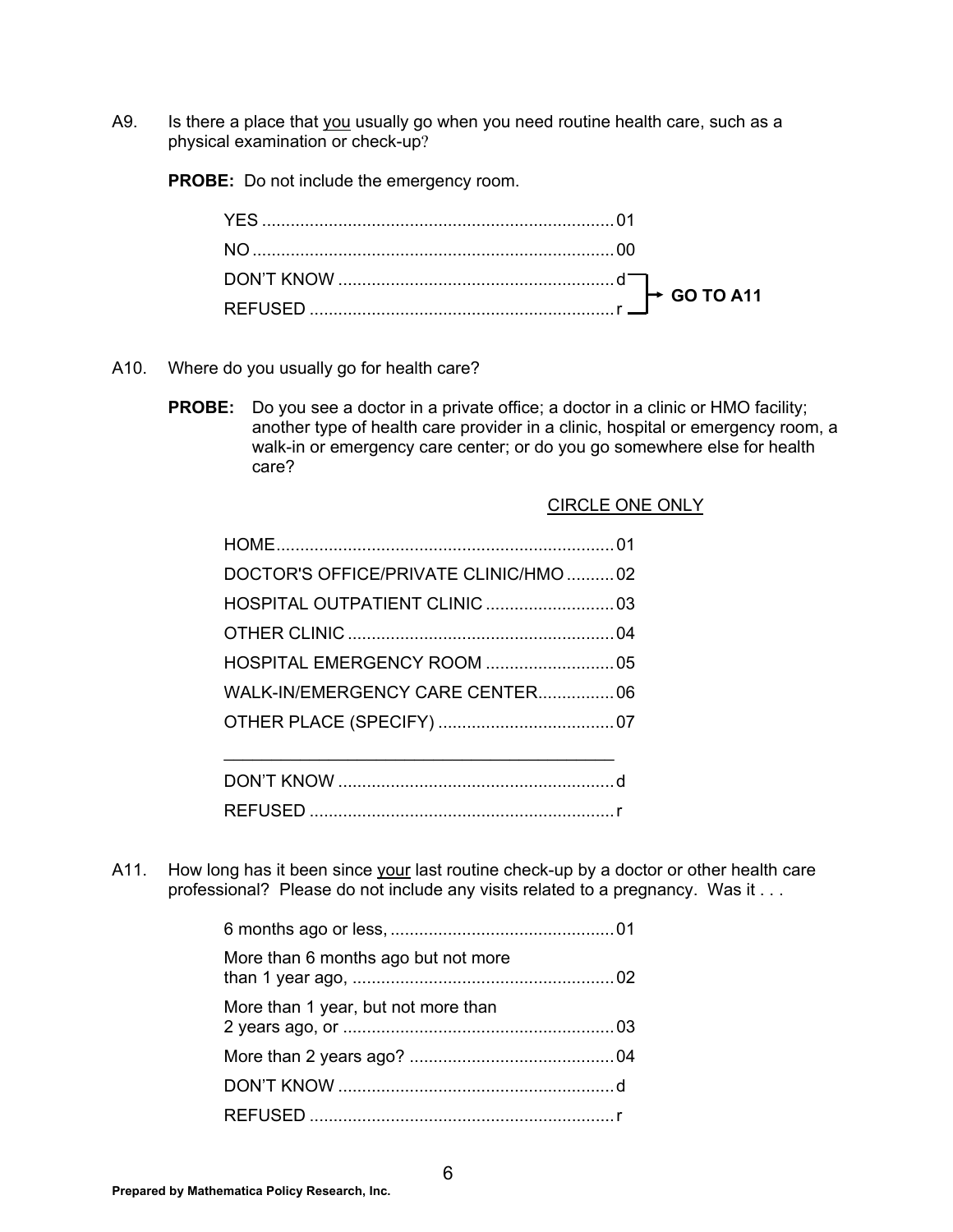A12. In the last 12 months, how many times has (CHILD) been seen by a doctor, nurse, or other health care professional because of an illness, accident, or injury? Do not count visits to the emergency room.

| IIMES |  |
|-------|--|
|       |  |
|       |  |
|       |  |

A13. (Was this visit/How many of those ([NUMBER IN A12] visits were), because of an accident or injury?

|\_\_\_|\_\_\_| TIMES

A14. In the last 12 months, how many times has (CHILD) been taken to the emergency room?

|\_\_\_|\_\_\_| TIMES

A15. (Was this visit/How many of these [NUMBER IN A14] visits were) to the emergency room because of an **accident** or injury?

> | | | | TIMES FOR ACCIDENT/INJURY NONE ....................................................................... 00 DON'T KNOW .......................................................... d REFUSED ................................................................ r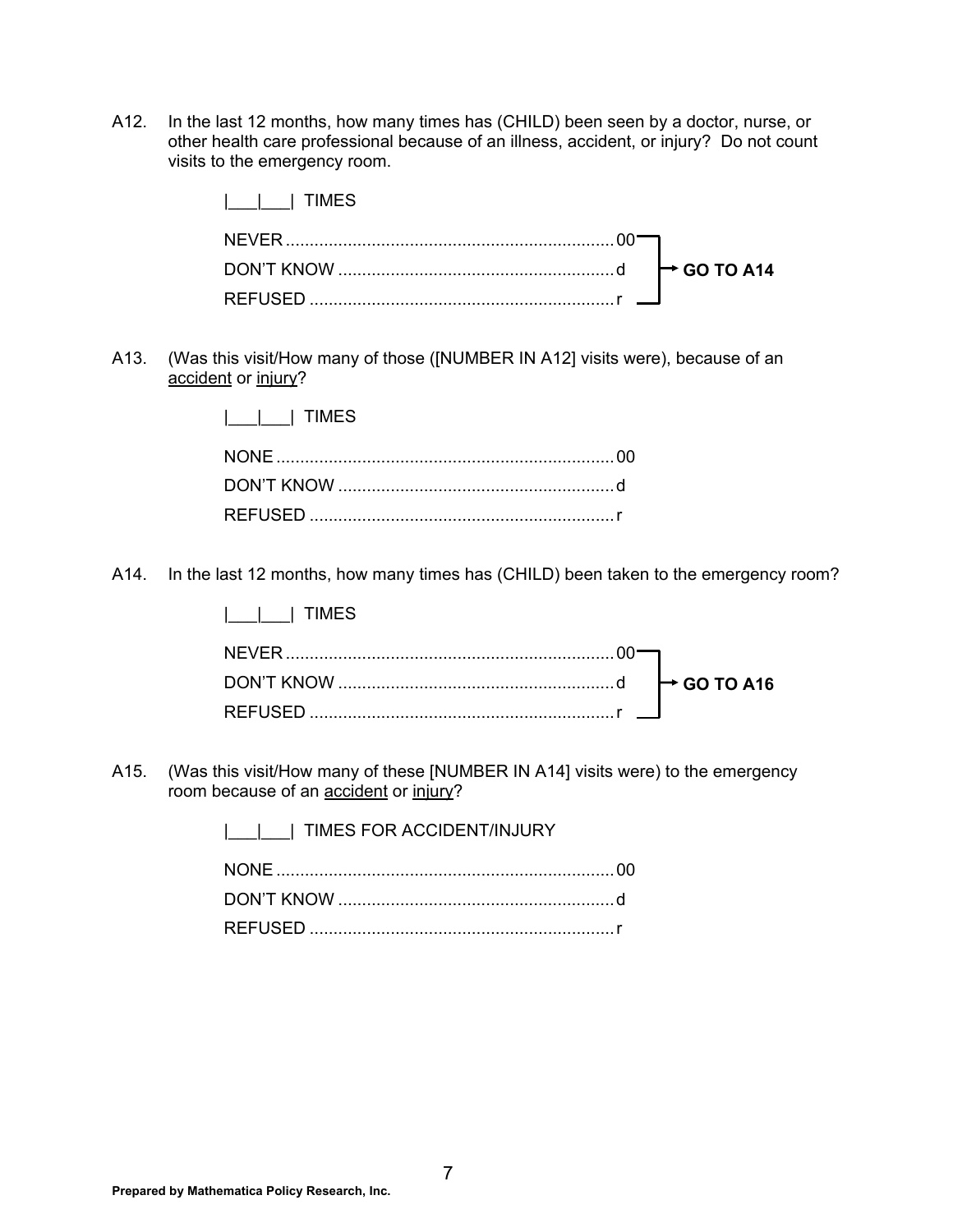A16. In the last 12 months, has (CHILD) stayed overnight in a hospital?

A17. In the last 12 months, how many times has (CHILD) stayed overnight in a hospital?

**PROBE:** Count each stay, even if it lasted a few nights, as one stay.

A18. (Was this hospitalization/How many of these hospitalizations were) because of an accident or injury?

|\_\_\_|\_\_\_| TIMES FOR ACCIDENT/INJURY

A19. How long did (CHILD) stay in the hospital during (his/her) (longest) stay?

|\_\_\_|\_\_\_|\_\_\_| DAYS

 DON'T KNOW .......................................................... d REFUSED ................................................................ r

#### A20. **INTERVIEWER: CHECK A13, A15 AND A18. WERE THERE ANY DOCTOR OR EMERGENCY ROOM VISITS BECAUSE OF AN ACCIDENT OR INJURY (A13 OR A15 OR A18 = 1 OR MORE?)**

 YES, AT LEAST ONE VISIT FOR ACCIDENT OR INJURY ........................................... 01

NO VISITS FOR AN ACCIDENT OR INJURY ......... 00 → **GO TO A22**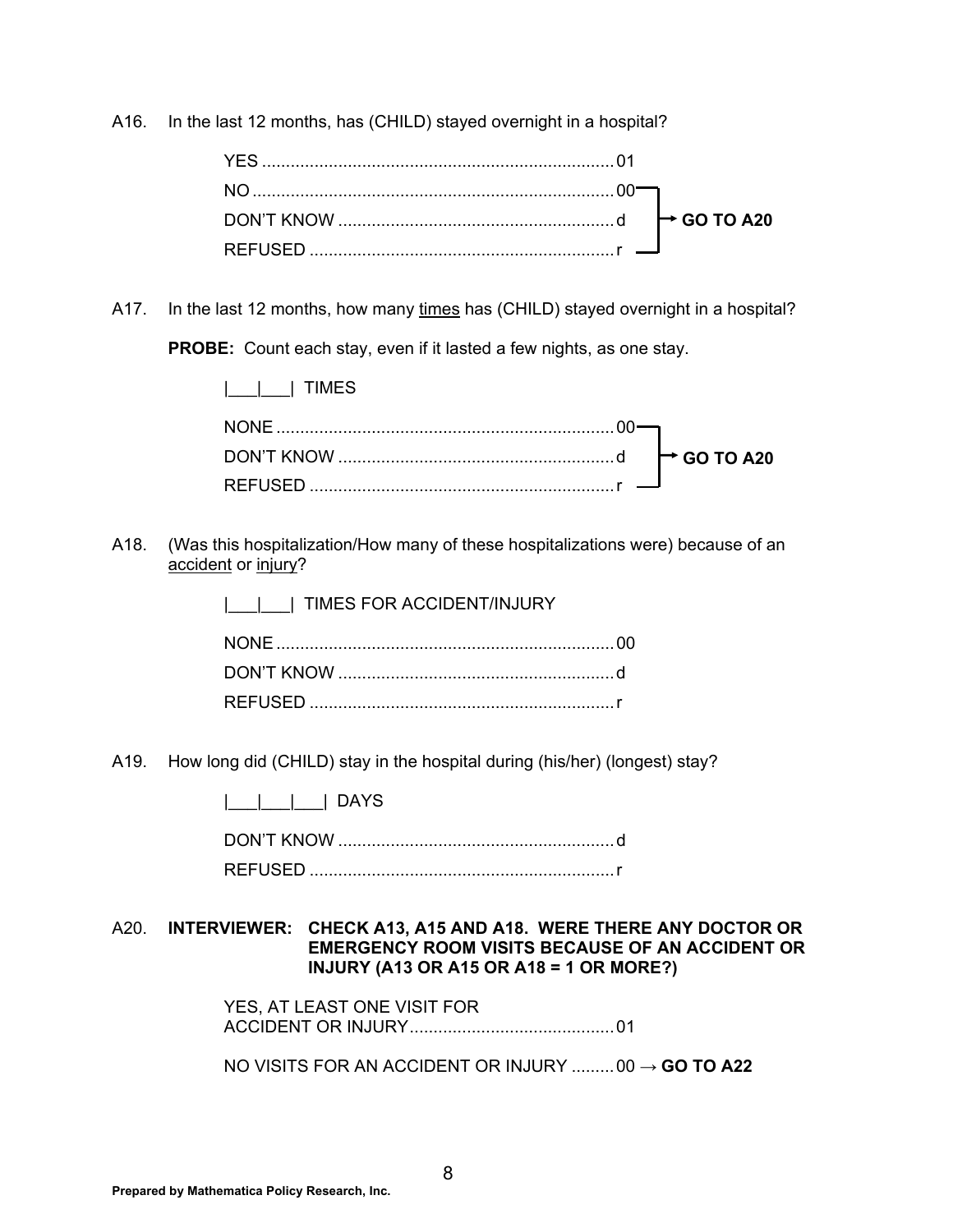A21. Children often have accidents or get hurt. We'd like to ask you a few questions about (the time/the most recent times) when (CHILD) had an accident or was injured. Please just tell me about accidents or injuries that required medical care.

|    |                                                                                                                | <b>MOST RECENT</b><br><b>ACCIDENT OR INJURY</b>                          | <b>NEXT MOST RECENT</b><br><b>ACCIDENT OR INJURY</b>                    | <b>NEXT MOST RECENT</b><br><b>ACCIDENT OR INJURY</b>         |
|----|----------------------------------------------------------------------------------------------------------------|--------------------------------------------------------------------------|-------------------------------------------------------------------------|--------------------------------------------------------------|
| А. | Please tell me about<br>(CHILD's) (most recent/next<br>most recent) accident or<br>injury. When did it happen? | <b>YEAR</b><br><b>MONTH</b>                                              | <b>MONTH</b><br><b>YEAR</b>                                             | <b>MONTH</b><br><b>YEAR</b>                                  |
|    | <b>RECORD DATES FOR UP</b><br>TO 3 ACCIDENTS. THEN-<br>ASK A21B TO A21E FOR<br><b>EACH ONE.</b>                |                                                                          |                                                                         |                                                              |
| B. | Please tell me about the                                                                                       |                                                                          |                                                                         |                                                              |
|    | accident or injury on (DATE<br>ABOVE). What happened?                                                          | in (his/her) home,                                                       | in (his/her) home,                                                      | in (his/her) home.                                           |
|    | <b>INTERVIEWER: USE</b><br><b>QUESTIONS TO PROBE</b>                                                           | in someone else's home,                                                  | in someone else's home,                                                 | in someone else's home,                                      |
|    | <b>FOR INFORMATION AS</b><br>NECESSARY.                                                                        | at day care or a school,  04                                             | at day care or a school,  04                                            | at day care or a school,04                                   |
|    | (Where did the accident or                                                                                     | park playground or other                                                 | park playground or other<br>public place, or  05                        | park playground or other<br>public place, or05               |
|    | injury in (MONTH) happen?<br>Was it $\ldots$ )                                                                 | someplace                                                                | someplace<br>else? (SPECIFY) 06                                         | someplace<br>else? (SPECIFY)06                               |
| C. | (What kind of injury did<br>(CHILD) have (that time)?)                                                         | <b>CIRCLE ALL</b><br>THAT APPLY                                          | <b>CIRCLE ALL</b><br>THAT APPLY                                         | <b>CIRCLE ALL</b><br>THAT APPLY                              |
|    |                                                                                                                | BURNED OR SCALDED01                                                      | BURNED OR SCALDED 01                                                    | BURNED OR SCALDED 01                                         |
|    | PROBE: Anything else?                                                                                          | <b>BRUISED, CUT OR</b>                                                   | <b>BRUISED, CUT OR</b>                                                  | <b>BRUISED, CUT OR</b>                                       |
|    |                                                                                                                | <b>SPRAIN OR</b>                                                         | <b>SPRAIN OR</b>                                                        | <b>SPRAIN OR</b><br>DISLOCATION03                            |
|    |                                                                                                                | <b>BROKEN BONE  04</b>                                                   | BROKEN BONE 04                                                          | <b>BROKEN BONE04</b>                                         |
|    |                                                                                                                | POISONED/MEDICINE                                                        | POISONED/MEDICINE                                                       | POISONED/MEDICINE                                            |
|    |                                                                                                                |                                                                          |                                                                         |                                                              |
|    |                                                                                                                |                                                                          |                                                                         | HEAD INJURY 07                                               |
|    |                                                                                                                | SWALLOWED AN OBJECT08                                                    | SWALLOWED AN OBJECT 08                                                  | SWALLOWED AN OBJECT08                                        |
|    |                                                                                                                | SOMETHING ELSE                                                           | SOMETHING ELSE                                                          | SOMETHING ELSE                                               |
|    |                                                                                                                |                                                                          |                                                                         |                                                              |
| D. | (Who was in charge of<br>(CHILD) when (he/she) was<br>injured (that time)?)                                    | <b>CIRCLE ALL</b><br>THAT APPLY                                          | <b>CIRCLE ALL</b><br>THAT APPLY                                         | <b>CIRCLE ALL</b><br><b>THAT APPLY</b><br>MOTHER 01          |
|    |                                                                                                                | RESIDENT FATHER 02                                                       | RESIDENT FATHER 02                                                      | RESIDENT FATHER 02                                           |
|    | <b>PROBE:</b> Anyone else?                                                                                     | NON-RESIDENT FATHER03                                                    | NON-RESIDENT FATHER  03                                                 | NON-RESIDENT FATHER03                                        |
|    |                                                                                                                | OTHER HOUSEHOLD<br><b>MEMBER (SPECIFY</b>                                | OTHER HOUSEHOLD<br><b>MEMBER (SPECIFY</b><br>RELATIONSHIP)  04          | OTHER HOUSEHOLD<br><b>MEMBER (SPECIFY</b><br>RELATIONSHIP)04 |
|    |                                                                                                                | BABYSITTER/CARETAKER<br><b>TEACHER OR DAYCARE</b>                        | BABYSITTER/CARETAKER<br><b>TEACHER OR DAYCARE</b>                       | BABYSITTER/CARETAKER<br>TEACHER OR DAYCARE                   |
|    |                                                                                                                |                                                                          |                                                                         |                                                              |
|    |                                                                                                                | <b>FOSTER PARENT  07</b>                                                 | <b>FOSTER PARENT</b> 07                                                 | FOSTER PARENT07                                              |
|    |                                                                                                                | CHILD WAS ALONE OR<br>WITH CHILD UNDER 12 08                             | CHILD WAS ALONE OR<br>WITH CHILD UNDER 12  08                           | CHILD WAS ALONE OR<br>WITH CHILD UNDER 1208                  |
| Е. | <b>IS THERE ANOTHER</b><br><b>ACCIDENT OR INJURY TO</b><br><b>ASK ABOUT?</b>                                   | $YES$ 01 $\rightarrow$ GO TO COLUMN 2<br>$NO$ 00 $\rightarrow$ GO TO A22 | YES  01 $\rightarrow$ GO TO COLUMN 3<br>$NO$ 00 $\rightarrow$ GO TO A22 | <b>GO TO A22</b>                                             |
|    |                                                                                                                |                                                                          |                                                                         |                                                              |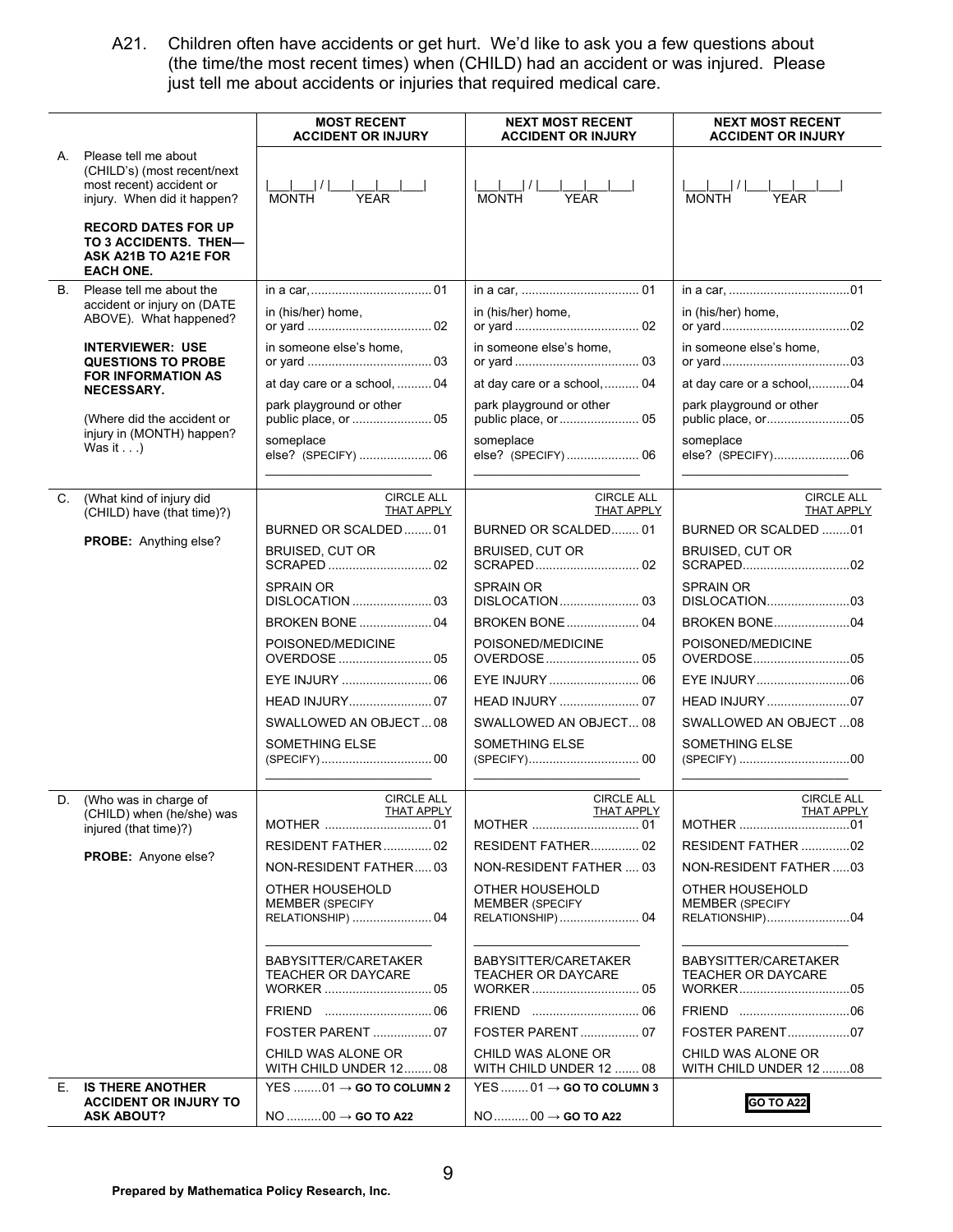A22. Do you or does anyone else in your household smoke?

**PROBE:** Include people even if they do not smoke in the house.

A23. Counting yourself, how many people in your household smoke?

| PEOPLE |  |
|--------|--|
|        |  |
|        |  |

A24. On average, how many hours a day does (CHILD) spend in the same room with someone who is smoking? Please include the time (he/she) spends with a babysitter or family member, or anyone else, who is smoking.

|\_\_\_|\_\_\_| HOURS

| <b>REFUSED</b> |  |
|----------------|--|

A25. Now, on a different topic, how frequently does the (CHILD) ride in a car, van, or other vehicle? Is it . . .

A26. How often does (CHILD) sit in a car seat, booster or wear a seat belt when riding in a car? Is it . . .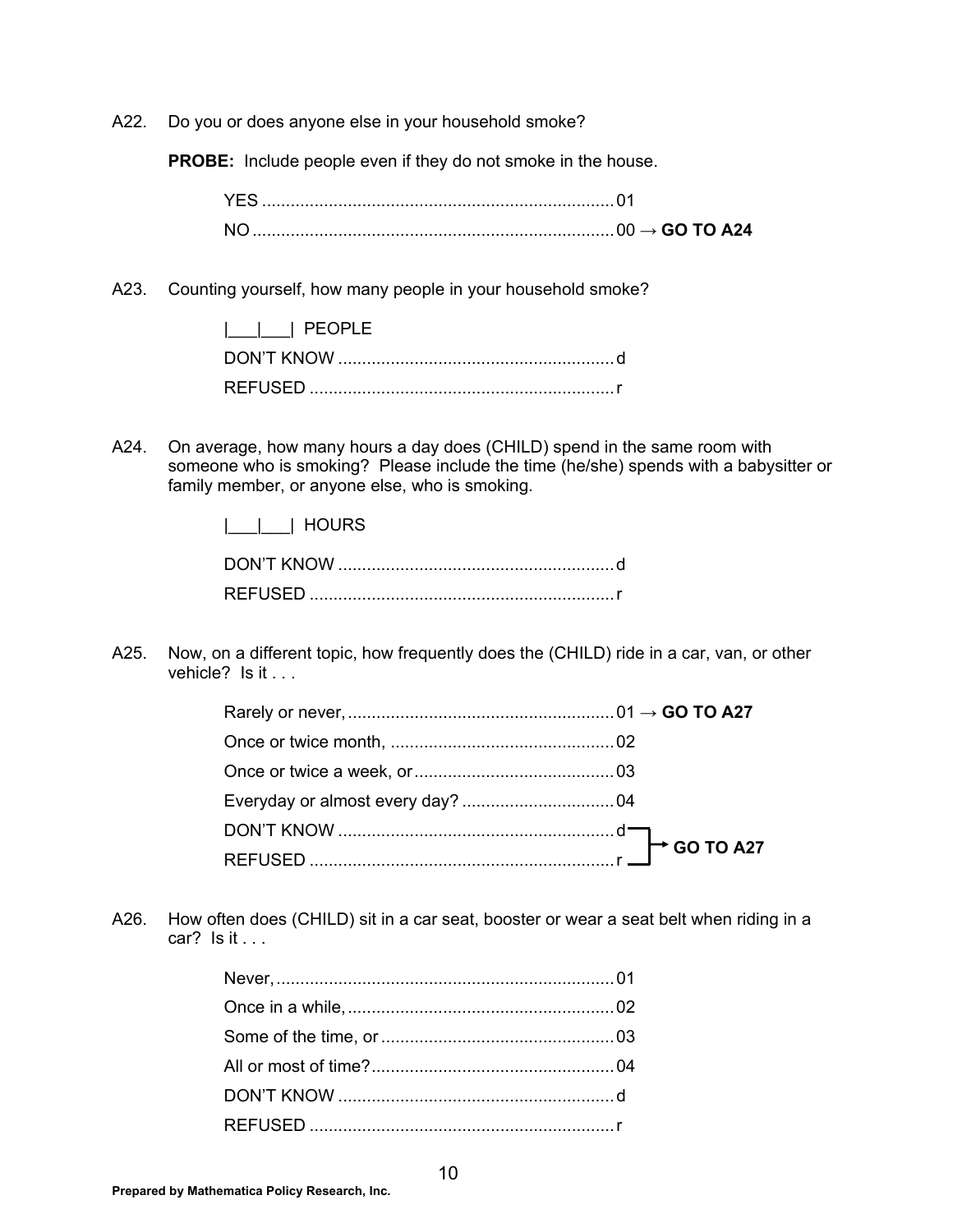A27. When was the last time (CHILD) saw a dentist for a regular check-up? Was it . . .

| More than 6 months ago but not more |  |
|-------------------------------------|--|
| More than 1 year, but not more than |  |
|                                     |  |
|                                     |  |
|                                     |  |
|                                     |  |

A28. How many dental fillings has (CHILD) ever had?

| <b>FILLINGS</b> |
|-----------------|
|-----------------|

| REFUSED |  |
|---------|--|

A29. Have you ever had to take (CHILD) to the dentist because of an emergency, for example, because of a toothache or broken tooth?

- A30. How often are (CHILD)'s teeth brushed?
	- **PROBE:** This includes when (CHILD) brushes (his/her) own teeth and when they are brushed by an adult.

#### **GO TO SECTION B**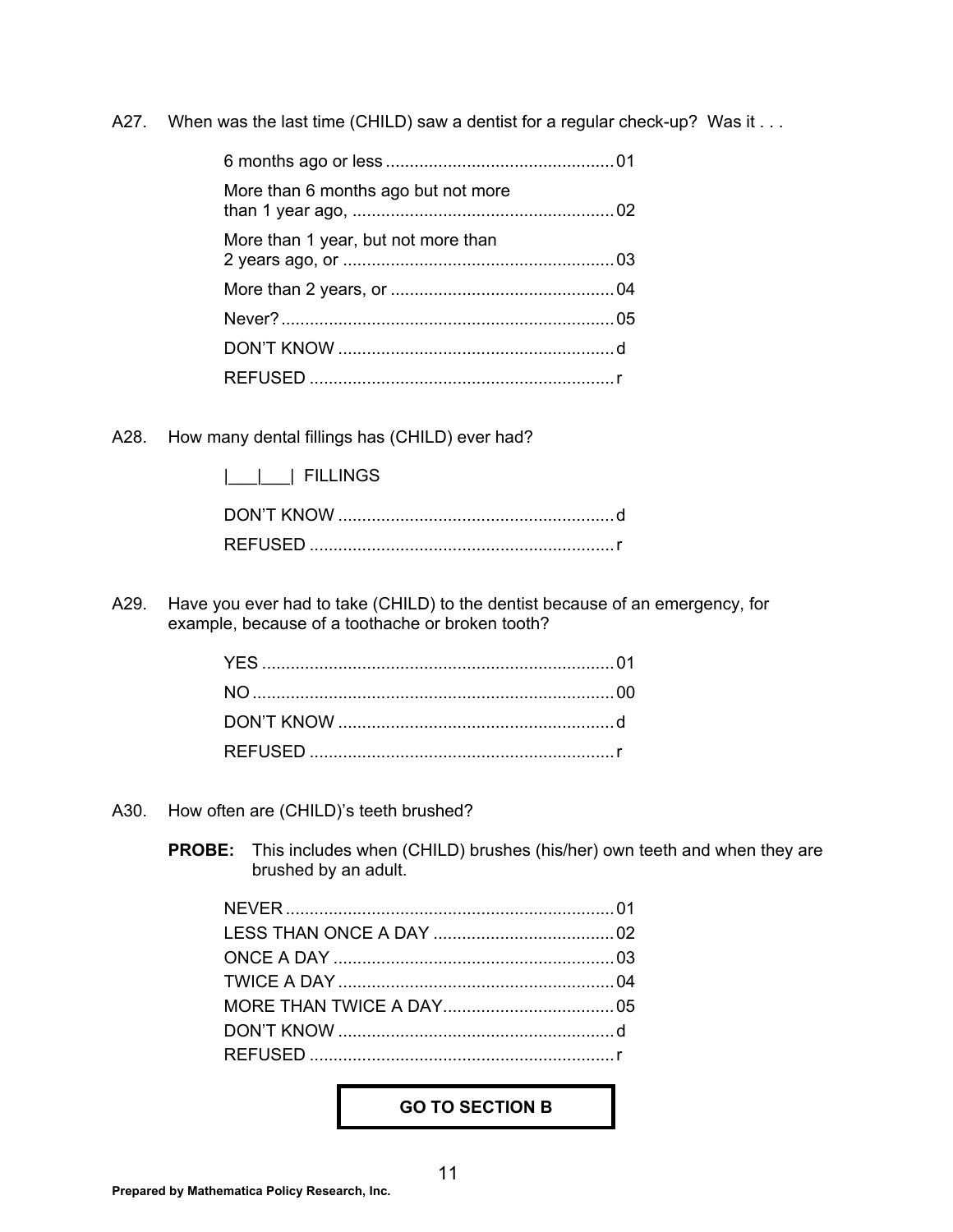### **B. FAMILY ROUTINES**

Now, I have some questions about (CHILD's) routines and other activities.

B1. Think for a moment about a typical **weekday** for your family, including daytime and evening hours. How much time would you say (CHILD) spends watching television or watching videos on TV, either in your home or somewhere else?

**PROBE:** Do not count time (he/she) spends playing video games on TV.

|  |  | HOURS PER DAY |
|--|--|---------------|
|--|--|---------------|

B2. Now, think for a moment about a typical **weekend day** (Saturday or Sunday) for your family, including daytime and evening hours. How much time would you say (CHILD) spends watching television or watching videos on TV, either in your home or somewhere else?

**PROBE:** Do not count time (he/she) spends playing video games on TV.

|\_\_\_|\_\_\_| HOURS PER WEEKEND DAY

 LESS THAN 1 HOUR PER WEEKEND DAY ........... 00 DON'T KNOW .......................................................... d

B3. Think for a moment about a typical **weekday** for your family, including daytime and evenings hours. How much time would you say (CHILD) spends playing computer games or video games, either in your home or somewhere else?

**PROBE:** Video games includes things like Nintendo, Play Station and XBox.

|\_\_\_|\_\_\_| HOURS PER WEEKDAY

 LESS THAN 1 HOUR PER WEEKDAY.................... 00 DON'T KNOW .......................................................... d REFUSED ................................................................ r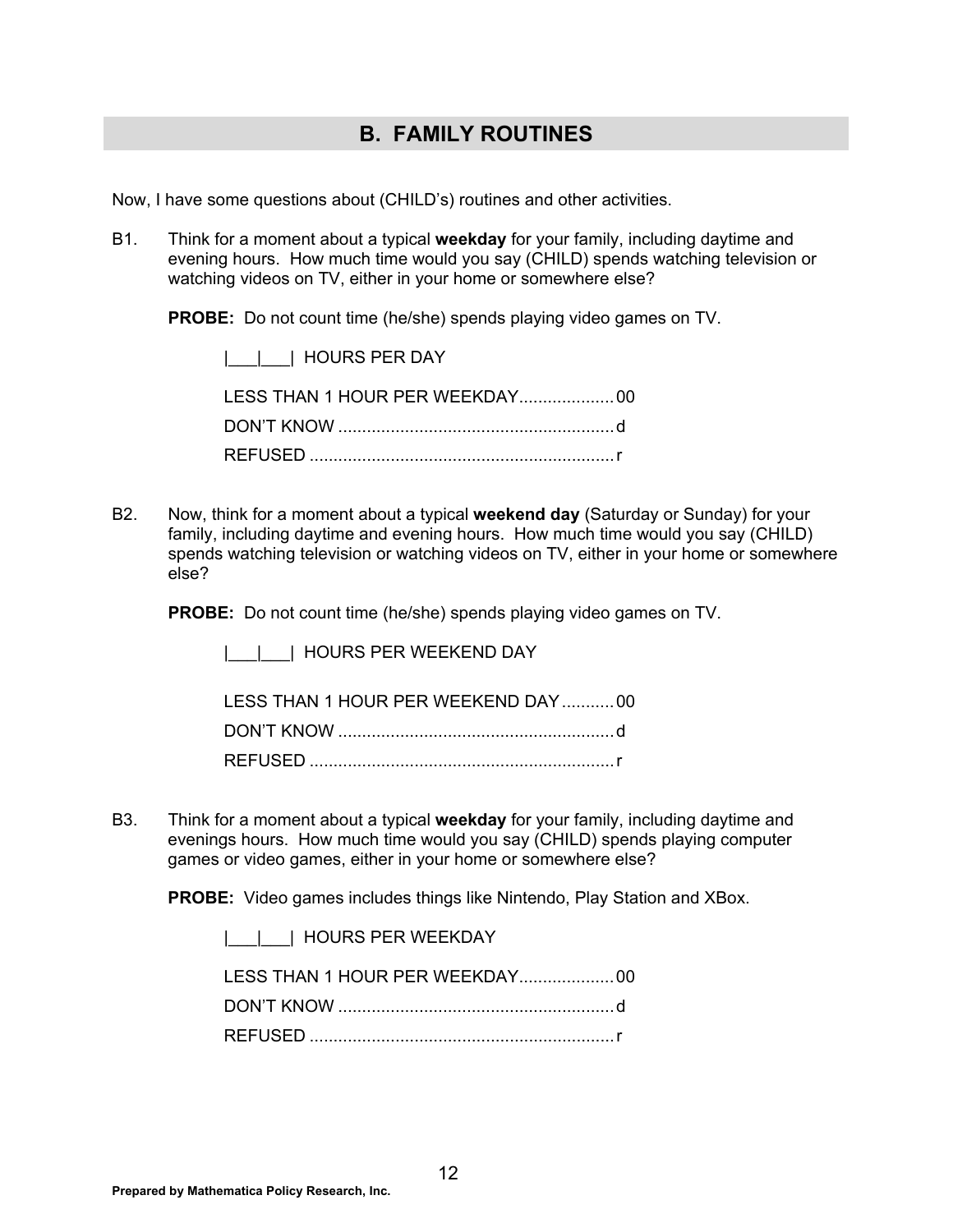B4. Now, think for a moment about a typical **weekend day** (Saturday or Sunday) for your family, including daytime and evening hours. How much time would you say (CHILD) spends playing computer or video games, either in your home or somewhere else?

**PROBE:** Video games includes things like Nintendo, Play Station and XBox.

 |\_\_\_|\_\_\_| HOURS PER WEEKEND DAY LESS THAN 1 HOUR PER WEEKEND DAY ........... 00 DON'T KNOW .......................................................... d REFUSED ................................................................ r

- B5. Think a moment about a typical **weekday** for your family. How much time would you say (CHILD) spends playing outdoors, either at your home or somewhere else?
	- **PROBE:** By "typical" we mean the time the child usually spends outdoors during this season.

|\_\_\_|\_\_\_| HOURS PER WEEKDAY

- B6. Now, think for a moment about a typical **weekend day** (Saturday or Sunday) for your family. How much time would you say (CHILD) spends playing outdoors, either at your home or somewhere else?
	- **PROBE:** By "typical" we mean the time the child usually spends outdoors during this season.
		- |\_\_\_|\_\_\_| HOURS PER WEEKEND DAY

| LESS THAN 1 HOUR PER WEEKEND DAY 00 |  |
|-------------------------------------|--|
|                                     |  |
|                                     |  |

B7. Do you have a television?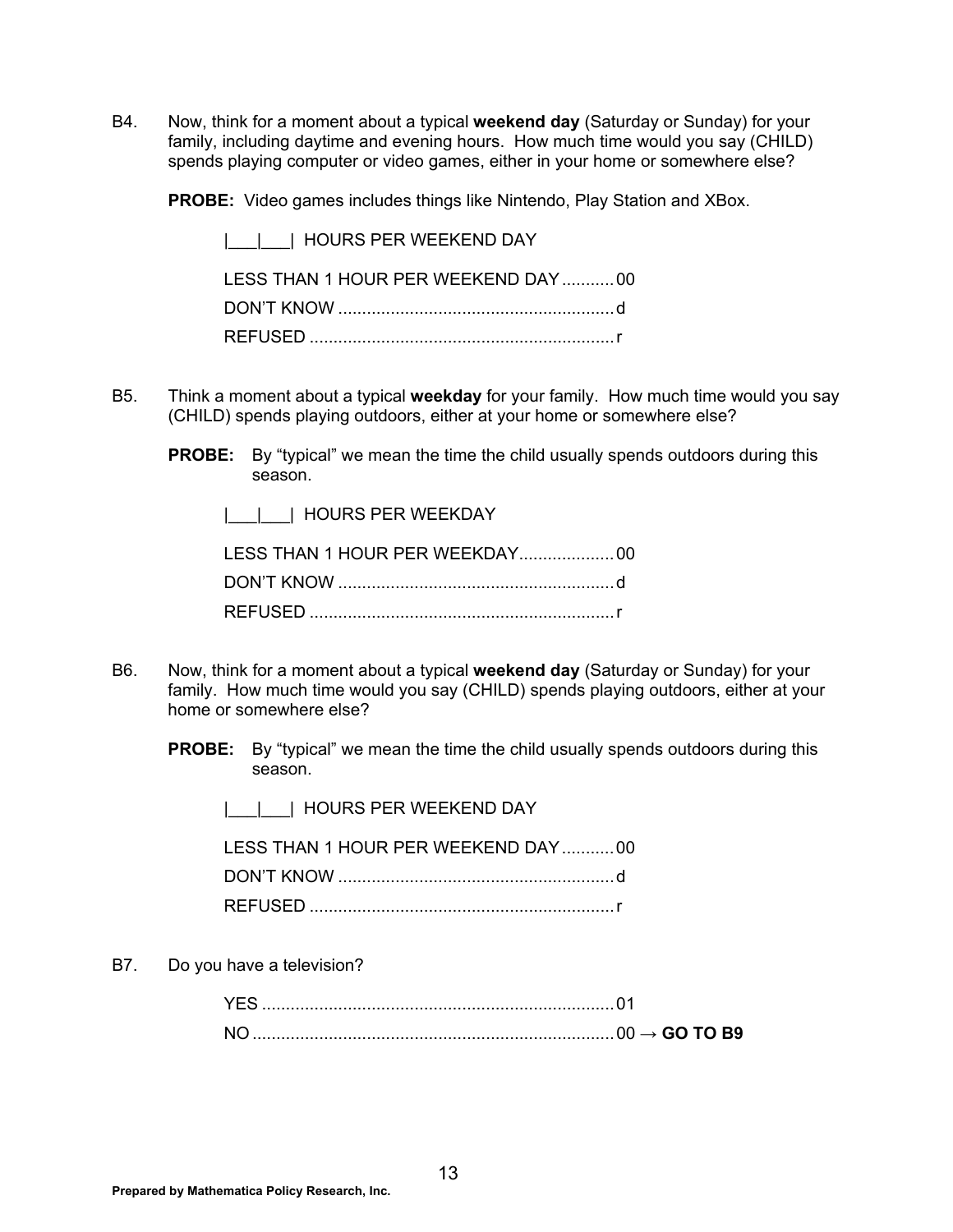- B8. About how many hours is a television on in your home during a typical day?
	- **PROBE:** Include time when a television is on even if no one is watching it. Include time someone is using the TV to play video games. Your best estimate will be fine.

| NUMBER OF HOURS |  |
|-----------------|--|
|                 |  |
|                 |  |
|                 |  |

B9. Do you have a computer in your home?

B10. Do you use the computer yourself?

B11. Does (CHILD) have a regular bedtime during the week?

B12. When is (his/her) regular bedtime?

|  |  | :        AM01  |
|--|--|----------------|
|  |  | <u>VIVI</u> U2 |

| <b>REFUSED</b> |  |
|----------------|--|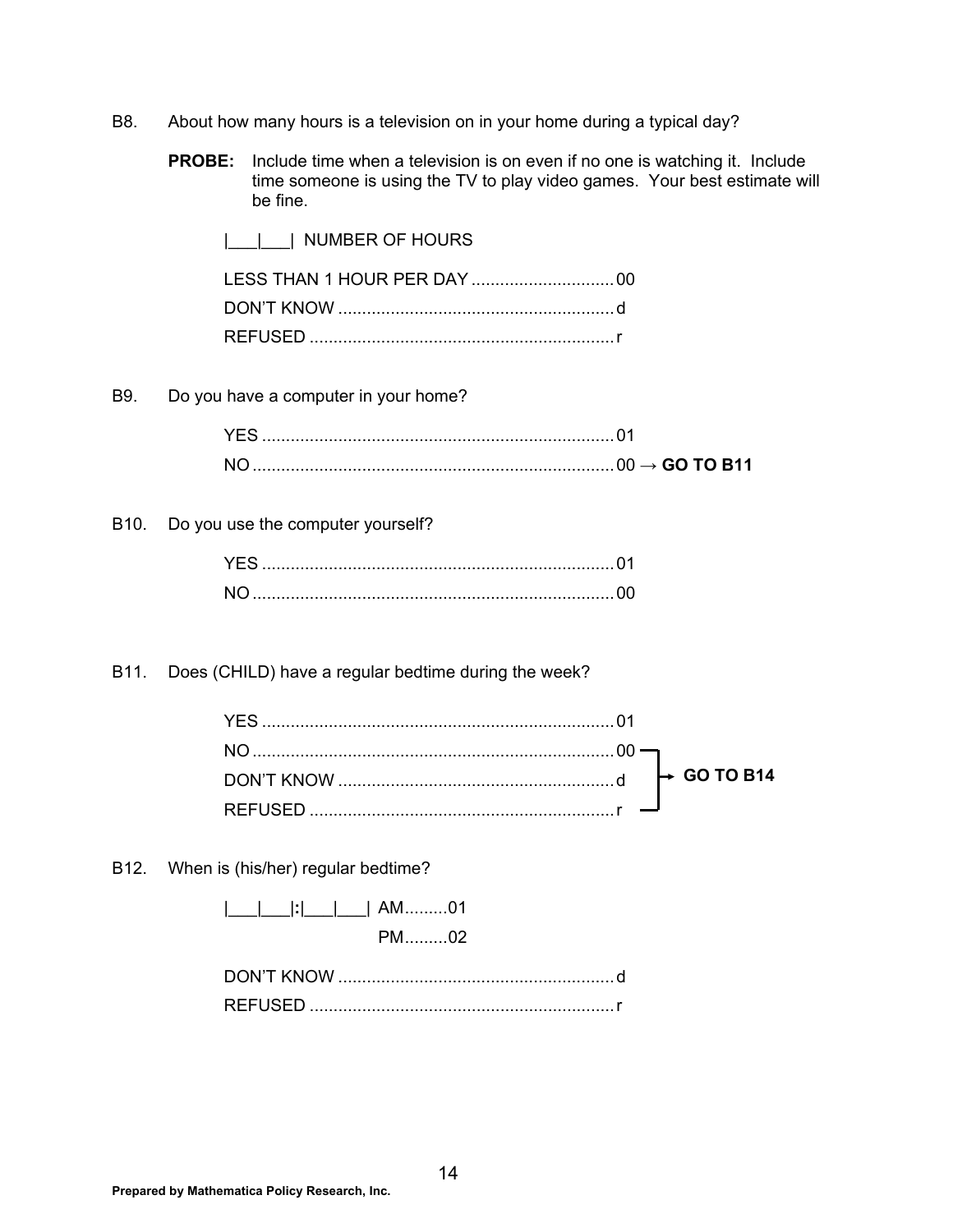B13. How many times in the last week, Monday through Friday, was (he/she) put to bed at that time?

CIRCLE ONE ONLY

01 02 03 04 05 NIGHTS

- B14. Who usually puts (CHILD) to sleep at night?
- **NOTE: IF RESPONDENT ANSWERS THAT HE/SHE PUTS CHILD TO BED, CIRCLE THE CODE THAT INDICATES THE RESPONDENT'S RELATIONSHIP TO CHILD.**
- **NOTE: CODE "PARENTS TAKE TURNS" OR "PARENTS ALTERNATE NIGHTS" AS "BOTH PARENTS."**

| RESPONDENT'S PARTNER/BOYFRIEND  03 |  |
|------------------------------------|--|
|                                    |  |
|                                    |  |
| OTHER FAMILY MEMBER (SPECIFY)  06  |  |
|                                    |  |
|                                    |  |

B15. Some families have a routine of things they do when it is time to put a child to sleep. (Do you/Does the person who puts [CHILD] to bed) have a regular routine of things (you/they) do with (him/her) when (CHILD) is put to sleep?

B16. How many times in the last week, Monday through Friday, (were you/was the person who puts [CHILD] to sleep) able to follow this type of routine?

CIRCLE ONE ONLY

01 02 03 04 05 TIMES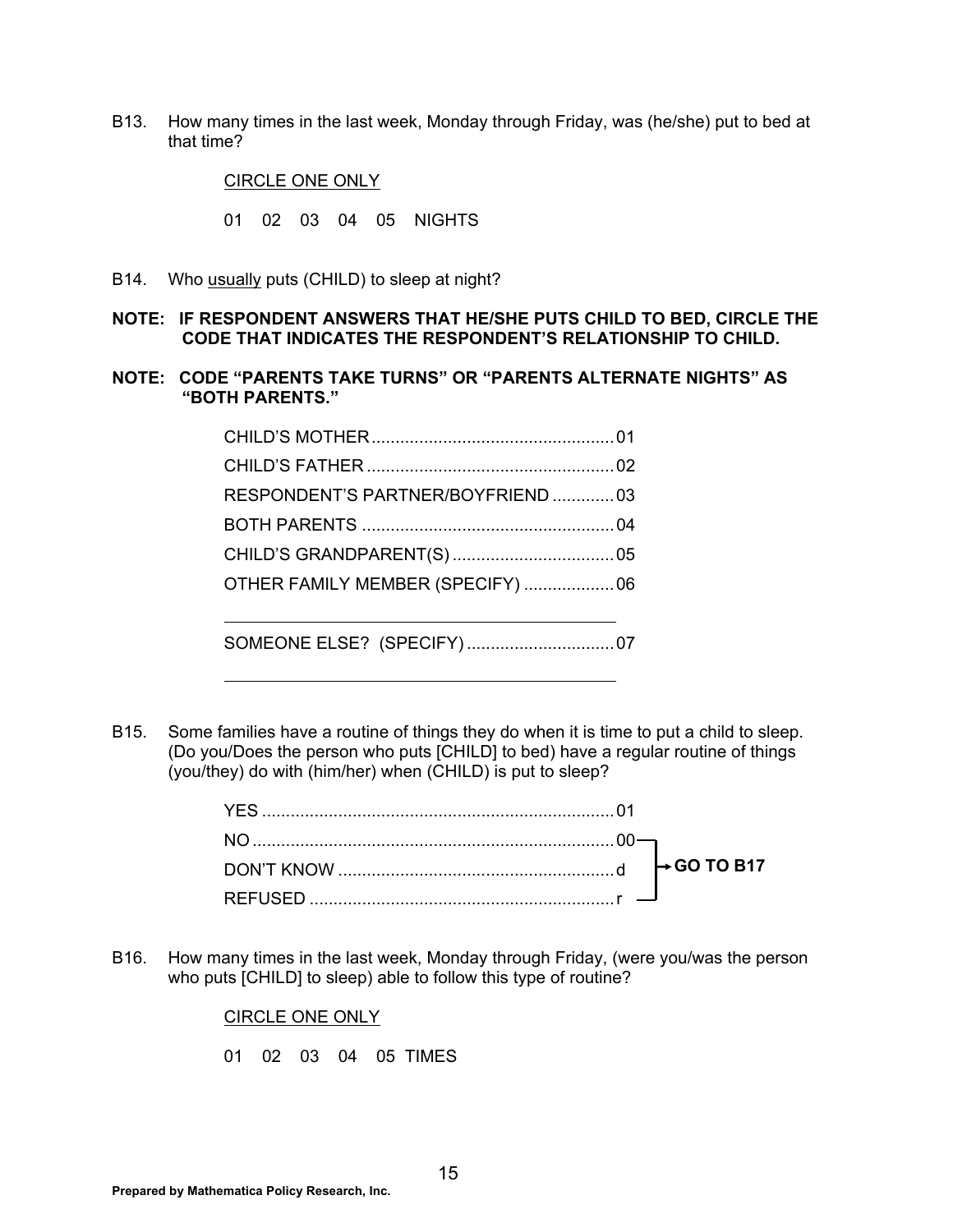B17. Does (CHILD) usually sleep in this home or at someone else's home?

B18. Does (CHILD) have one regular place where (he/she) is usually put to bed at night?

**PROBE:** By "regular place" we mean where (he/she) sleeps most nights.

B19. How many times in the last week, Monday through Friday, did (CHILD) go to sleep in this place?

CIRCLE ONE ONLY

01 02 03 04 05 TIMES

B20. Where does (CHILD) usually sleep, in a bedroom or another room (e.g., living room)?

**PROBE:** This is where the child spends most of the time sleeping each night.

B21. Who else sleeps in the room with (CHILD)?

#### CIRCLE ALL THAT APPLY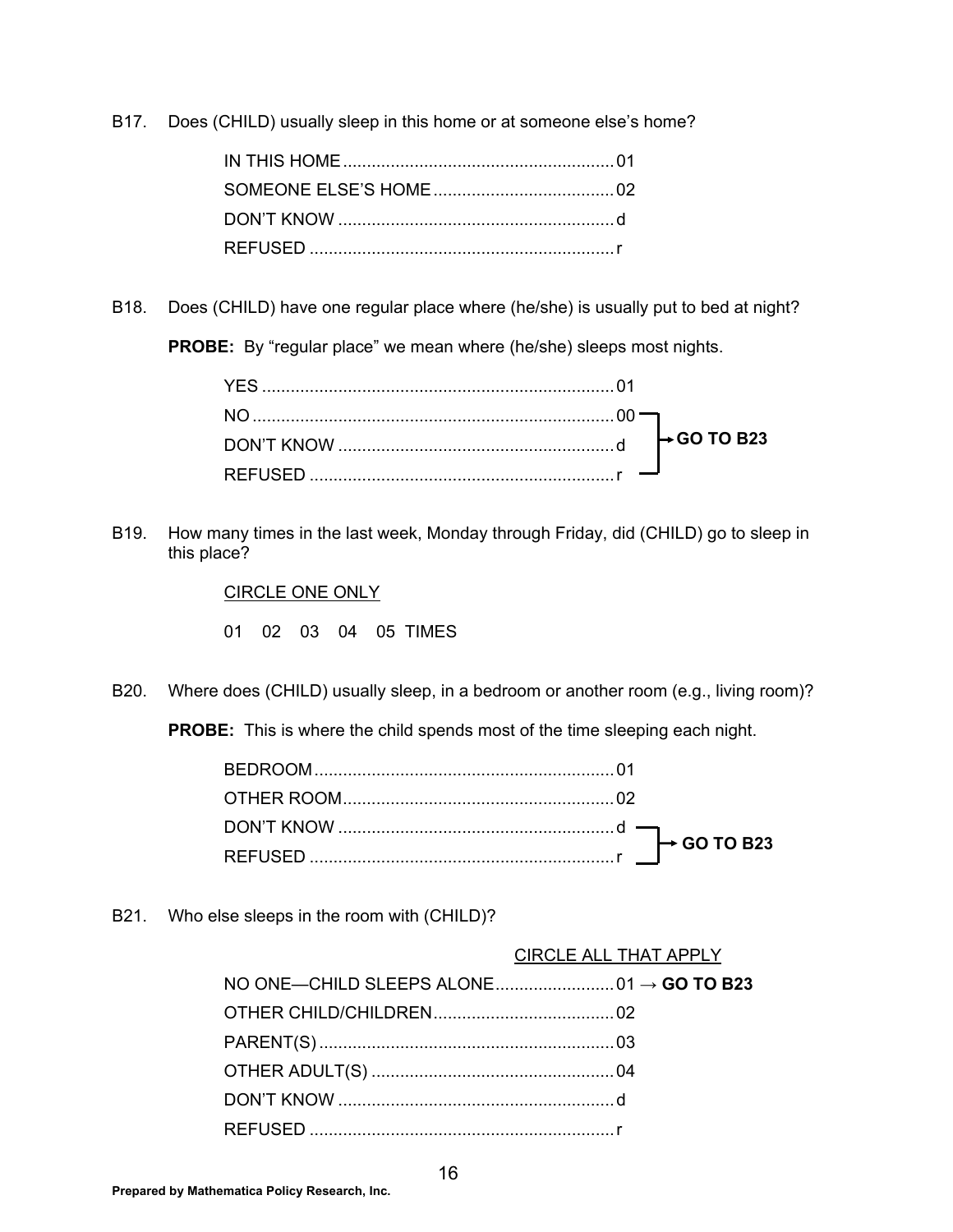B22. Does (CHILD) sleep alone in his own bed or does he share a bed with another child or adult?

| CHILD SLEEPS WITH ANOTHER CHILD/ |  |
|----------------------------------|--|
|                                  |  |
|                                  |  |

B23. How many hours of sleep a night does (CHILD) usually get?

| NUMBER OF HOURS |  |
|-----------------|--|
|                 |  |
|                 |  |

B24. How many hours of sleep a night do you usually get?

| NUMBER OF HOURS |
|-----------------|
|                 |
|                 |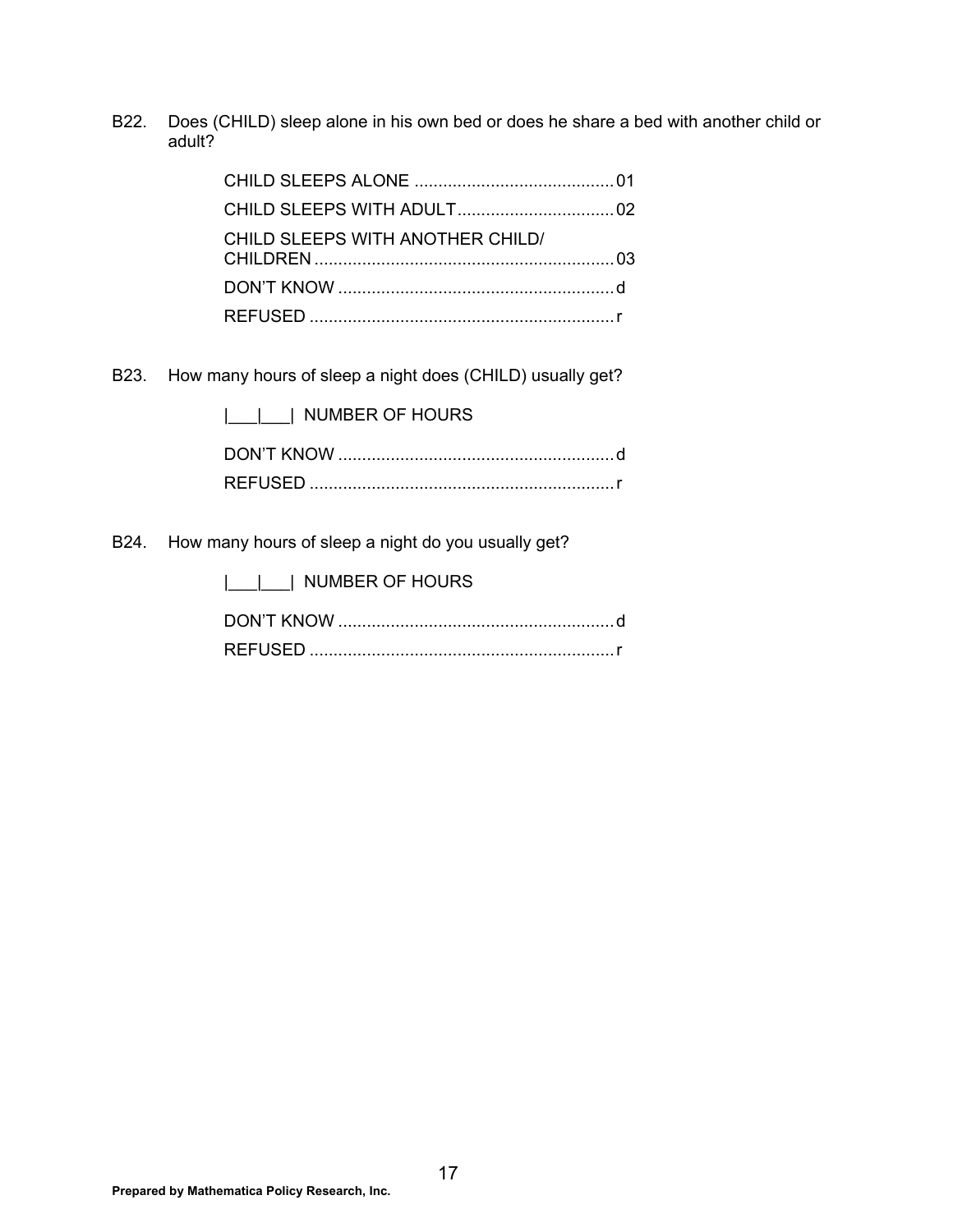### **C. HOME TOY AND ACTIVITY ITEMS**

Now I have some questions about the kinds of toys that (CHILD) has and how (he/she) likes to play.

**INTERVIEWER NOTE: IN QS. C1-C6 INCLUDE IN THE COUNT IF THE TOY OR OBJECT BELONGS TO CHILD, OR BELONGS TO OTHER CHILD BUT FOCUS CHILD CAN USE. INCLUDE IN THE COUNT IF THE CHILD HAS TOY BUT DOESN'T PLAY WITH TOY. DO NOT COUNT IF IT IS LOST, BROKEN, STOLEN OR THE CHILD IS NOT ALLOWED TO PLAY WITH TOY.** 

**SHOW CARD #1** 

C1. About how many toys, books or games does (CHILD) have that are helping or have helped (him/her) to learn about . . .

|                                                                  | <b>None</b> | $1 - 2$ | $3 - 4$ | 5 or<br>more | <b>DON'T</b><br><b>KNOW</b> | <b>REFUSED</b> |
|------------------------------------------------------------------|-------------|---------|---------|--------------|-----------------------------|----------------|
|                                                                  | 01          | 02      | 03      | 04           | d                           | $\mathsf{r}$   |
|                                                                  | 01          | 02      | 03      | 04           | d                           | r              |
|                                                                  | 01          | 02      | 03      | 04           | d                           | r              |
| d. Animal names or behaviors?                                    | 01          | 02      | 03      | 04           | d                           | r              |
|                                                                  | 01          | 02      | 03      | 04           | d                           | r              |
| Spatial relationships, like<br>f.<br>(up/down), (big/little), or | 01          | 02      | 03      | 04           | d                           |                |
| g. Nursery rhymes or songs?                                      | 01          | 02      | 03      | 04           | d                           | r              |
|                                                                  | 01          | 02      | 03      | 04           | d                           |                |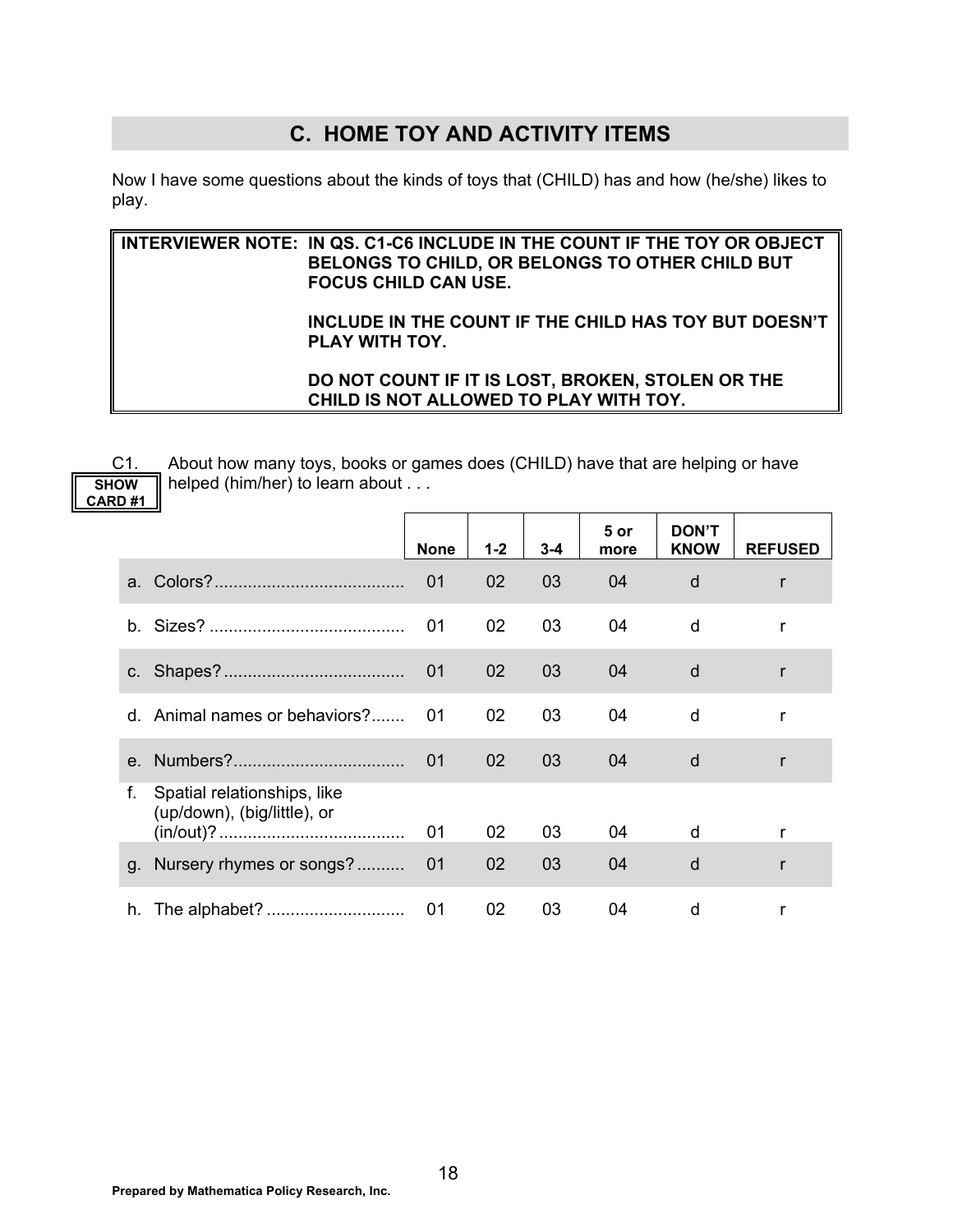Are there any real or toy musical instruments, like a piano, drum, or guitar that (CHILD)  $C2.$ can use?

Does (CHILD) have any puzzles? C3.

About how many puzzles does (CHILD) have? C4.

Does (CHILD) have anything that (he/she) uses to make or draw things? C5.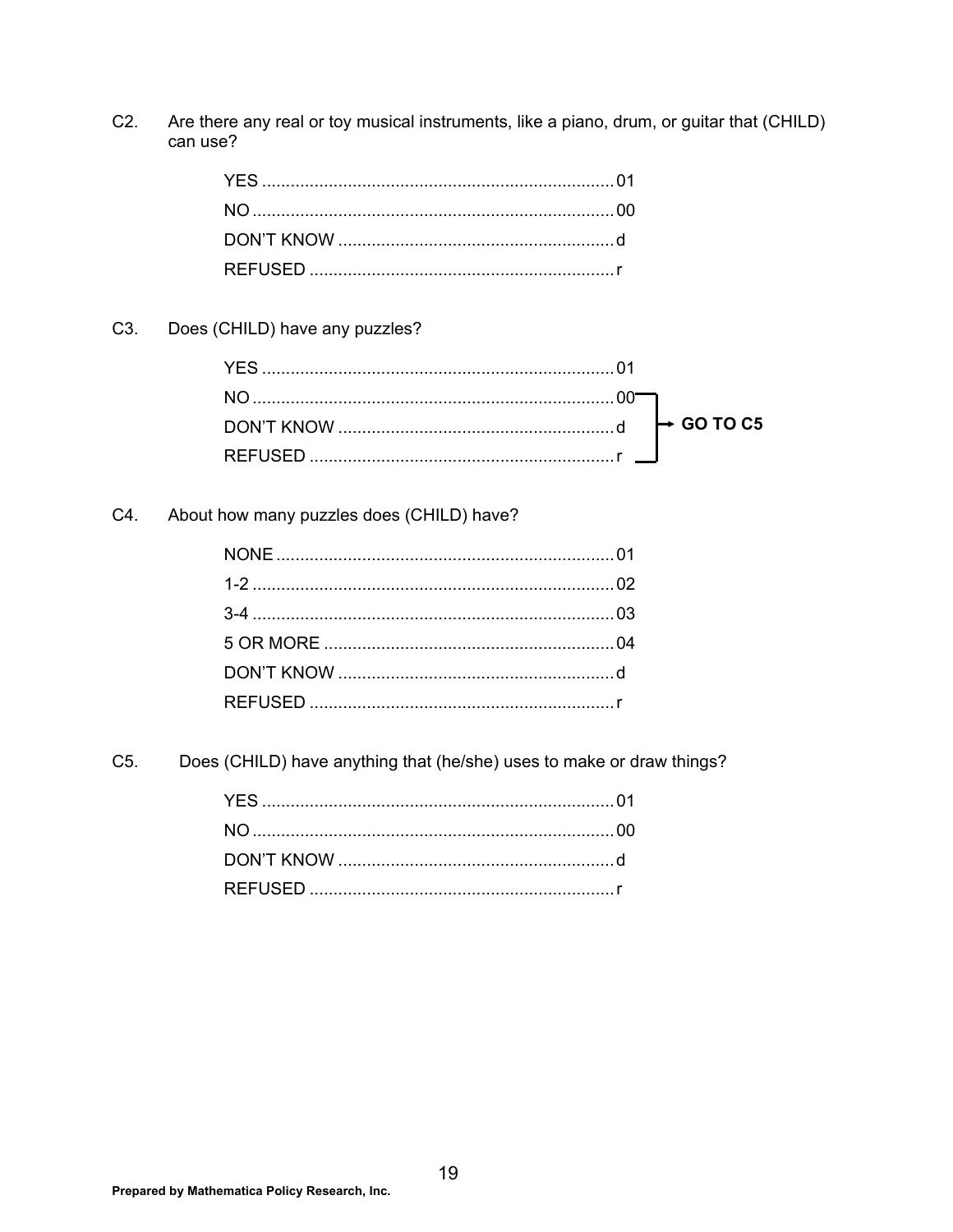C6. Does (CHILD) have access to toys or games requiring refined hand movements, such as coloring books, crayons, or beads and string?

C7. In the past month, about how often have you or someone else in the family read to or with (CHILD)?

C8. About how many books are there in the house?

**PROBE:** Include books for adults as well as children.

**PROBE:** Include library books and books borrowed from family or friends.

C9. Are there any books for (CHILD'S) age?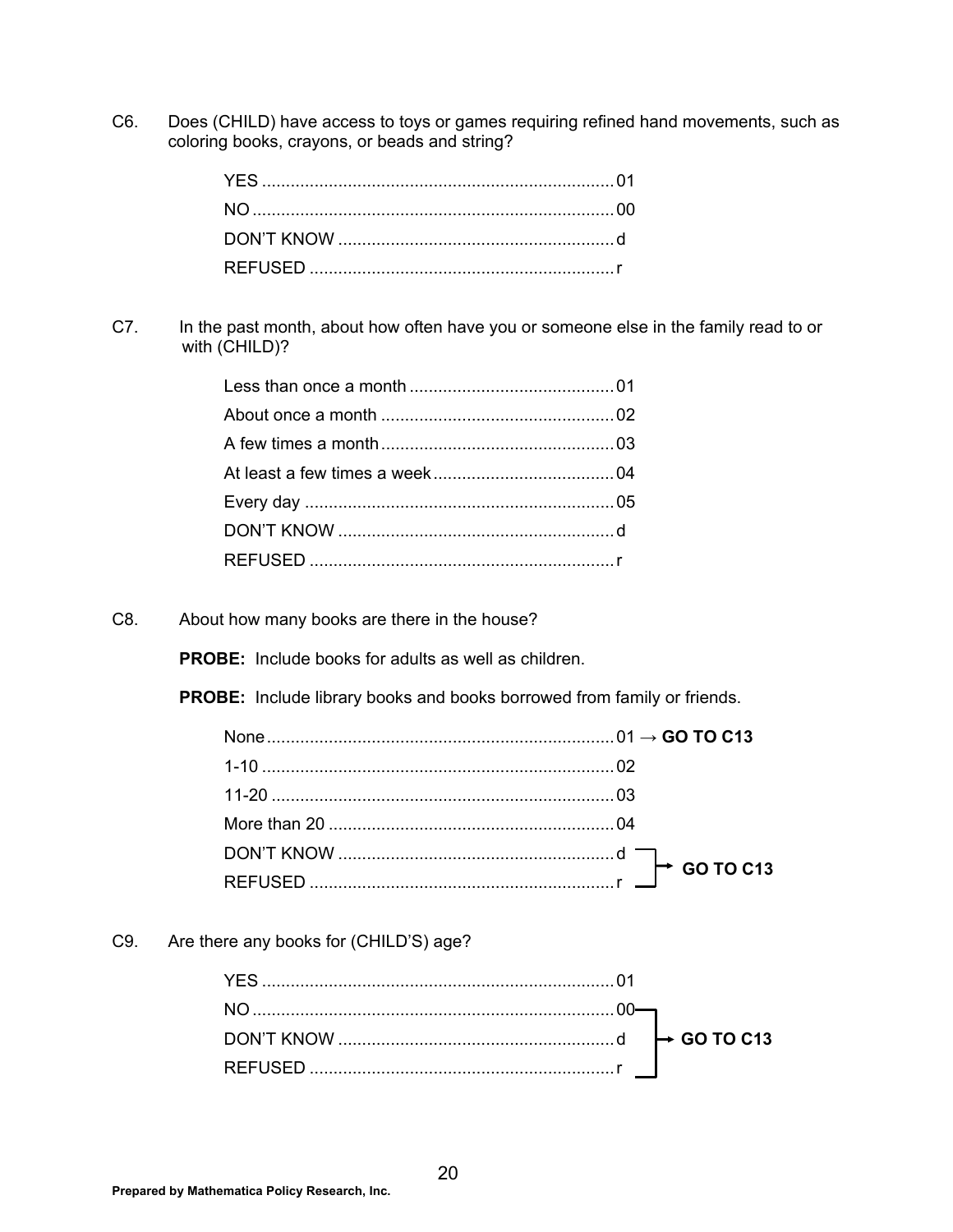About how many are books for (CHILD)'s age? C10.

| 1 to 10 …………………………………………………………………01 |  |
|-------------------------------------|--|
|                                     |  |
|                                     |  |
|                                     |  |
|                                     |  |

#### Are there any of these (CHILD)'s own books? C11.

#### $C12.$ About how many are (CHILD)'s own books?

C13. Does anyone in the household get a chance to read the newspaper at home everyday?

C14. Does anyone in the household buy or subscribe to any magazines?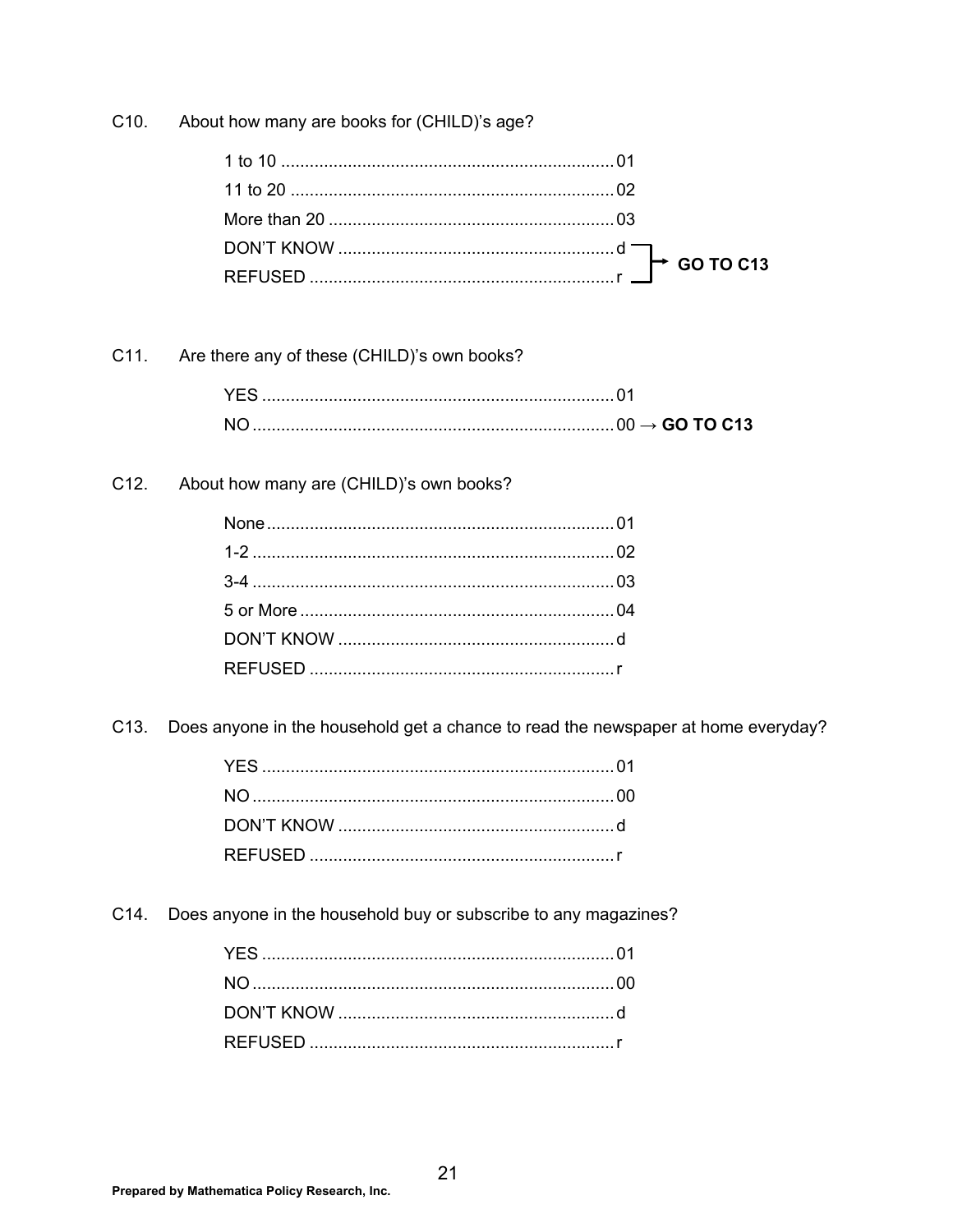C15. Now, thinking again about the past month, about how often have you encouraged (CHILD) to read?



C16. In the past month, about how often have you or someone else in the family involved (CHILD) in the following activities? Has it been less than once a month, about once a month, a few times a month, or at least a few times a week?

|                    |                                               | <b>LESS THAN</b><br><b>ONCE A</b><br><b>MONTH</b> | <b>ABOUT</b><br><b>ONCE A</b><br><b>MONTH</b> | A FEW<br><b>TIMES A</b><br><b>MONTH</b> | <b>AT LEAST A</b><br><b>FEW TIMES</b><br>A WEEK | <b>DON'T</b><br><b>KNOW</b> | <b>REFUSED</b> |
|--------------------|-----------------------------------------------|---------------------------------------------------|-----------------------------------------------|-----------------------------------------|-------------------------------------------------|-----------------------------|----------------|
| C <sub>16</sub> A. | Done some outdoor<br>activity with (CHILD)?   | 01                                                | 02                                            | 03                                      | 04                                              | d                           |                |
| C <sub>16</sub> B. | Taken (CHILD) places?                         | 01                                                | 02                                            | 03                                      | 04                                              | d                           |                |
| C <sub>16</sub> C. | Included (CHILD) in<br>hobbies or activities? | 01                                                | 02                                            | 03                                      | 04                                              | d                           |                |

### **SHOW CARD #3**

C17. Now, thinking about the past year, about how often have you OR someone else in the family taken or arranged for (CHILD) to do the following activities? Has it been never, once, 2 or 3 times, or more than 3 times in the year?

|                                                                                                 | <b>NEVER</b> | <b>ONCE</b> | 2-3 TIMES<br><b>LAST YEAR</b> | <b>MORE THAN</b><br><b>3 TIMES</b><br><b>LAST YEAR</b> | <b>DON'T</b><br><b>KNOW</b> | <b>REFUSED</b> |
|-------------------------------------------------------------------------------------------------|--------------|-------------|-------------------------------|--------------------------------------------------------|-----------------------------|----------------|
| C17A. Go to a place like a museum                                                               | 01           | 02          | 03                            | 04                                                     | d                           |                |
| C17B. Take trip on a plane, bus or<br>train, not including local trips<br>on the bus or subway? | 01           | 02          | 03                            | 04                                                     | d                           |                |
| C17C. Take a trip more than 50<br>miles from home?                                              |              | 02          |                               | 04                                                     | d                           |                |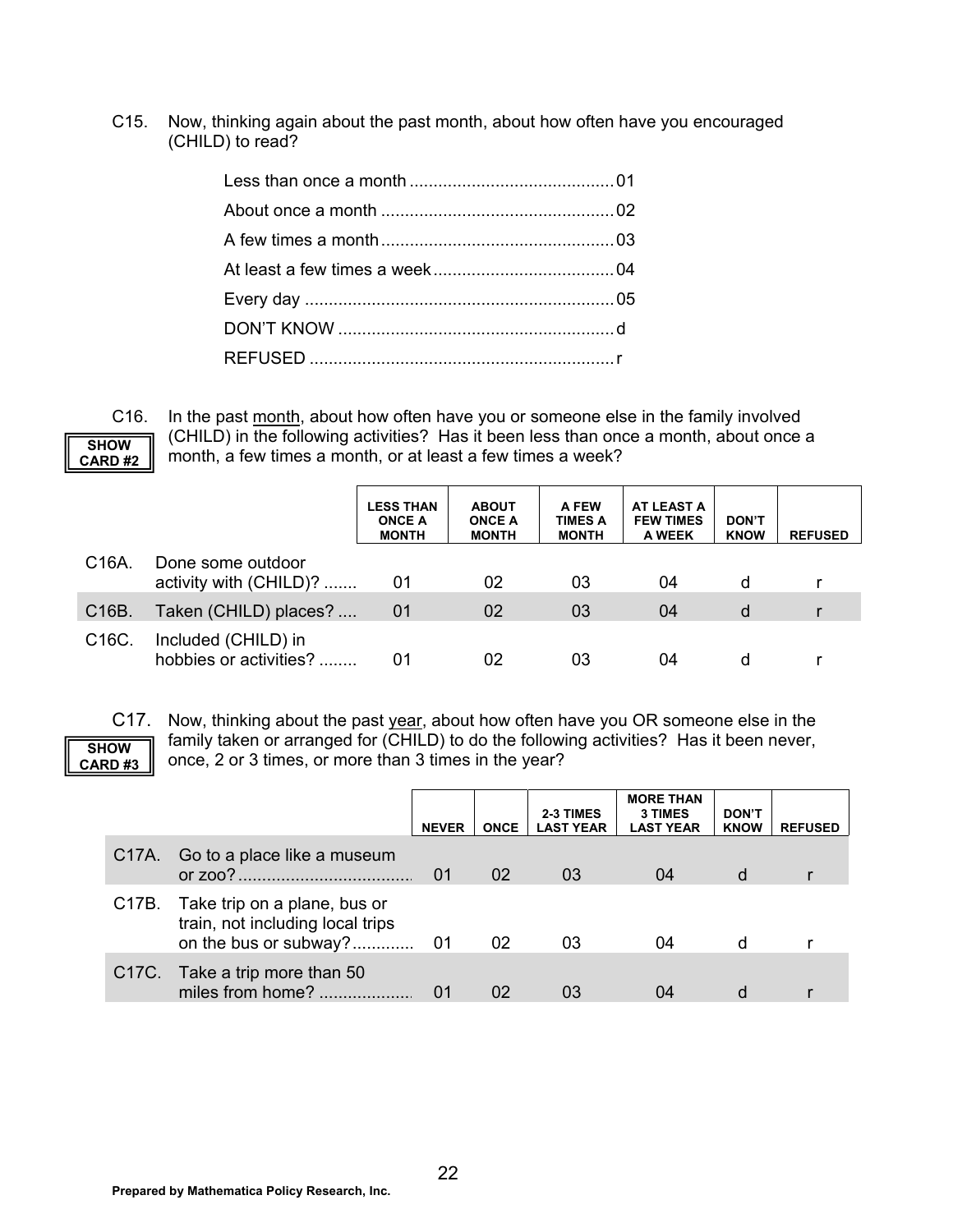### **D. NUTRITION**

Next I'll be asking questions about the amount of food you have in your house and how much you spend on food.

D1. First I'm going to read you several statements that people have made about their food situation. For these statements, please tell me whether the statement was often, sometimes, or never true in the last 12 months, since (INTERVIEW MONTH) of last year.

**PROBE:** Include all members of your household.

(First) (READ ITEM). Was that often, sometimes, or never true in the last 12 months?

|    |                                                                                                                                                   | <b>OFTEN</b><br>TRUE | <b>SOMETIMES</b><br><b>TRUE</b> | <b>NEVER</b><br><b>TRUE</b> |
|----|---------------------------------------------------------------------------------------------------------------------------------------------------|----------------------|---------------------------------|-----------------------------|
| Α. | (I/We) worried whether (my/our) food would run<br>out before (I/we) got money to buy more                                                         | 01                   | 02                              | 03                          |
| В. | The food that (I/we) bought just didn't last, and                                                                                                 | 01                   | 02                              | 03                          |
| C. | (I/We) couldn't afford to eat balanced meals                                                                                                      | 01                   | 02                              | 03                          |
| D. | (We/I) relied on only a few kinds of low-cost food<br>to feed ([CHILD])/the children) because (we<br>were/I was) running out of money to buy food | 01                   | 02                              | 03                          |
| Е. | (I/We) couldn't feed ([CHILD]/the children) a<br>balanced meal, because (I/we) couldn't afford<br>that                                            | 01                   | 02                              | 03                          |

#### D2. **CHECK D1A TO D1E. WERE ANY OF THESE CODED "OFTEN TRUE (01)" OR "SOMETIMES TRUE (02)"?**

 AT LEAST ONE CODED OFTEN TRUE OR SOMETIMES TRUE ................................................. 01

ALL CODED NEVER TRUE ..................................... 00 → **GO TO D14**

D3. ([CHILD] was/The children were) not eating enough because (I/we) just couldn't afford enough food. (Was this often, sometimes or never true in the past 12 months?)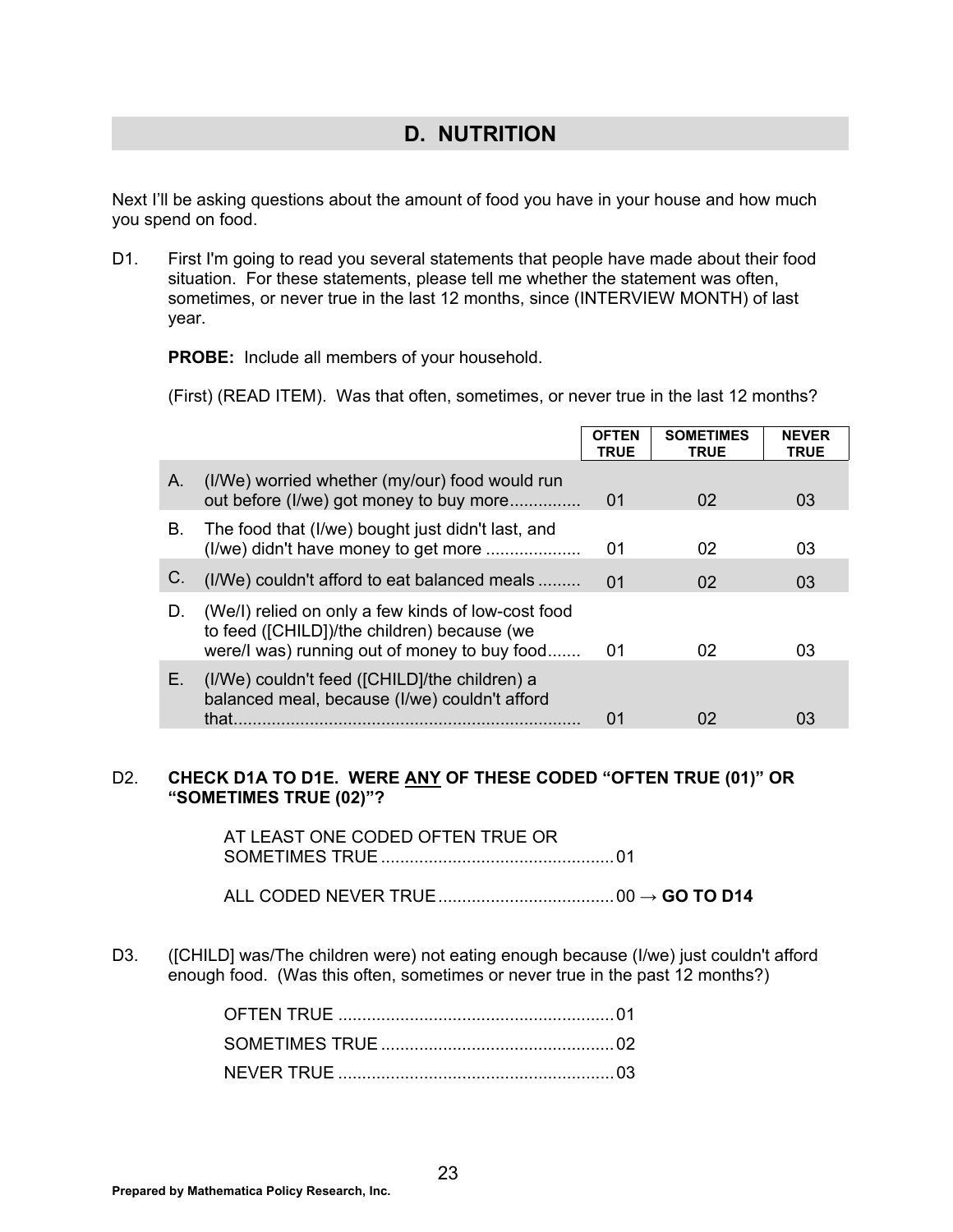D4. In the last 12 months, did (you/you or other adults in your household) ever cut the size of your meals or skip meals because there wasn't enough money for food?

|  | → GO TO D5 |
|--|------------|

D4A. How often did this happen? Was it almost every month, some months but not every month, or in only 1 or 2 months?

| SOME MONTHS BUT NOT EVERY MONTH 02 |  |
|------------------------------------|--|
|                                    |  |

D5. In the last 12 months, did you ever eat less than you felt you should because there wasn't enough money to buy food?

D6. In the last 12 months, were you ever hungry, but didn't eat because you couldn't afford enough food?

D7. Sometimes people lose weight because they don't have enough to eat. In the last 12 months, did you lose weight because there wasn't enough food?

D8. **CHECK D3 TO D7. WERE ANY OF THESE CODED "OFTEN TRUE" OR "SOMETIMES TRUE" OR "YES"?**

| AT LEAST ONE CODED TRUE OR YES 01 |  |
|-----------------------------------|--|
|                                   |  |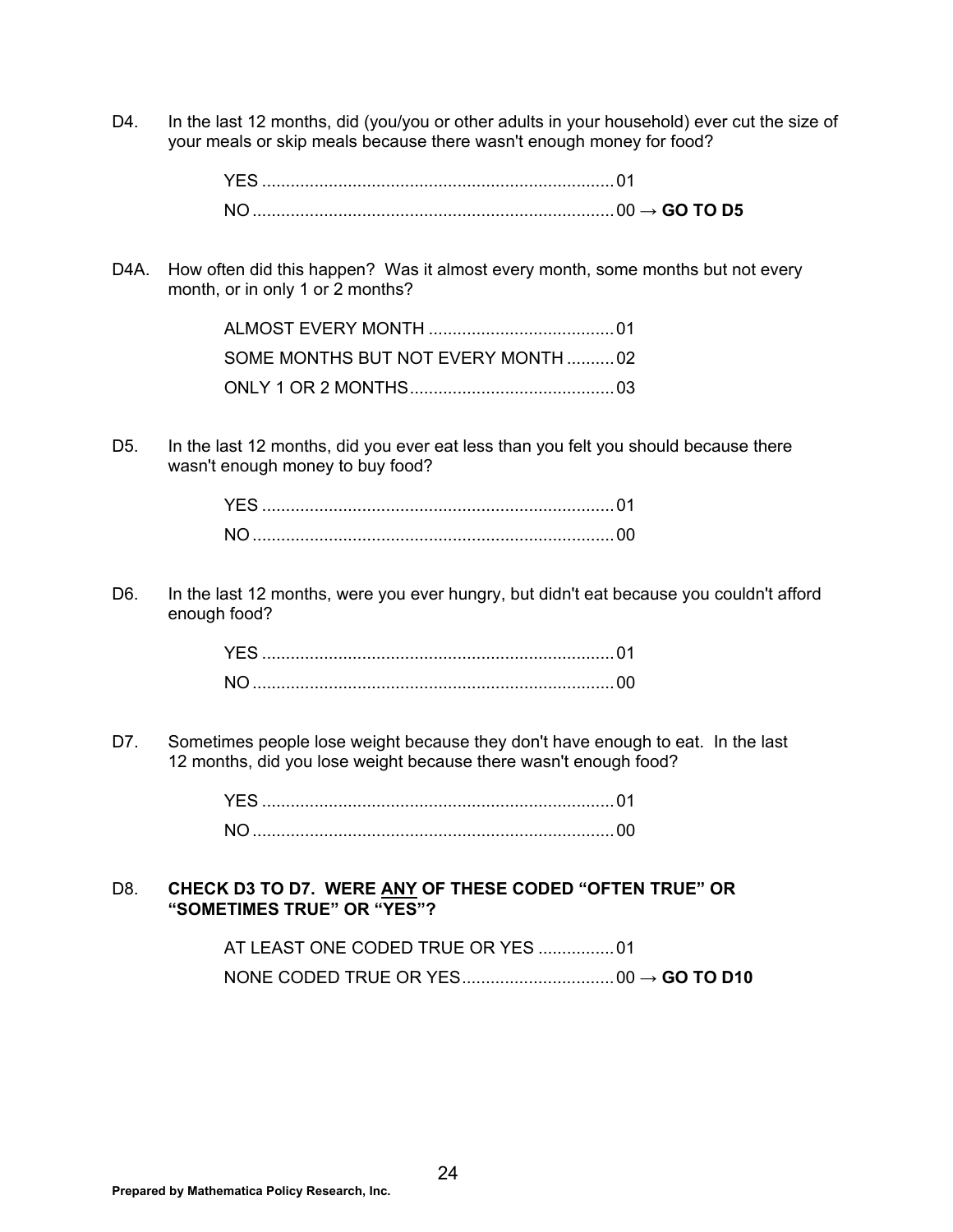D9. In the last 12 months, did (you/you or other adults in your household) ever not eat for a whole day because there wasn't enough money for food?

D9A. How often did this happen? Was it almost every month, some months but not every month, or in only 1 or 2 months?

| SOME MONTHS BUT NOT EVERY MONTH02 |  |
|-----------------------------------|--|
|                                   |  |

D10. The next questions are about ([CHILD]/all the children living in your household who are under 18 years old).

 In the last 12 months, since (INTERVIEW MONTH) of last year, did you ever cut the size of ([CHILD's]/any of the children's) meals because there wasn't enough money for food?

D11. In the last 12 months, did ([CHILD]/any of these children) ever skip a meal because there wasn't enough money for food?

D11A. How often did this happen? Was it almost every month, some months but not every month, or in only 1 or 2 months?

| SOME MONTHS BUT NOT EVERY MONTH 02 |  |
|------------------------------------|--|
|                                    |  |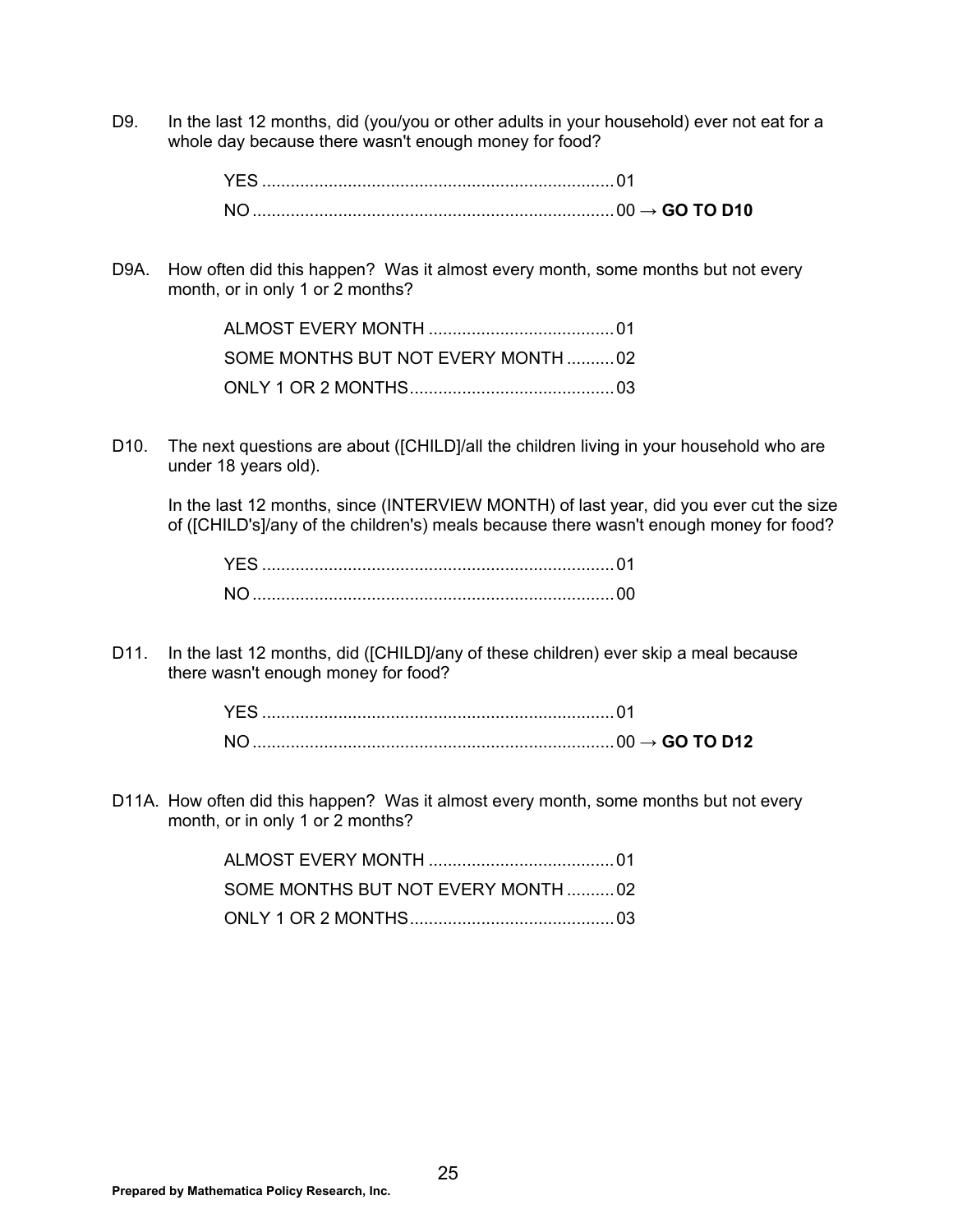D12. In the last 12 months, (was [CHILD]/were the children) ever hungry, but you just couldn't afford more food?

> YES .......................................................................... 01 NO ............................................................................ 00 → **GO TO D14**

D13. In the last 12 months, did ([CHILD]/any of the children) ever not eat for a whole day because there wasn't enough money for food?

D14. Some young children are "picky eaters" and others like a wide variety of foods. What best describes (CHILD). Is (he/she) a very picky eater, a somewhat picky eater, or not a picky eater?

D15. On a typical day, about how many servings of the following foods does (CHILD) eat?

|    |                                     | <b>None</b>    | 1              | $\mathbf{2}$   | 3            | 4              | 5 or<br>more | <b>DON'T</b><br><b>KNOW</b> | <b>REFUSED</b> |
|----|-------------------------------------|----------------|----------------|----------------|--------------|----------------|--------------|-----------------------------|----------------|
| Α. |                                     | 0              | 1              | 2              | 3            | $\overline{4}$ | 5            | d                           |                |
| В. | Other dairy products (eggs, cheese, | 0              | 1              | $\mathcal{P}$  | 3            | 4              | 5            | d                           |                |
| C. |                                     | $\overline{0}$ | $\mathbf 1$    | $\mathcal{P}$  | $\mathbf{3}$ | $\overline{4}$ | 5            | d                           |                |
| D. | Soda (e.g., Coke, Pepsi)            | $\mathbf 0$    | $\mathbf 1$    | $\overline{2}$ | 3            | $\overline{4}$ | 5            | d                           |                |
| Е. |                                     | $\mathbf 0$    | $\mathbf{1}$   | 2              | $\mathbf{3}$ | $\overline{4}$ | 5            | d                           |                |
| F. |                                     | $\mathbf 0$    | $\mathbf{1}$   | $\overline{2}$ | 3            | $\overline{4}$ | 5            | d                           |                |
| G. | Frozen or canned vegetables         | $\overline{0}$ | $\overline{1}$ | 2              | 3            | $\overline{4}$ | 5            | d                           |                |
| Η. | Snack foods or chips                | $\mathbf 0$    | 1              | 2              | 3            | $\overline{4}$ | 5            | d                           |                |
| I. | Starches like bread, cereal or      | 0              | 1              | 2              | 3            | $\overline{4}$ | 5            | d                           |                |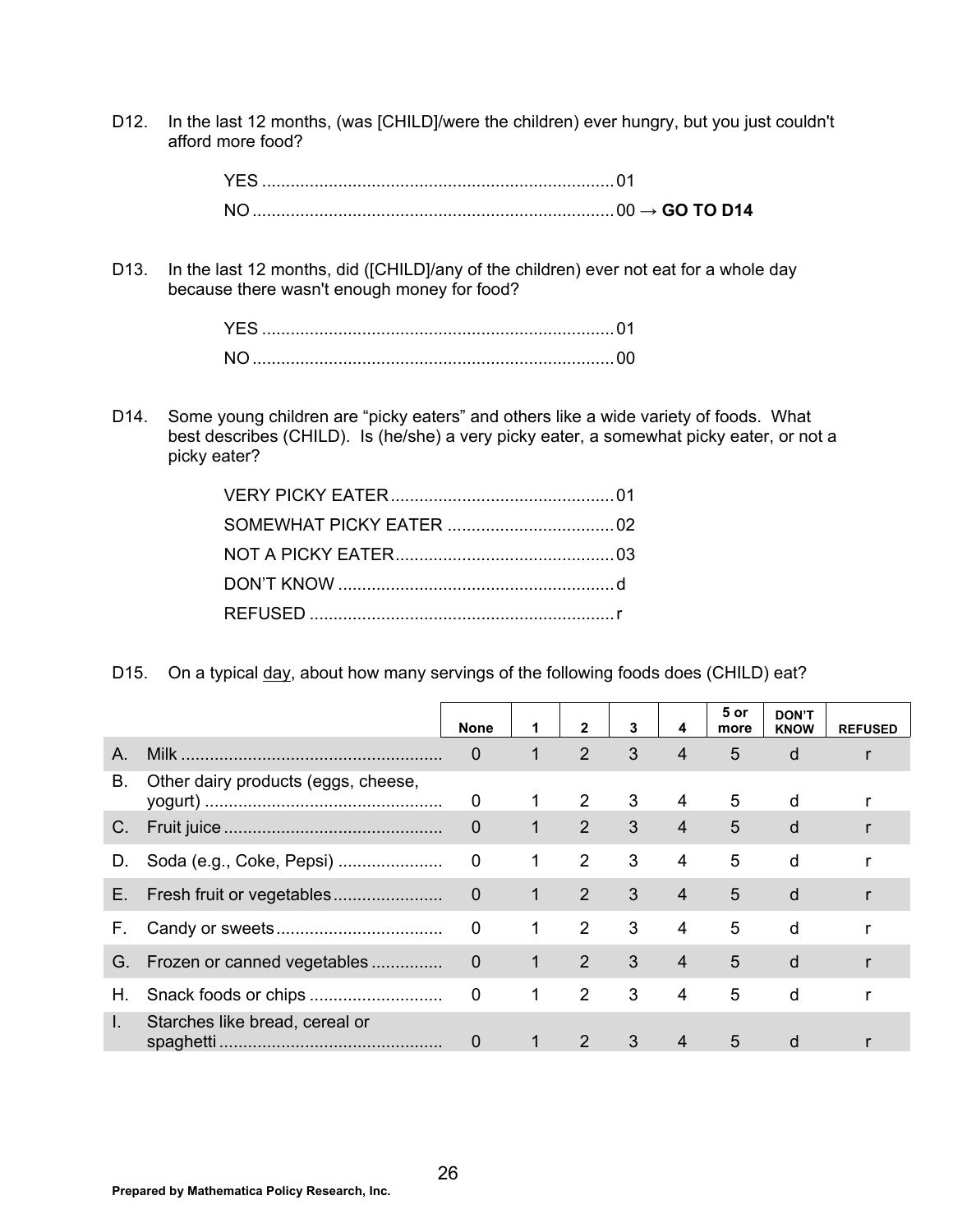D16. About how many times a week does (CHILD) eat a meal from a "fast food" restaurant (e.g., McDonald's, KFC, etc.)?

D17. How often does (CHILD) take a vitamin?

### **GO TO SECTION E**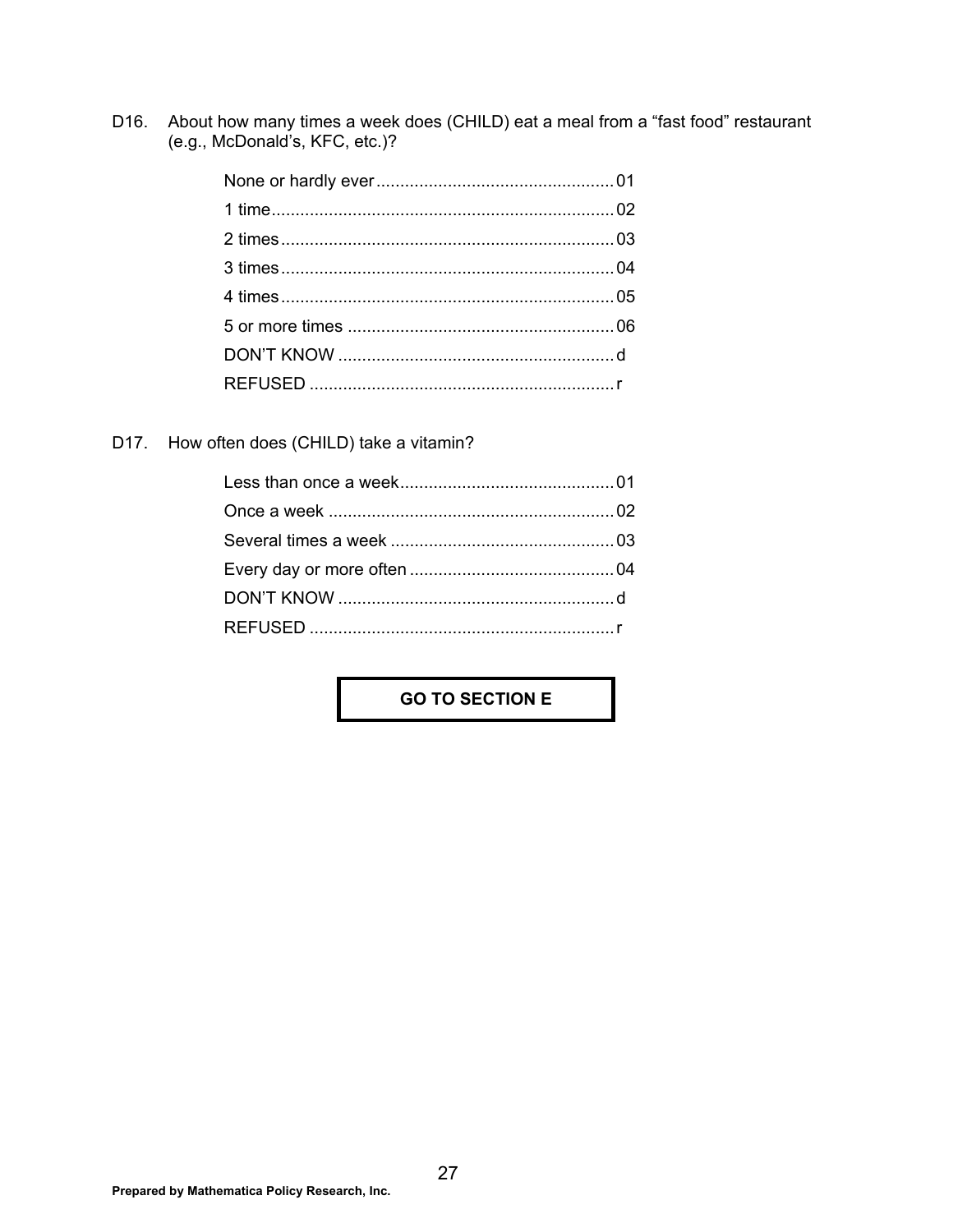## **E. HOUSING/BUILDING CHARACTERISTICS**

#### E1. **WHAT FLOOR IS THE APARTMENT ON?**

#### **INTERVIEWER: IF BASEMENT APARTMENT, CODE 00.**

|\_\_\_|\_\_\_| FLOOR

| NOT APPLICABLE, SINGLE |  |
|------------------------|--|
|                        |  |

#### E1A. **IS THIS AN APARTMENT ON THE 3RD FLOOR OR HIGHER?**

|  | $\rightarrow$ GO TO E3 |
|--|------------------------|

#### E1B. **IS THERE AN ELEVATOR?**

### E1C. **IS IT OPERATIONAL?**

E2. How often does the elevator in your building break down?

#### E2A. How quickly is it fixed?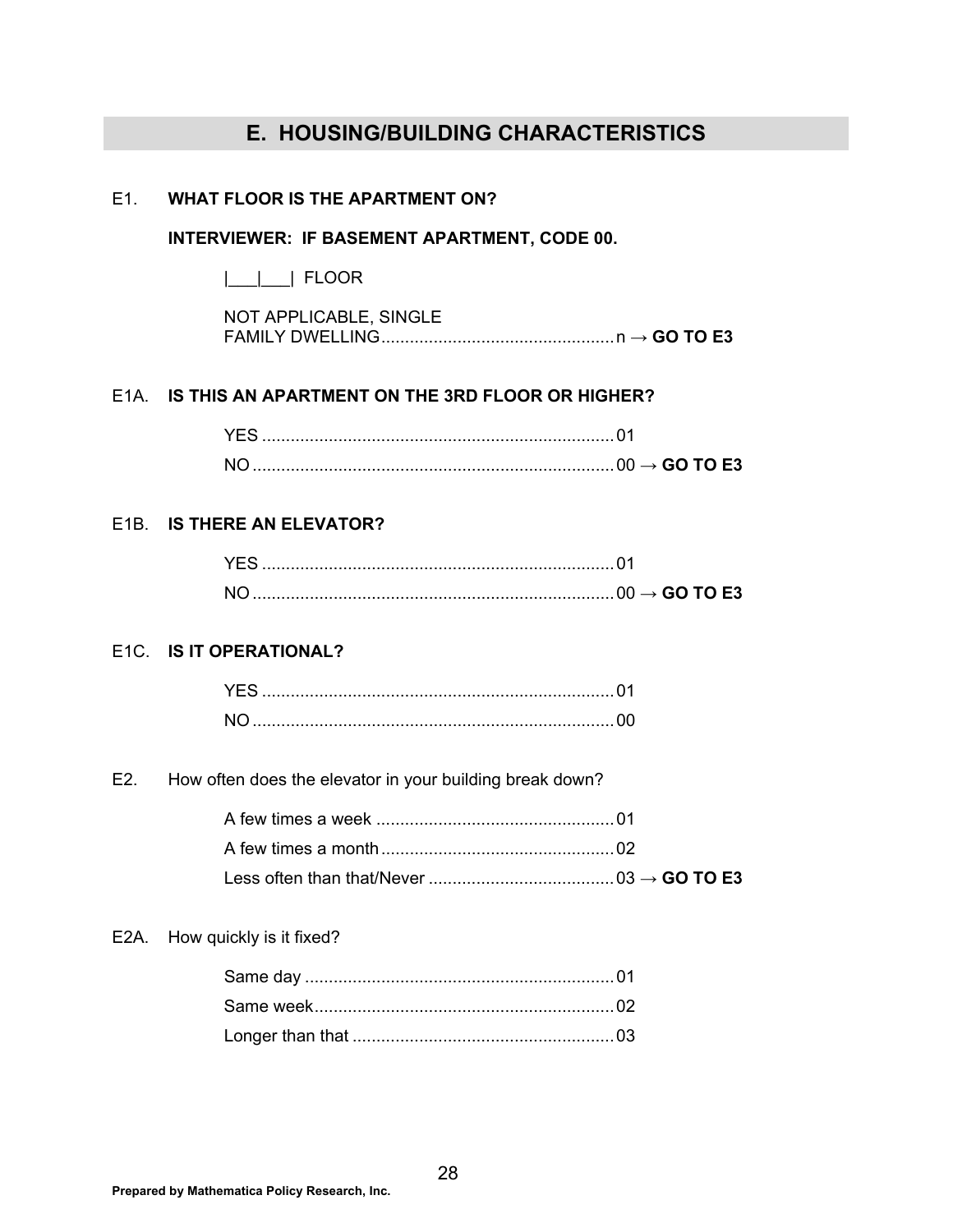E3. How many rooms, not counting bathrooms, are in this (apartment/house)?

|\_\_\_|\_\_\_| NUMBER OF ROOMS

E4. How many bedrooms are in this (apartment/house)?

|\_\_\_|\_\_\_| NUMBER OF BEDROOMS

E5. How many people (adults and children) live here now?

|\_\_\_|\_\_\_| NUMBER OF PEOPLE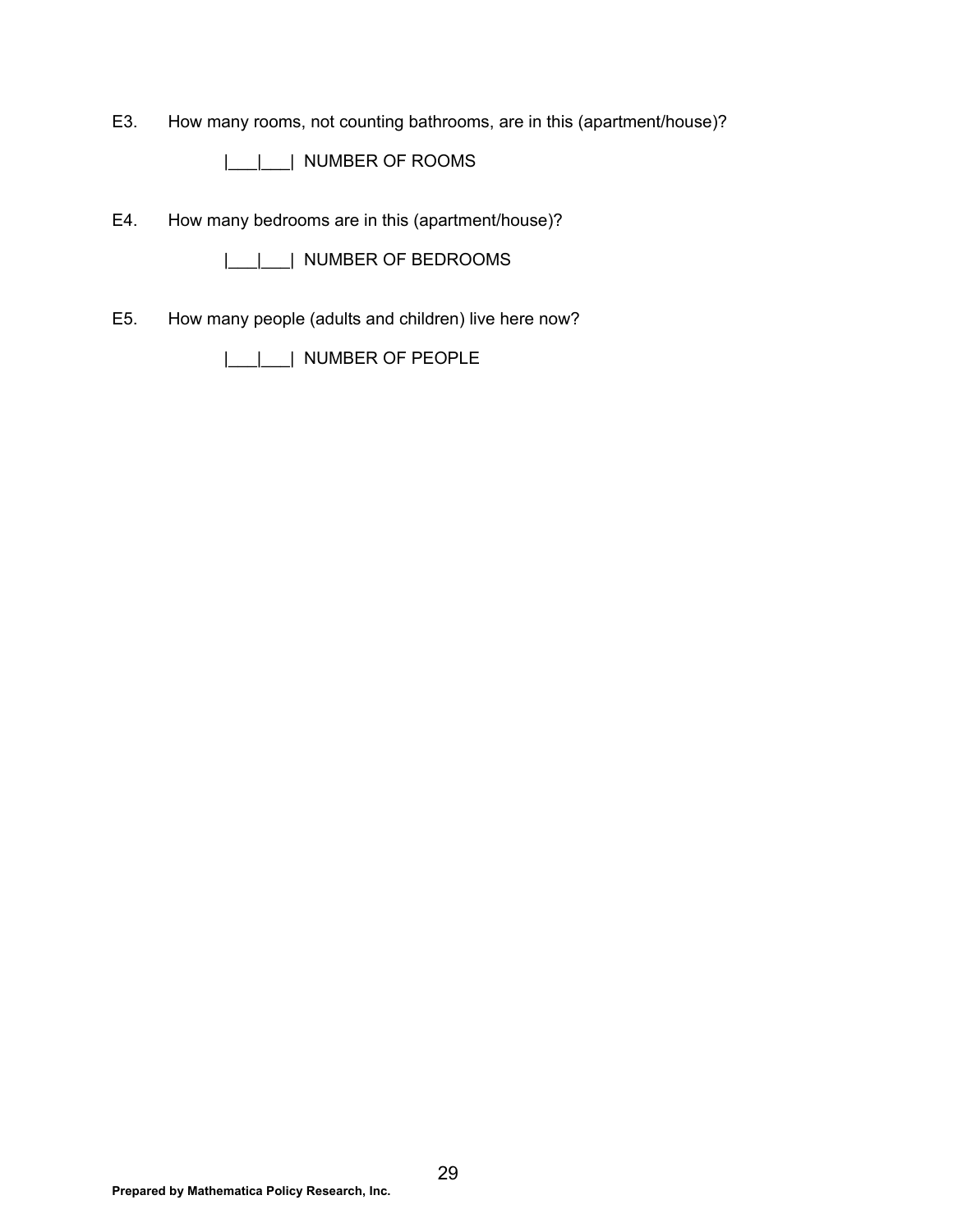## **F. PARENTAL STRESS AND MASTERY**

F1. Having a child can sometimes be stressful. This section is about how stressful having (CHILD) has been for you and the ways in which you have had to adjust your life. I will read you a series of statements. For each statement, please tell me if you strongly agree with it, agree, disagree, strongly disagree or you are not sure.

 (READ STATEMENT). Do you strongly agree, agree, disagree, strongly disagree or you are not sure?

|           | <b>SHOW</b><br>CARD#4                                                                 | <b>STRONGLY</b><br><b>AGREE</b> | <b>AGREE</b> | <b>NOT</b><br><b>SURE</b> | <b>DISAGREE</b> | <b>STRONGLY</b><br><b>DISAGREE</b> |
|-----------|---------------------------------------------------------------------------------------|---------------------------------|--------------|---------------------------|-----------------|------------------------------------|
| A.        | You often have the feeling that you<br>cannot handle things very well                 | 01                              | 02           | 03                        | 04              | 05                                 |
| <b>B.</b> | You find yourself giving up more of your<br>life to meet your child(ren)'s needs than | 01                              | 02           | 03                        | 04              | 05                                 |
| $C$ .     | You feel trapped by your<br>responsibilities as a parent                              | 01                              | 02           | 03                        | 04              | 05                                 |
| D.        | Since having (CHILD) you have been<br>unable to do new and different things           | 01                              | 02           | 03                        | 04              | 05                                 |
| Ε.        | Since having (CHILD) you feel that you<br>are almost never able to do things that     | 01                              | 02           | 03                        | 04              | 05                                 |
| F.        | There are quite a few things that bother                                              | 01                              | 02           | 03                        | 04              | 05                                 |
| G.        | Having (CHILD) has caused more<br>problems than you expected in your                  | 01                              | 02           | 03                        | 04              | 05                                 |
| Η.        | You feel alone and without friends                                                    | 01                              | 02           | 03                        | 04              | 05                                 |
| L.        | When you go to a party, you usually                                                   | 01                              | 02           | 03                        | 04              | 05                                 |
| J.        | You are less interested in people than                                                | 01                              | 02           | 03                        | 04              | 05                                 |
| K.        | You enjoy things less than you used to                                                | 01                              | 02           | 03                        | 04              | 05                                 |
| L.        | You are unhappy with the last purchase<br>of clothing you made for yourself           | 01                              | 02           | 03                        | 04              | 05                                 |

### **CODE ONLY ONE RESPONSE FOR EACH STATEMENT.**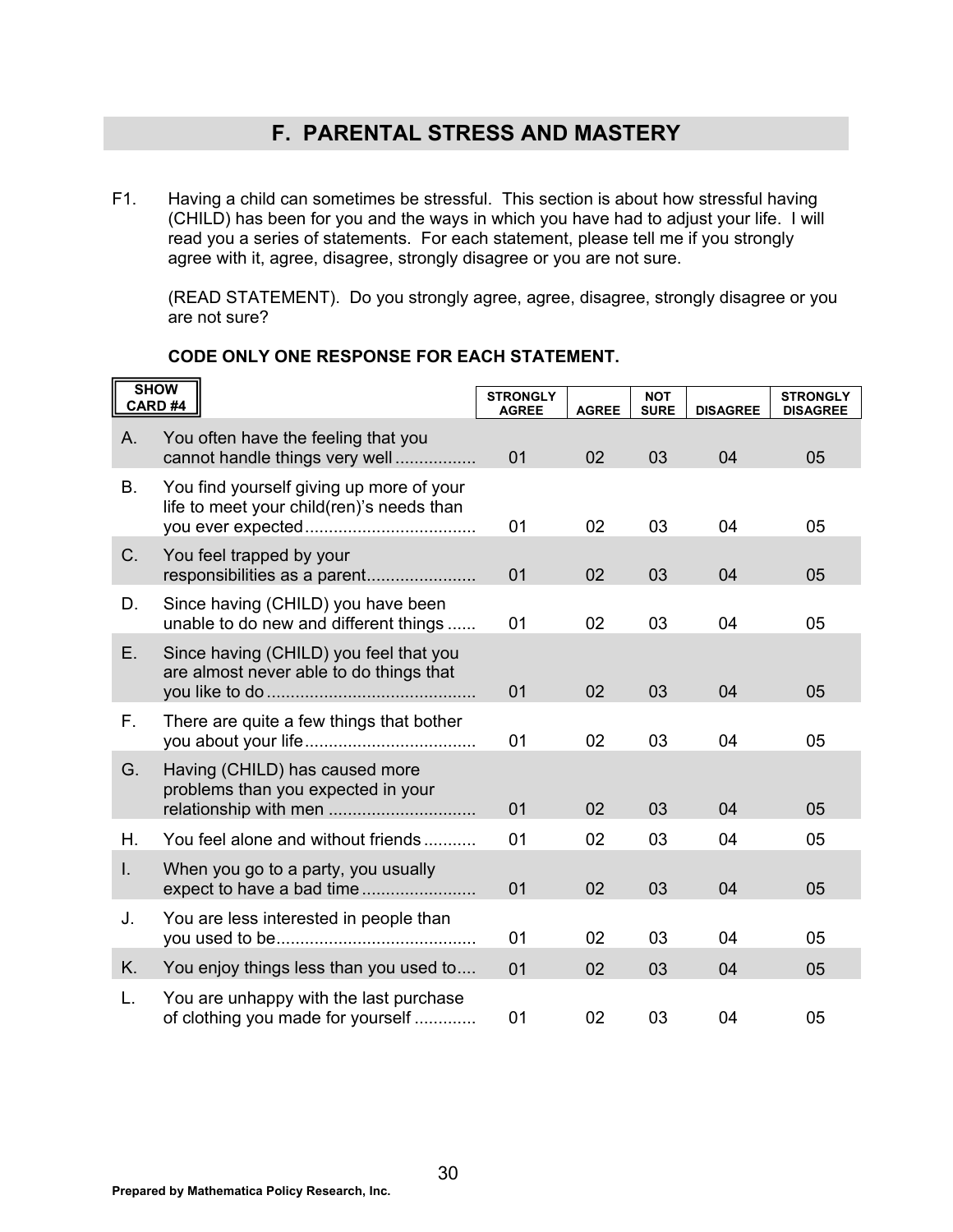F2. If (CHILD) has a tantrum in a public place, such as a supermarket or bus stop, and words do not work, what do you do?

### PROBE FOR "NEVER HAPPENS": What would you do?

**PROBE FOR SECOND RESPONSE:** If that doesn't work, then what?

|                                                | A<br><b>CODE FIRST</b><br><b>MENTIONED</b> | B<br><b>CODE SECOND</b><br><b>MENTIONED</b> |
|------------------------------------------------|--------------------------------------------|---------------------------------------------|
| IGNORE (HIM/HER); NOT TALK TO (HIM/HER)        | 01                                         | 01                                          |
| SPANK OR PHYSICALLY PUNISH (HIM/HER)           | 02                                         | 02                                          |
| PICK UP CHILD AND LEAVE THE PLACE              | 03                                         | 03                                          |
| LEAVE AND EXPECT CHILD TO FOLLOW               | 04                                         | 04                                          |
|                                                | 05                                         | 05                                          |
|                                                | 06                                         | 06                                          |
|                                                | 07                                         | 07                                          |
| TELL (CHILD) YOU WILL PUNISH (HIM/HER) AT HOME | 08                                         | 08                                          |
|                                                | 09                                         | 09                                          |
| THREATEN "TIME OUT" WHEN YOU GET HOME          | 10                                         | 10                                          |
|                                                | 11                                         | 11                                          |
|                                                | 12                                         | 12                                          |
| DISTRACT/GIVE CHILD SOMETHING TO PLAY WITH     | 13                                         | 13                                          |
|                                                | 14                                         | 14                                          |
|                                                | 15                                         | 15                                          |
| LET CHILD HAVE/DO WHAT HE/SHE WANTS            | 16                                         | 16                                          |
|                                                | 17                                         | 17                                          |
|                                                | 18                                         | 18                                          |
| NOTHING ELSE (USE THIS CODE IF ONLY ONE        |                                            | $-4$                                        |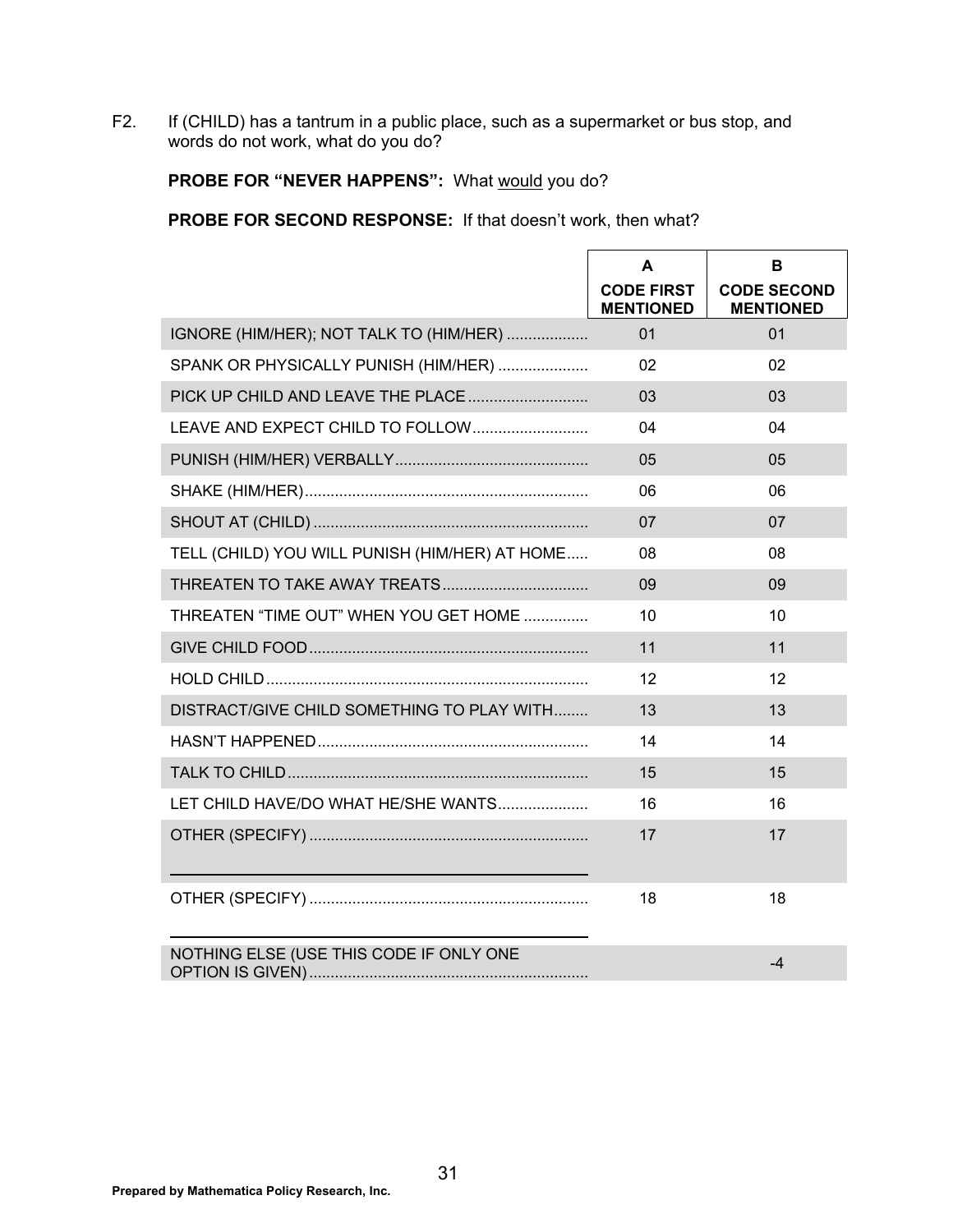F3. For each of the following statements, please tell me if you strongly agree, somewhat agree, somewhat disagree, or strongly disagree.

 (READ ITEM) Do you strongly agree, somewhat agree, somewhat disagree or strongly disagree with this?

| <b>SHOW</b> |                                                                               |                                 |                                 |                                    |                                    |
|-------------|-------------------------------------------------------------------------------|---------------------------------|---------------------------------|------------------------------------|------------------------------------|
|             | CARD#5                                                                        | <b>STRONGLY</b><br><b>AGREE</b> | <b>SOMEWHAT</b><br><b>AGREE</b> | <b>SOMEWHAT</b><br><b>DISAGREE</b> | <b>STRONGLY</b><br><b>DISAGREE</b> |
| Α.          | I have little control over the things that                                    | 01                              | 02                              | 03                                 | 04                                 |
| В.          | There is really no way I can solve some                                       | 01                              | 02                              | 03                                 | 04                                 |
| C.          | There is little I can do to change many<br>of the important things in my life | 01                              | 02                              | 03                                 | 04                                 |
| D.          | I often feel helpless in dealing with                                         | 01                              | 02                              | 03                                 | 04                                 |
| Е.          | Sometimes I feel that I'm being pushed<br>around                              | 01                              | 02                              | 03                                 | 04                                 |

**GO TO SECTION G** 

 $\overline{\phantom{0}}$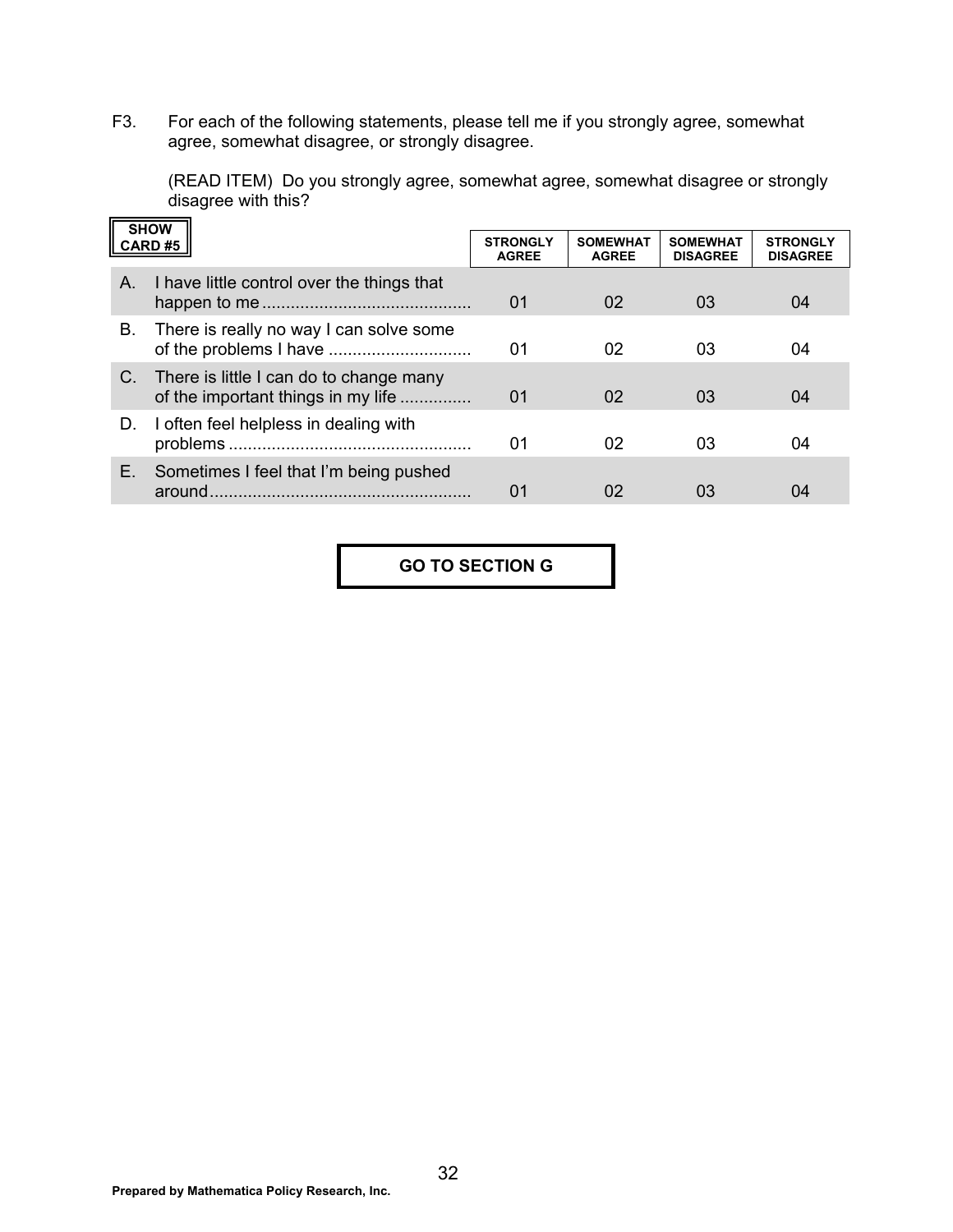### **G. DISCIPLINE**

Children often do things that are wrong, disobey, or make their parents angry. We would like to know what you have done when (CHILD) did something wrong or made you upset or angry.

I am going to read a list of things you might have done in the past year and I would like you to tell me how often you have done each thing in the past year. If you haven't done it in the past year but have done it before this, I would like to know this, too.

(First), how many times in the past year did you (READ ITEM)? Was it once in the past year, twice, 3-5 times, 6-10 times, 11-20 times, more than 20 times in the past year, it happened but not in the past year, or has this never happened?

| <b>SHOW</b><br>CARD#6 |                                                                                   | <b>ONCE</b> | <b>TWICE</b> | 3.5<br><b>TIMES</b> | $6 - 10$<br><b>TIMES</b> | 11-20<br><b>TIMES</b> | <b>MORE</b><br><b>THAN</b><br>20 TIMES | <b>YES BUT</b><br><b>NOT IN</b><br>THE<br><b>PAST</b><br><b>YEAR</b> | THIS HAS<br><b>NEVER</b><br><b>HAPPENED</b> |
|-----------------------|-----------------------------------------------------------------------------------|-------------|--------------|---------------------|--------------------------|-----------------------|----------------------------------------|----------------------------------------------------------------------|---------------------------------------------|
| G1.                   | Explain to (CHILD) why something                                                  | 01          | 02           | 03                  | 04                       | 05                    | 06                                     | 07                                                                   | 00                                          |
| G2.                   | Put (CHILD) in "time out" (or sent                                                | 01          | 02           | 03                  | 04                       | 05                    | 06                                     | 07                                                                   | 00                                          |
| G3.                   |                                                                                   | 01          | 02           | 03                  | 04                       | 05                    | 06                                     | 07                                                                   | 00                                          |
| G4.                   | Hit (him/her) on the bottom with<br>something like a belt, hairbrush, a stick     | 01          | 02           | 03                  | 04                       | 05                    | 06                                     | 07                                                                   | 00                                          |
| G5.                   | Gave (him/her) something else to do<br>instead of what (he/she) was doing         | 01          | 02           | 03                  | 04                       | 05                    | 06                                     | 07                                                                   | 00                                          |
| G6.                   | Shouted, yelled, or screamed at                                                   | 01          | 02           | 03                  | 04                       | 05                    | 06                                     | 07                                                                   | $00\,$                                      |
| G7.                   | Spanked (him/her) on the bottom with                                              | 01          | 02           | 03                  | 04                       | 05                    | 06                                     | 07                                                                   | 00                                          |
| G8.                   | Swore or cursed at (him/her)                                                      | 01          | 02           | 03                  | 04                       | 05                    | 06                                     | 07                                                                   | 00                                          |
| G9.                   | Said you would send (him/her) away or<br>would kick (him/her) out of the house 01 |             | 02           | 03                  | 04                       | 05                    | 06                                     | 07                                                                   | 00                                          |
| G10.                  | Threatened to spank or hit (him/her) but                                          | 01          | 02           | 03                  | 04                       | 05                    | 06                                     | 07                                                                   | 00                                          |
| G11.                  | Slapped (him/her) on the hand, arm, or                                            | 01          | 02           | 03                  | 04                       | 05                    | 06                                     | 07                                                                   | 00                                          |
| G12.                  | Took away privileges from                                                         | 01          | 02           | 03                  | 04                       | 05                    | 06                                     | 07                                                                   | 00                                          |
| G13.                  |                                                                                   | 01          | 02           | 03                  | 04                       | 05                    | 06                                     | 07                                                                   | 00                                          |
| G14.                  | Called (him/her) dumb or lazy or some                                             |             | 02           | 03                  | 04                       | 05                    | 06                                     | 07                                                                   | 00                                          |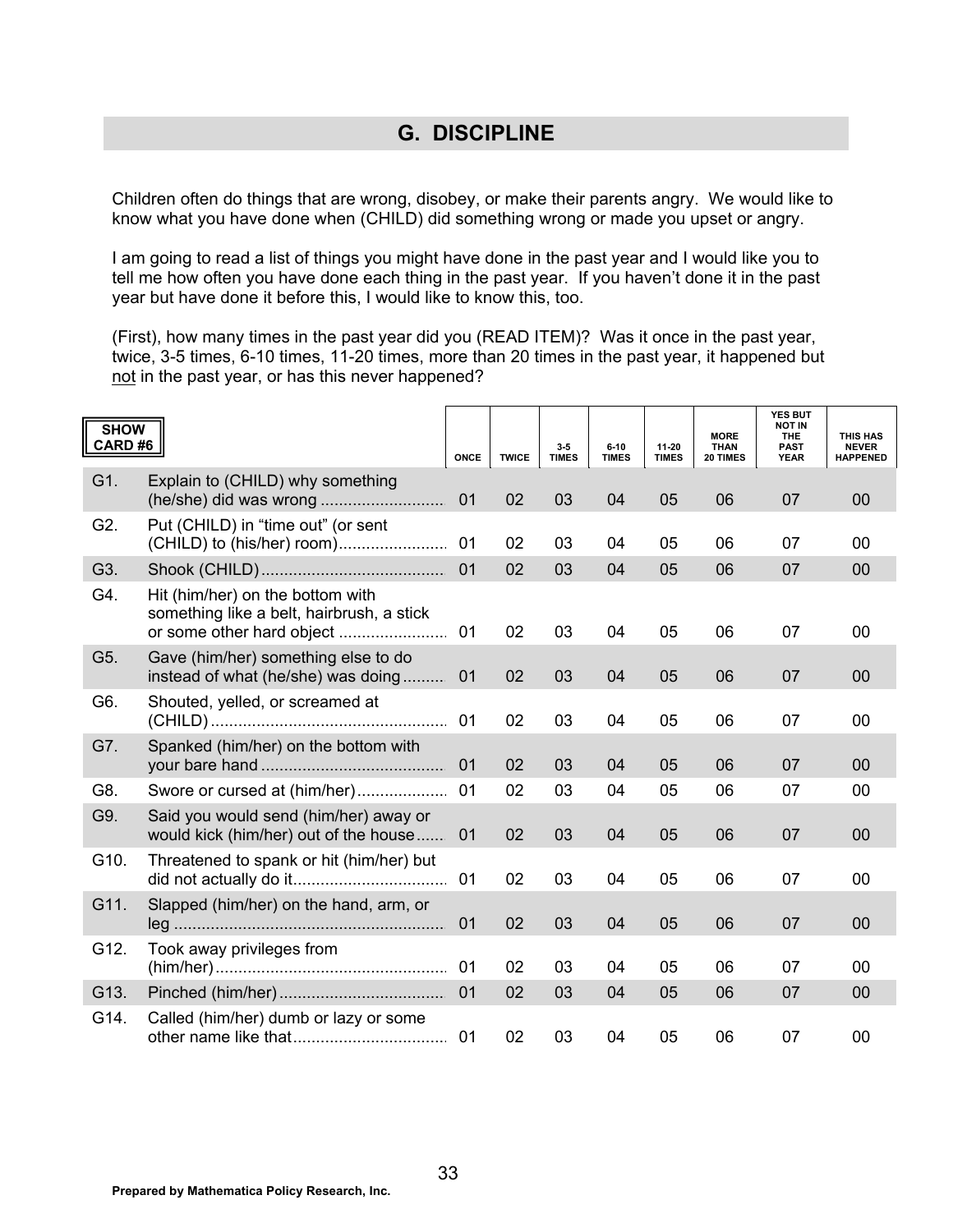Sometimes things can get in the way of caring for your child the way you would like to: for example, money problems, personal problems, or having a lot to do. Please tell me how many times in the last year this has happened to you in trying to care for your child.

Please tell me how many times in the past year you (READ ITEM). Was it once in the past year, twice, 3-5 times, 6-10 times, 11-20 times, more than 20 times in the past year, it happened, but not in the past year, or has this never happened?

| <b>SHOW</b><br>CARD#6 |                                                                                                                    | ONCE | <b>TWICE</b> | 3.5<br><b>TIMES</b> | $6 - 10$<br><b>TIMES</b> | 11-20<br><b>TIMES</b> | <b>MORE</b><br><b>THAN</b><br>20 TIMES | <b>YES BUT</b><br><b>NOT IN</b><br><b>THE</b><br><b>PAST YEAR</b> | <b>THIS HAS</b><br><b>NEVER</b><br><b>HAPPENED</b> |
|-----------------------|--------------------------------------------------------------------------------------------------------------------|------|--------------|---------------------|--------------------------|-----------------------|----------------------------------------|-------------------------------------------------------------------|----------------------------------------------------|
| G15.                  | Had to leave your child home<br>alone, even when you thought<br>some adult should be with                          | 01   | 02           | 03                  | 04                       | 05                    | 06                                     | 07                                                                | 00                                                 |
| G16.                  | Were so caught up with<br>your own problems that you<br>were not able to show or tell<br>your child that you loved | 01   | 02           | 03                  | 04                       | 05                    | 06                                     | 07                                                                | 00                                                 |
| G17.                  | Were not able to make sure<br>(CHILD) got the food (he/she)                                                        | 01   | 02           | 03                  | 04                       | 05                    | 06                                     | 07                                                                | 00                                                 |
| G18.                  | Were not able to make sure<br>your child got to a doctor or<br>hospital when (he/she) needed                       | 01   | 02           | 03                  | 04                       | 05                    | 06                                     | 07                                                                | 00                                                 |
| G19.                  | Were so drunk or high that you<br>had a problem taking care of                                                     | 01   | 02           | 03                  | 04                       | 05                    | 06                                     | 07                                                                | 00                                                 |

G20. Does (CHILD)'s father live in the household?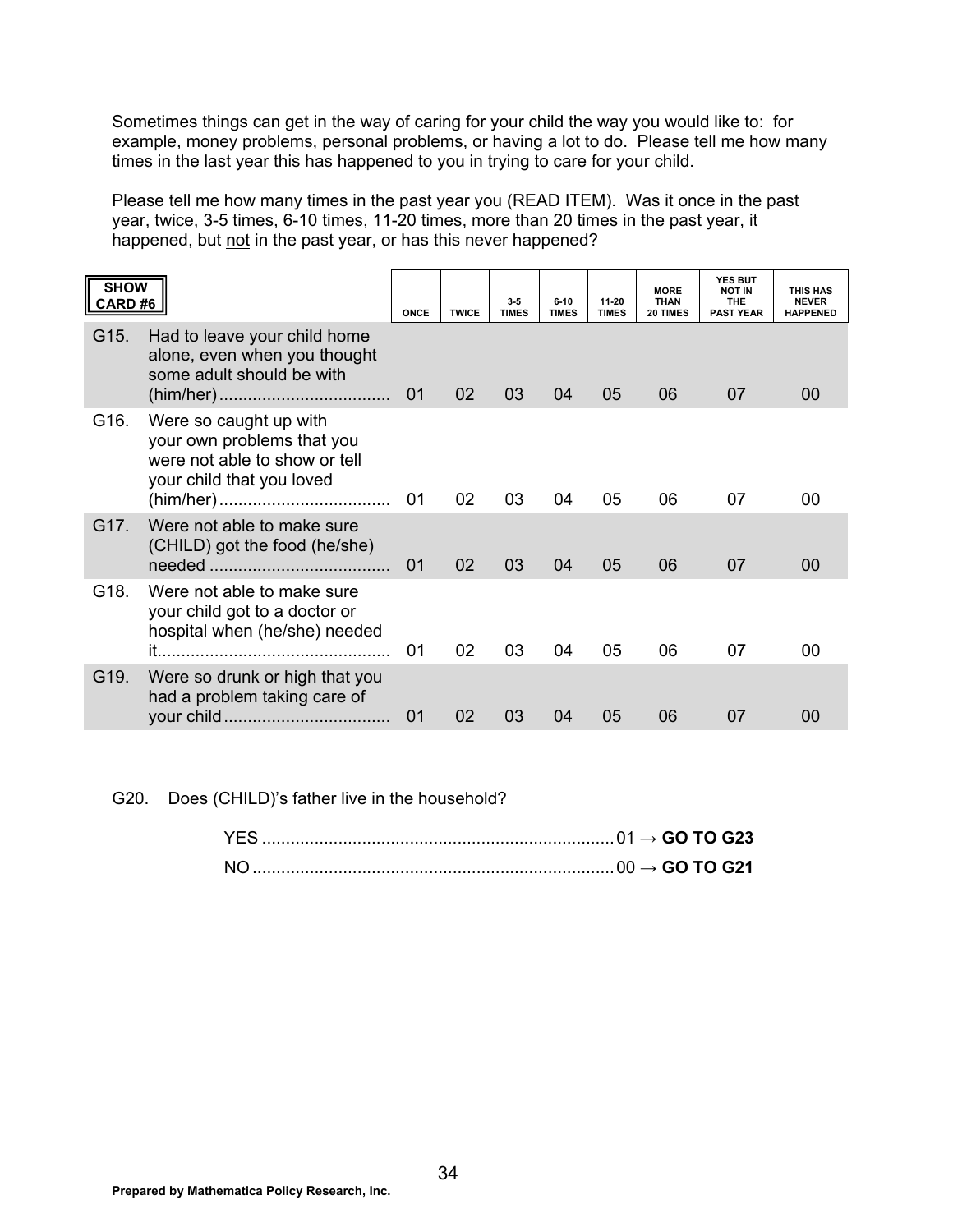G21. **IF "NO" TO G20:** Is there another adult, besides you, who lives in the household and spends time caring for (CHILD)?

#### G22. **IF "YES" TO G21:** Who is that?

| RESPONDENT'S SPOUSE/BOYFRIEND/GIRLFRIEND01 |  |
|--------------------------------------------|--|
|                                            |  |
|                                            |  |
|                                            |  |
|                                            |  |

OTHER NON-RELATIVE (SPECIFY)......................................... 05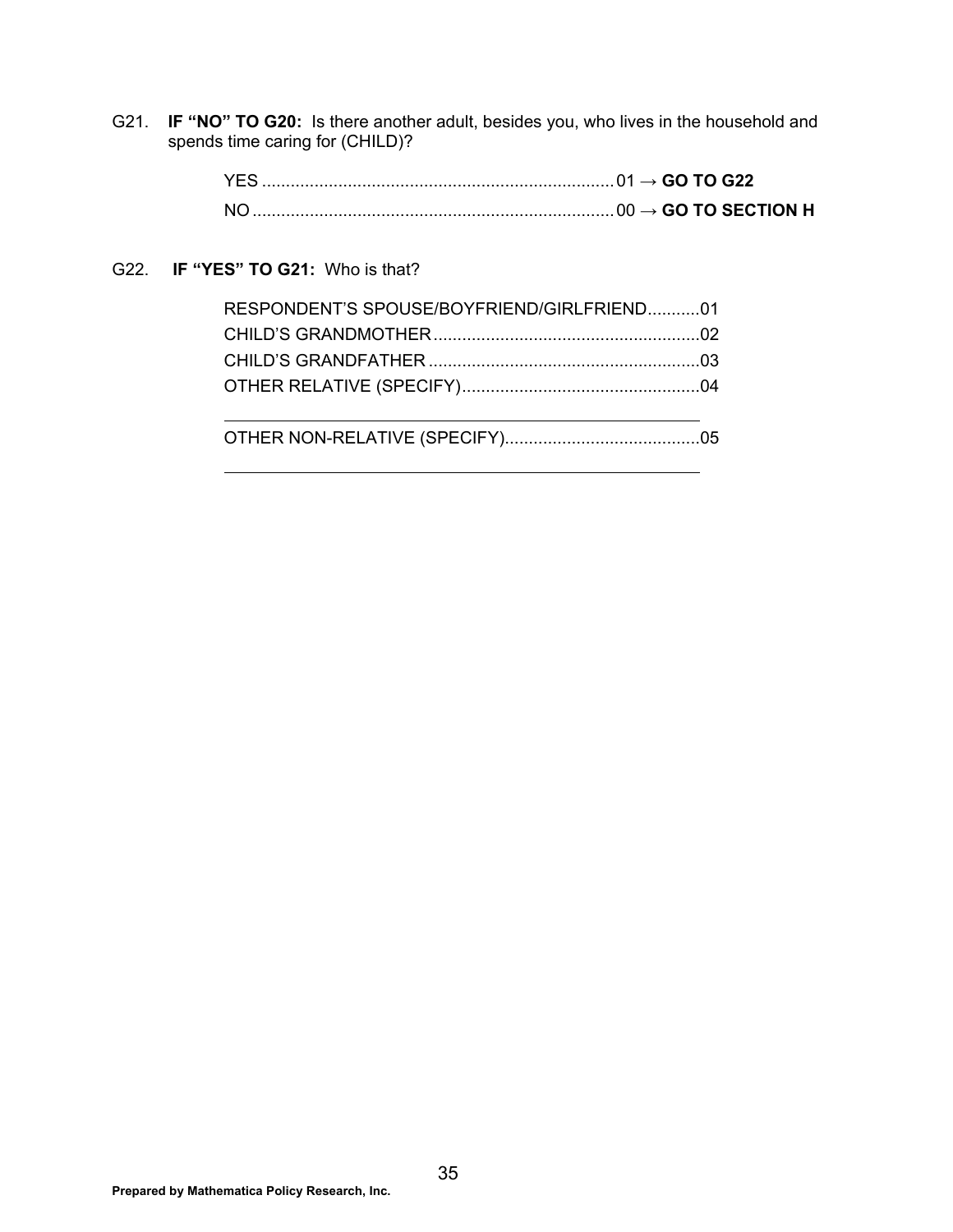#### G23. **NOTE TO INTERVIEWER: THE FOLLOWING QUESTION REFERS TO DISCIPLINE CONDUCTED BY THE CHILD'S FATHER, IF HE LIVES IN THE HOUSE, OR BY THE ADULT IDENTIFIED IN G22. IN THE FOLLOWING QUESTION, REFER TO THIS PERSON (DENOTED "SECONDARY CAREGIVER") BY THE APPROPRIATE TITLE (FOR EXAMPLE, FATHER, GRANDMOTHER, ETC.)**

 How many times in the past year did (SECONDARY CAREGIVER) (READ ITEM)? Was it once in the past year, twice, 3-5 times, 6-10 times, 11-20 times, more than 20 times in the past year, it happened but not in the past year, or has this never happened?

| <b>SHOW</b><br>CARD#6 |                                                                                          | ONCE | <b>TWICE</b> | $3 - 5$<br><b>TIMES</b> | $6 - 10$<br><b>TIMES</b> | $11 - 20$<br><b>TIMES</b> | <b>MORE</b><br>THAN 20<br><b>TIMES</b> | <b>YES BUT</b><br><b>NOT IN</b><br>PAST<br><b>YEAR</b> | THIS HAS<br><b>NEVER</b><br><b>HAPPENED</b> | DON'T<br><b>KNOW</b> |
|-----------------------|------------------------------------------------------------------------------------------|------|--------------|-------------------------|--------------------------|---------------------------|----------------------------------------|--------------------------------------------------------|---------------------------------------------|----------------------|
| G23A.                 | Explain to (CHILD) why<br>something (he/she) did was                                     | 01   | 02           | 03                      | 04                       | 05                        | 06                                     | 07                                                     | 00                                          | d                    |
| G23B.                 | Put (CHILD) in "time out" (or<br>sent to (CHILD) to (his/her)                            | 01   | 02           | 03                      | 04                       | 05                        | 06                                     | 07                                                     | 00                                          | d                    |
| G23C.                 | Shook (CHILD)                                                                            | 01   | 02           | 03                      | 04                       | 05                        | 06                                     | 07                                                     | 00                                          | d                    |
| G23D.                 | Hit (him/her) on the bottom<br>with something like a belt,<br>hairbrush, a stick or some | 01   | 02           | 03                      | 04                       | 05                        | 06                                     | 07                                                     | 00                                          | d                    |
| G23E.                 | Gave (him/her) something else<br>to do instead of what (he/she)                          | 01   | 02           | 03                      | 04                       | 05                        | 06                                     | 07                                                     | 00                                          | d                    |
| G23F.                 | Shouted, yelled, or screamed<br>at (CHILD)                                               | 01   | 02           | 03                      | 04                       | 05                        | 06                                     | 07                                                     | 00                                          | d                    |
| G23G.                 | Spanked (him/her) on the<br>bottom with their bare hand                                  | 01   | 02           | 03                      | 04                       | 05                        | 06                                     | 07                                                     | 00                                          | d                    |
| G23H.                 | Swore or cursed at (him/her)                                                             | 01   | 02           | 03                      | 04                       | 05                        | 06                                     | 07                                                     | 00                                          | d                    |
| G23I.                 | Said he or she would send<br>(CHILD) away or would kick<br>(him/her) out of the house    | 01   | 02           | 03                      | 04                       | 05                        | 06                                     | 07                                                     | 00                                          | d                    |
| G23J.                 | Threatened to spank or hit<br>(him/her) but did not actually                             | 01   | 02           | 03                      | 04                       | 05                        | 06                                     | 07                                                     | 00                                          | d                    |
| G23K.                 | Slapped (him/her) on the hand,                                                           | 01   | 02           | 03                      | 04                       | 05                        | 06                                     | 07                                                     | 00                                          | d                    |
| G23L.                 | Took away privileges from                                                                | 01   | 02           | 03                      | 04                       | 05                        | 06                                     | 07                                                     | $00\,$                                      | d                    |
| G23M.                 | Pinched (him/her)                                                                        | 01   | 02           | 03                      | 04                       | 05                        | 06                                     | 07                                                     | $00\,$                                      | $\sf d$              |
| G23N.                 | Called (him/her) dumb or lazy<br>or some other name like that                            | 01   | 02           | 03                      | 04                       | 05                        | 06                                     | 07                                                     | $00\,$                                      | d                    |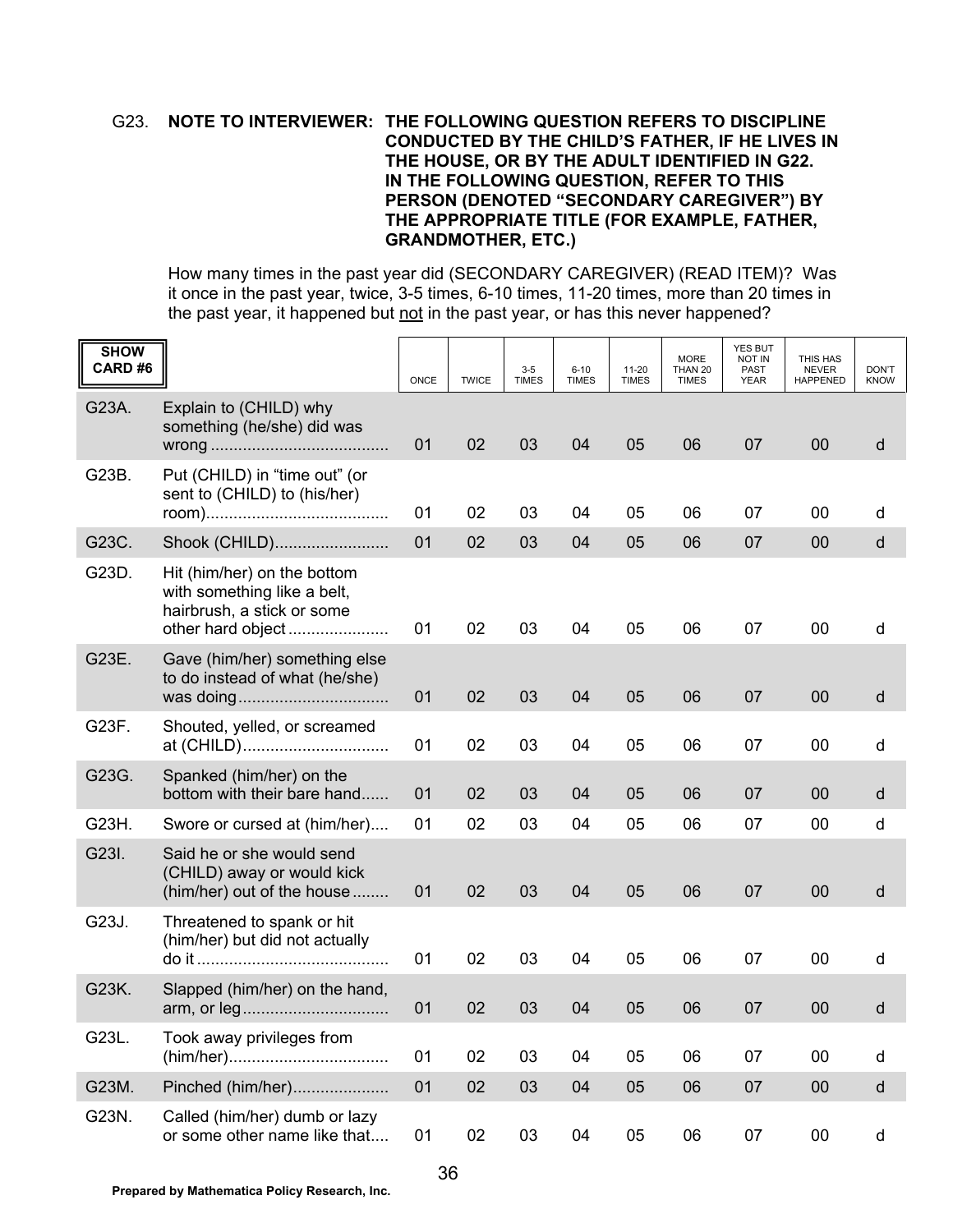#### G24. **NOTE TO INTERVIEWER: THE FOLLOWING QUESTION REFERS TO BEHAVIOR CONDUCTED BY THE CHILD'S FATHER, IF HE LIVES IN THE HOUSE, OR BY THE ADULT IDENTIFIED IN G22. IN THE FOLLOWING QUESTION, REFER TO THIS PERSON (DENOTED "SECONDARY CAREGIVER") BY THE APPROPRIATE TITLE (FOR EXAMPLE, FATHER, GRANDMOTHER, ETC.)**

 Please tell me how many times in the past year (SECONDARY CAREGIVER) (READ ITEM). Was it once in the past year, twice, 3-5 times, 6-10 times, 11-20 times, more than 20 times in the past year, it happened, but not in the past year, or has this never happened?

| <b>SHOW</b><br>CARD #6 |                                                                                                                                            | ONCE | <b>TWICE</b> | $3-5$<br><b>TIMES</b> | $6 - 10$<br><b>TIMES</b> | 11-20<br><b>TIMES</b> | <b>MORE</b><br>THAN<br>20 TIMES | <b>YES BUT</b><br><b>NOT IN</b><br><b>THE</b><br>PAST<br><b>YEAR</b> | THIS HAS<br><b>NEVER</b><br><b>HAPPENED</b> | <b>DON'T</b><br><b>KNOW</b> |
|------------------------|--------------------------------------------------------------------------------------------------------------------------------------------|------|--------------|-----------------------|--------------------------|-----------------------|---------------------------------|----------------------------------------------------------------------|---------------------------------------------|-----------------------------|
| G24A.                  | Had to leave (CHILD)<br>home alone, even<br>though some adult<br>should have been with                                                     | 01   | 02           | 03                    | 04                       | 05                    | 06                              | 07                                                                   | 00                                          | d                           |
| G24B.                  | Was so caught up with<br>(his/her) own problems<br>that (he/she) was not<br>able to show or tell<br>(CHILD) that (he/she)<br>loved (CHILD) | 01   | 02           | 03                    | 04                       | 05                    | 06                              | 07                                                                   | 00                                          | d                           |
| G24C                   | Was not able to make<br>sure (CHILD) got the<br>food (he/she) needed 01                                                                    |      | 02           | 03                    | 04                       | 05                    | 06                              | 07                                                                   | 00                                          | d                           |
| G24D.                  | Was not able to make<br>sure (CHILD) got to a<br>doctor or hospital when<br>$(he/she)$ needed it                                           | 01   | 02           | 03                    | 04                       | 05                    | 06                              | 07                                                                   | 00                                          | d                           |
| G24E.                  | Was so drunk or high<br>that (he/she) had a<br>problem taking care of<br>(CHILD)                                                           | 01   | 02           | 03                    | 04                       | 05                    | 06                              | 07                                                                   | 00                                          | d                           |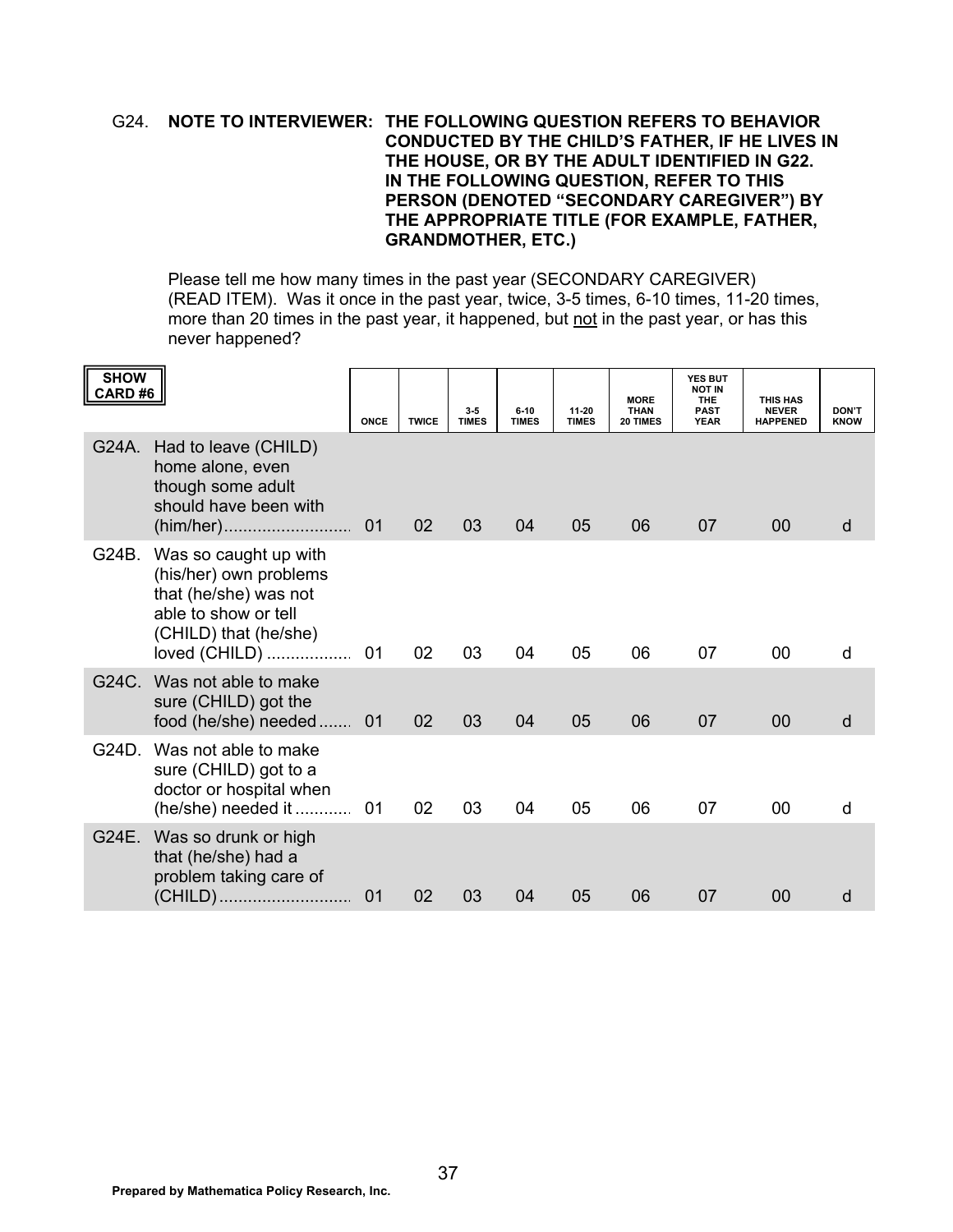## **H. EXPOSURE TO VIOLENCE**

The next set of questions are about violent things that may have happened to you or that you may have seen in the last year.

For these questions, we do not want to know about violence carried out by your circle of family or loved ones. Rather, we are interested in learning only about violence carried out by people outside of your circle of family or loved ones, no matter who the victim might have been. We also do not want to know about violence you saw on TV or in movies.

(READ ITEM). Was it never, once, 2-3 times, 4-10 times, or more than 10 times?

**PROBE:** Remember we do not want to know about things done by members of your family or people you know well.

| <b>SHOW</b><br><b>CARD#7</b> |                                                                                                                                | <b>NEVER</b> | <b>ONCE</b> | $2 - 3$<br><b>TIMES</b> | $4 - 10$<br><b>TIMES</b> | <b>MORE</b><br><b>THAN</b><br><b>10 TIMES</b> |
|------------------------------|--------------------------------------------------------------------------------------------------------------------------------|--------------|-------------|-------------------------|--------------------------|-----------------------------------------------|
| H1.                          | In the past year, about how many times<br>did you see someone else get hit,<br>slapped, punched, or beaten up by               | 00           | 01          | 02                      | 03                       | 04                                            |
| H2.                          | (In the past year, about how many times)<br>were you hit, slapped, punched, or beaten                                          | 00           | 01          | 02                      | 03                       | 04                                            |
| H3.                          | (In the past year, about how many times)<br>did you see someone else get attacked by<br>someone with a weapon, like a knife or | 00           | 01          | 02                      | 03                       | 04                                            |
| H4.                          | (In the past year, about how many times)<br>were you attacked by someone with a                                                | 00           | 01          | 02                      | 03                       | 04                                            |
| H <sub>5.</sub>              | (In the past year, about how many times)<br>did you see someone else get shot at by                                            | 00           | 01          | 02                      | 03                       | 04                                            |
| H6.                          | (In the past year, about how many times)<br>were you shot at by someone?                                                       | 00           | 01          | 02                      | 03                       | 04                                            |
| H7.                          | (In the past year, about how many times)<br>did you see someone get killed because of                                          | 00           | 01          | 02                      | 03                       | 04                                            |

#### **GO TO SECTION J.**

#### **NO SECTION I IN THIS SURVEY.**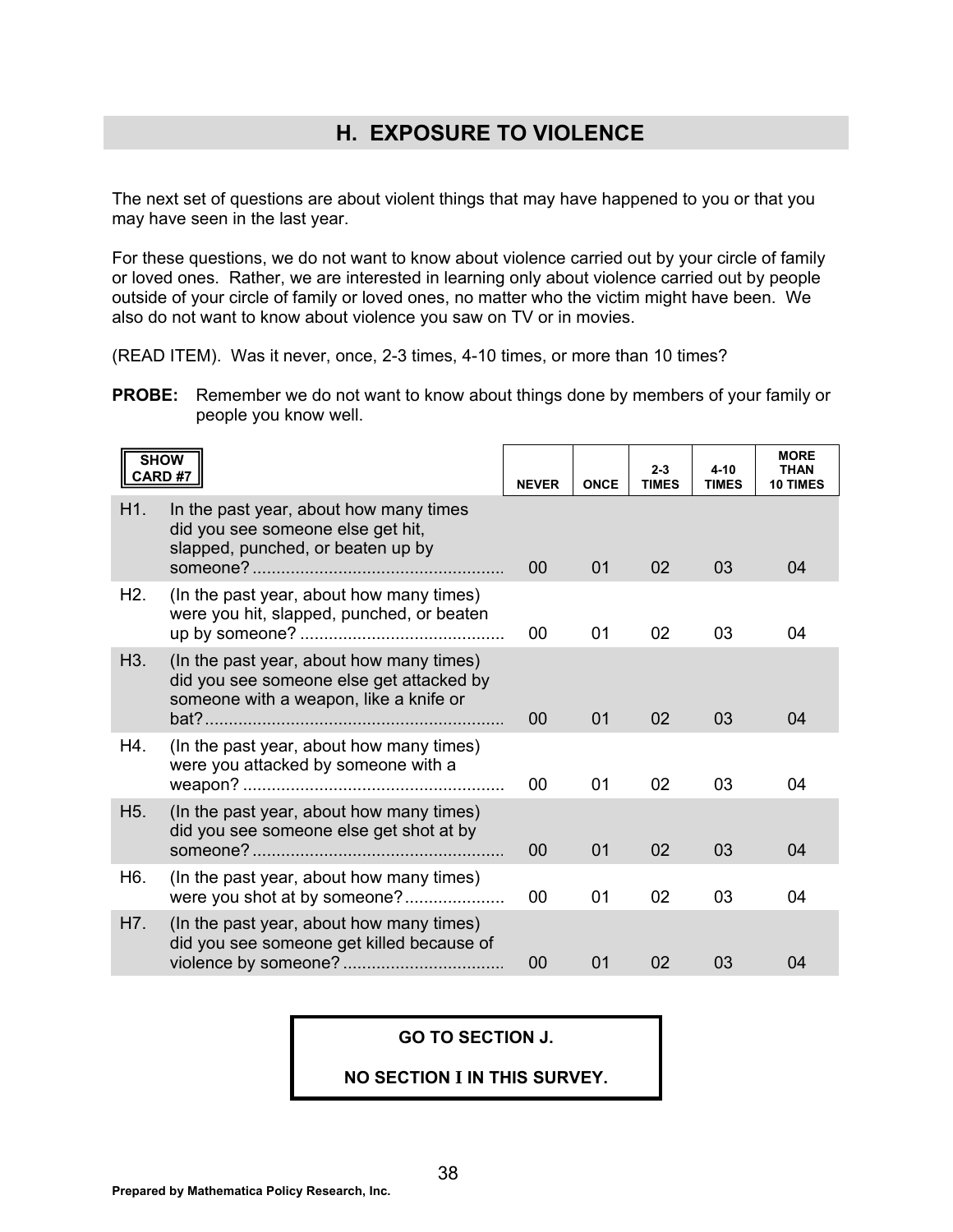## **J. CPS CONTACT**

J1. Since (CHILD) was born, has Child Protective Services or (LOCAL NAME FOR CHILD PROTECTIVE SERVICES) contacted you about any child or children in this household?

| DON'T KNOW $\ldots$ $\ldots$ $\ldots$ $\ldots$ $\ldots$ $\ldots$ $\ldots$ $\ldots$ $\ldots$ $\ldots$ $\ldots$ $\vdots$ GO TO SECTION K |  |
|----------------------------------------------------------------------------------------------------------------------------------------|--|
|                                                                                                                                        |  |

J2. How many times have you been contacted since (CHILD) was born?

| NUMBER OF TIMES |  |
|-----------------|--|
|                 |  |
|                 |  |

J3. In what month and year did (this contact/ the most recent contact) occur?

| $\begin{bmatrix} 1 & 1 & 1 \\ 1 & 1 & 1 \end{bmatrix}$<br>MONTH YFAR |  |
|----------------------------------------------------------------------|--|
|                                                                      |  |
|                                                                      |  |

#### J3A. **INTERVIEWER: DID RESPONDENT ANSWER "REFUSED" TO EITHER J2 OR J3?**

J3B. I understand that some of these questions are very personal. However, your answers will be held strictly confidential and no one will be able to associate your name with your answers. I have about 6 more sensitive questions to ask you. You can refuse to answer any questions you feel are too personal. Can we continue with these questions?

#### **INTERVIEWER: CAN YOU PROCEED?**

|  | $\mathsf{r} \rightarrow$ GO TO SECTION K |
|--|------------------------------------------|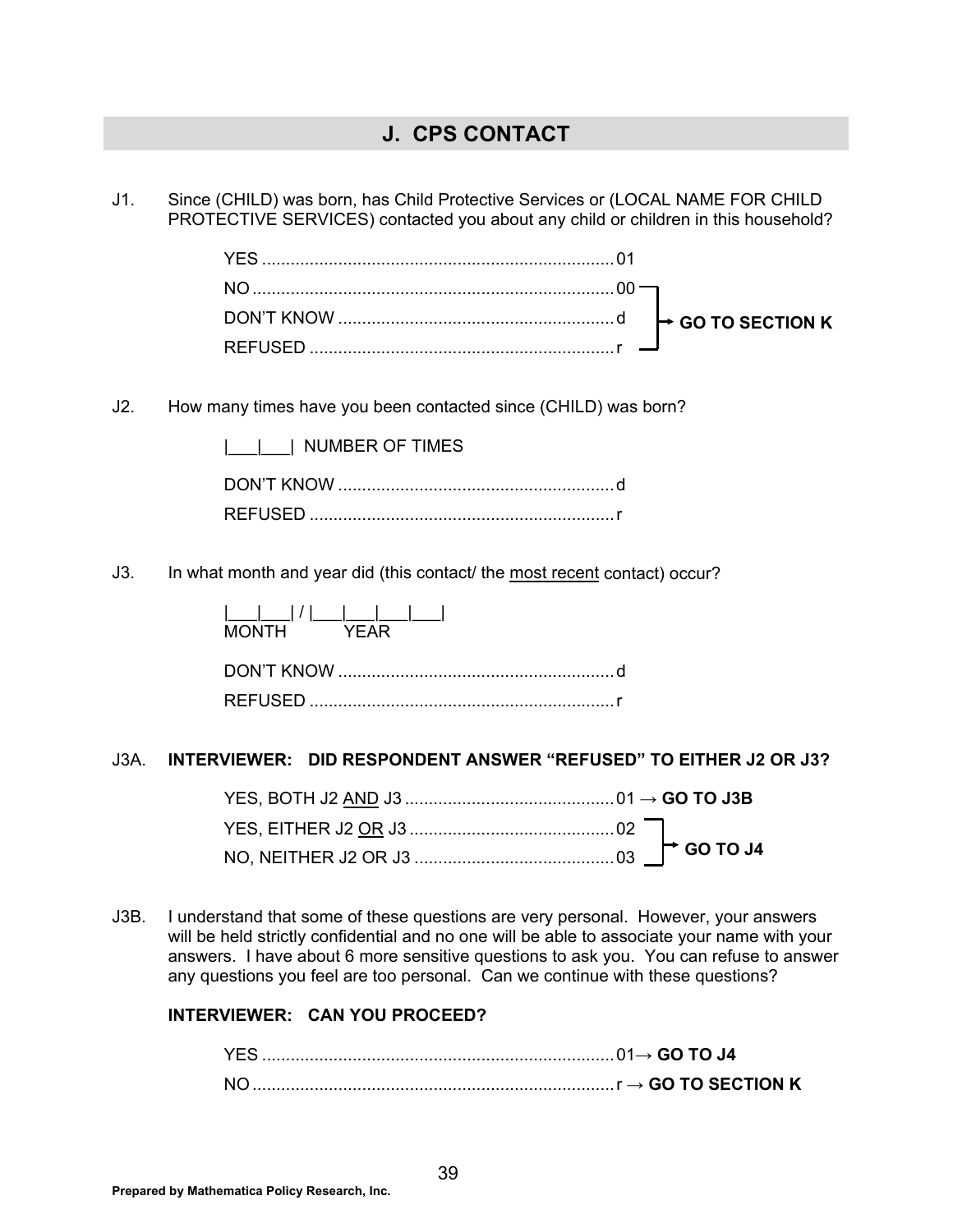J4. Were you told why Child Protective Services was contacting you?

| <b>RESPONDENT WANTED TO</b> |  |
|-----------------------------|--|

J5. What were the concerns that Child Protective Services told you? You can just tell me the letters that correspond to the concerns on this card.



#### **PROBE: ONLY IF RESPONDENT APPEARS UNCOMFORTABLE ANSWERING QUESTION:** Remember, your answers are confidential, but you can refuse to answer any question. Can we continue with these questions, or would you rather go to the next set of questions?

|                             | <b>CIRCLE ALL THAT APPLY</b> |
|-----------------------------|------------------------------|
|                             |                              |
|                             |                              |
|                             |                              |
|                             |                              |
|                             |                              |
| <b>RESPONDENT WANTED TO</b> |                              |

J5A. Can you tell me what this concern was?

YES (SPECIFY) ....................................................... 01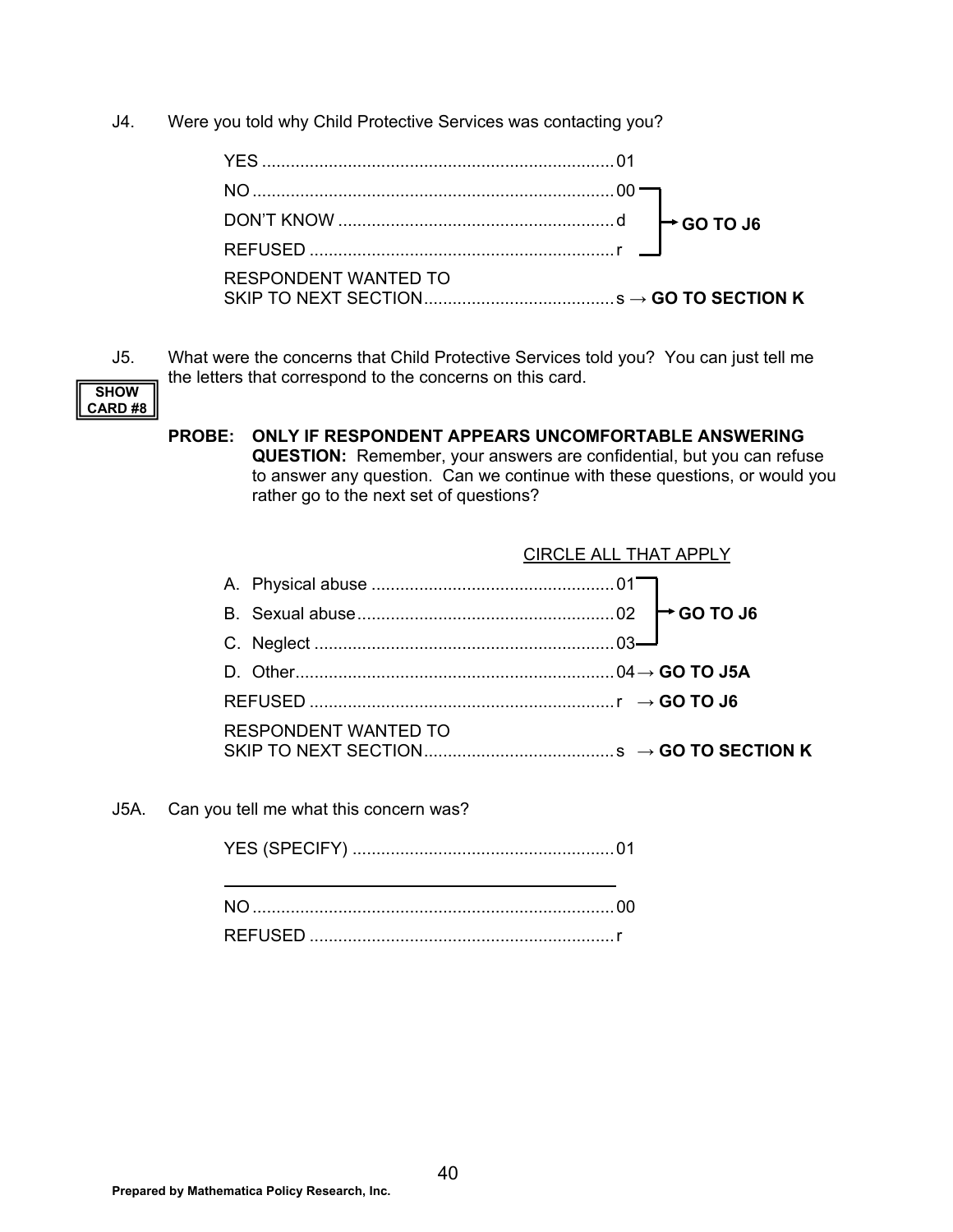- J6. Did (this contact/the most recent contact) concern (CHILD) or another child in this household, or both (CHILD) and other child or children in this household?
	- **PROBE: ONLY IF RESPONDENT APPEARS UNCOMFORTABLE ANSWERING QUESTION:** Remember, your answers are confidential, but you can refuse to answer any question. Can we continue with these questions, or would you rather go to the next set of questions?

| CHILD AND OTHER CHILD/CHILDREN  03 |  |
|------------------------------------|--|
|                                    |  |
|                                    |  |
| <b>RESPONDENT WANTED TO</b>        |  |

- J7. Were these concerns a result of actions by you yourself, someone else living in your household, or someone outside the household?
	- **PROBE: ONLY IF RESPONDENT APPEARS UNCOMFORTABLE ANSWERING QUESTION:** Remember, your answers are confidential, but you can refuse to answer any question. Can we continue with these questions, or would you rather go to the next set of questions?

|                             | <b>CIRCLE ALL THAT APPLY</b> |
|-----------------------------|------------------------------|
|                             |                              |
|                             |                              |
|                             |                              |
|                             |                              |
|                             |                              |
| <b>RESPONDENT WANTED TO</b> |                              |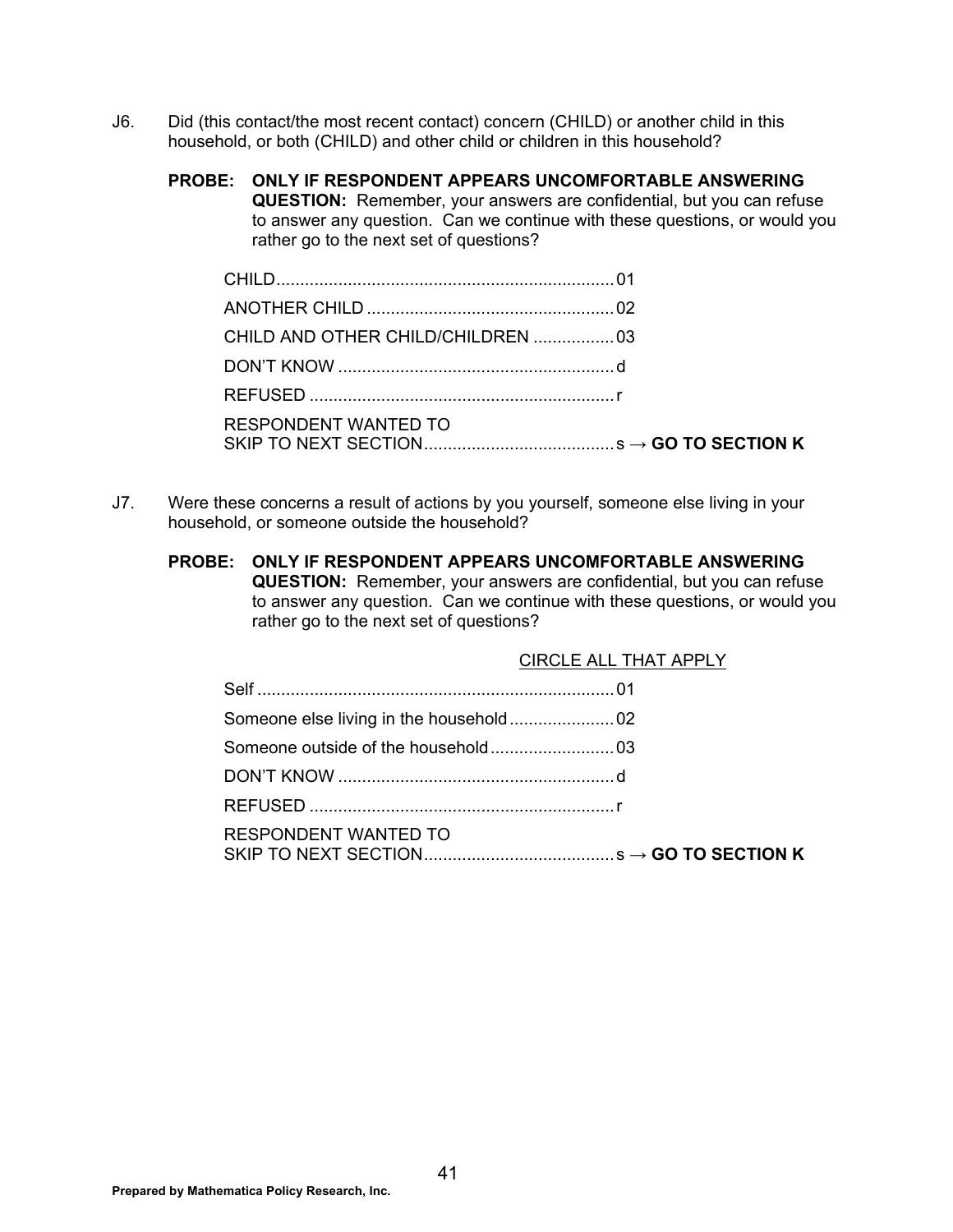J8. Did a Child Protective Services worker monitor your case because of these concerns?

#### **PROBE: ONLY IF RESPONDENT APPEARS UNCOMFORTABLE ANSWERING**

**QUESTION:** Remember, your answers are confidential, but you can refuse to answer any question. Can we continue with these questions, or would you rather go to the next set of questions?

| <b>RESPONDENT WANTED TO</b> |  |
|-----------------------------|--|

J9. Was there court involvement because of these concerns?

# **PROBE: ONLY IF RESPONDENT APPEARS UNCOMFORTABLE ANSWERING**

**QUESTION:** Remember, your answers are confidential, but you can refuse to answer any question. Can we continue with these questions, or would you rather go to the next set of questions?

| RESPONDENT WANTED TO |  |
|----------------------|--|

J10. Was one or more of your children placed out of your home because of these concerns?

#### **PROBE: ONLY IF RESPONDENT APPEARS UNCOMFORTABLE ANSWERING QUESTION:** Remember, your answers are confidential, but you can refuse to answer any question. Can we continue with these questions, or would you rather go to the next set of questions?

| YES, CHILD/CHILDREN PLACED OUT                             |                        |
|------------------------------------------------------------|------------------------|
| NO, CHILD/CHILDREN NOT PLACED                              |                        |
|                                                            |                        |
|                                                            | <b>GO TO SECTION K</b> |
| <b>RESPONDENT WANTED TO</b><br><b>SKIP TO NEXT SECTION</b> |                        |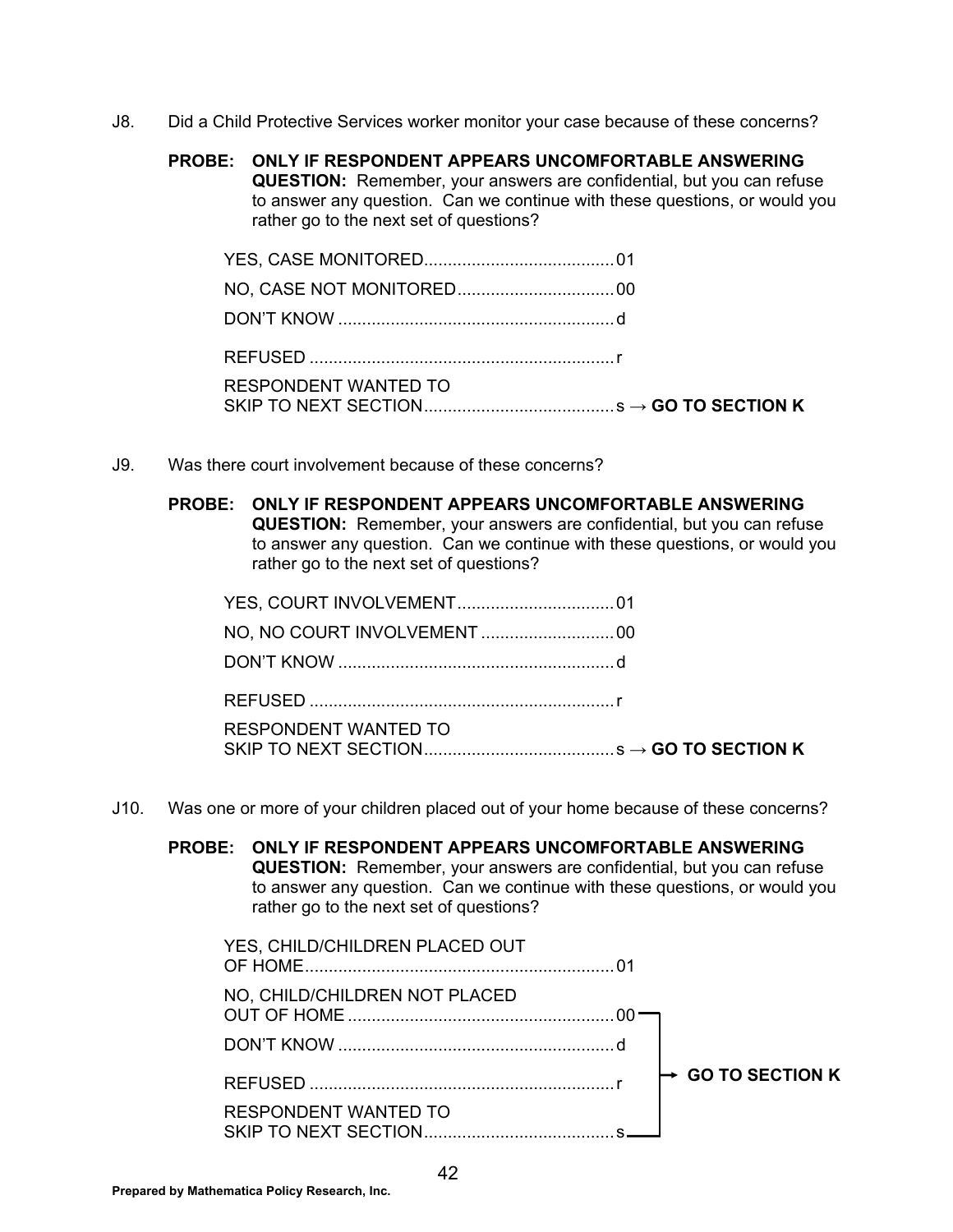J11. Where did the child(ren) go to live for the most amount of time while they were out of your home?

| REELISED |  |
|----------|--|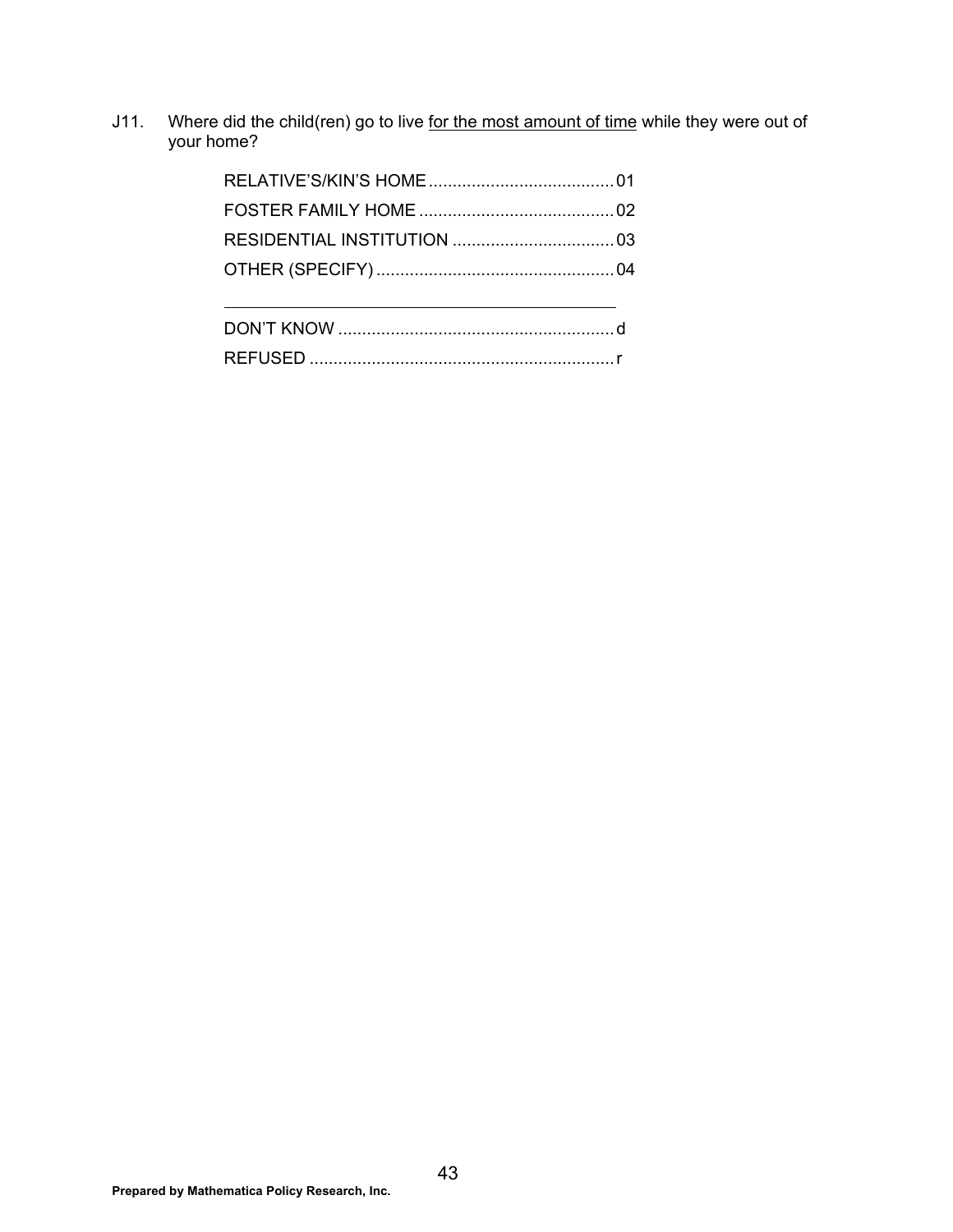## **K. FOOD EXPENDITURES**

- K0. Does (CHILD) get free meals while at child care or school?
	- **PROBE:** "Free meals" are meals that are paid for by a government program or agency. Do not include meals that are covered by tuition you pay for child care or school.

### K0A. **CHECK CONTACT SHEET. DOES RESPONDENT HAVE OTHER CHILDREN?**

- K0B. Do any of your other children get free meals while at child care or in school?
	- **PROBE:** "Free meals" are meals that are paid for by a government program or agency. Do not include meals that are covered by tuition you pay for child care or school.

K1. Did (you/you or anyone else in your family living with you) use government food stamps, in the last month?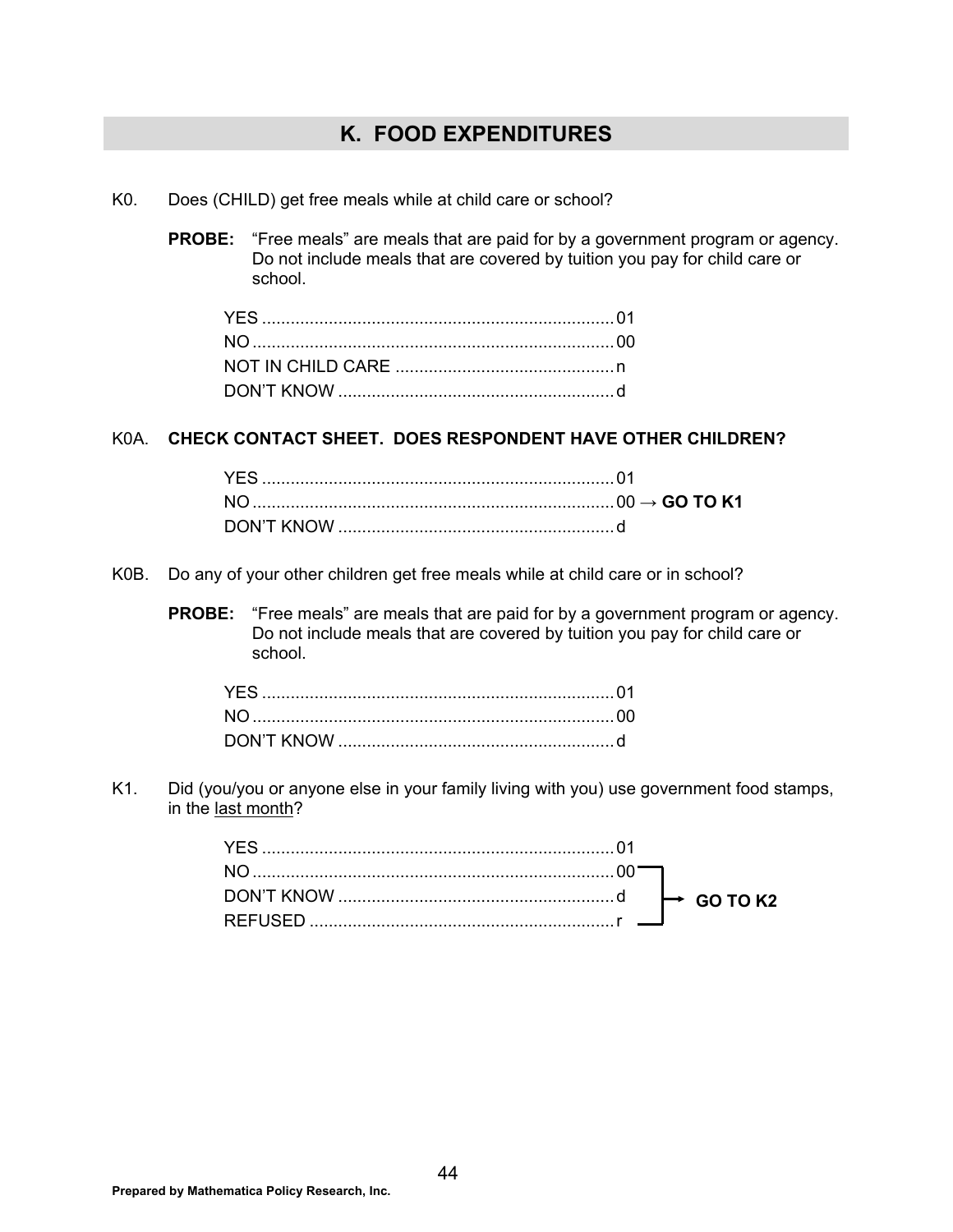K1A1. About how much did (you/you or anyone else in your family living with you) receive in food stamps last month?

| $S$      , |
|------------|
|            |
|            |

K1A2. In addition to what you buy with food stamps, do (you/you and anyone else in your family living with you) spend any money on food that you use at home?

- K2. How much did your family spend on food that you used at home during the last month? (You can tell me about how much you spent per week if that's easiest.)
	- **NOTE: FOR FAMILIES THAT RECEIVE FOOD STAMPS, ADD:** "This should not include what you buy with food stamps."

**PROBE:** Your best estimate is fine.



**GO TO K3**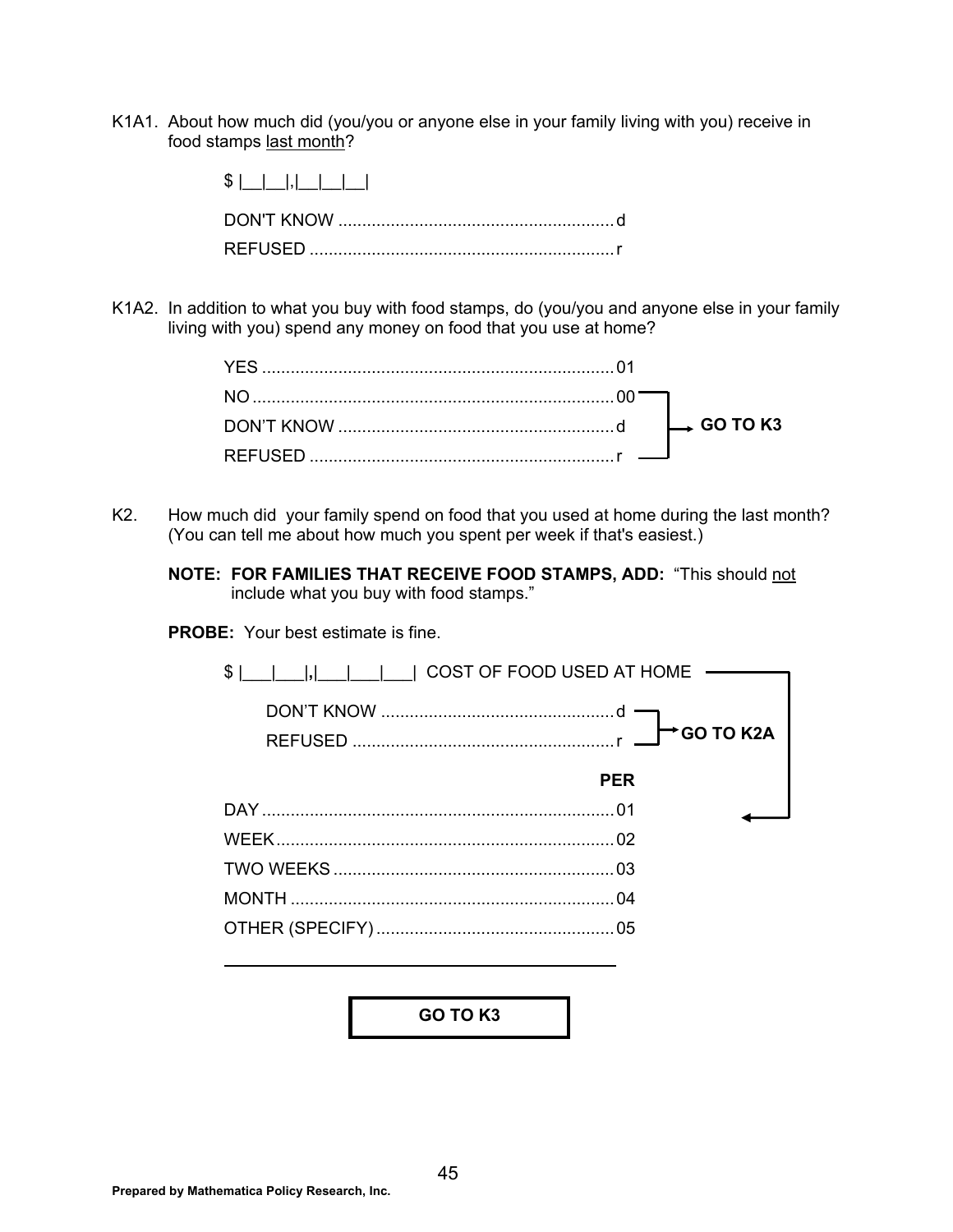K2A. Can you give me a range? Is it . . .

K<sub>3</sub>. Do you have any food delivered to the door which isn't included in that amount?

K4. How much did you spend on take out food or food that was delivered during the last month? (You can tell me about how much you spent per week if that's easiest.)

**PROBE:** Your best estimate is fine.



GO TO K5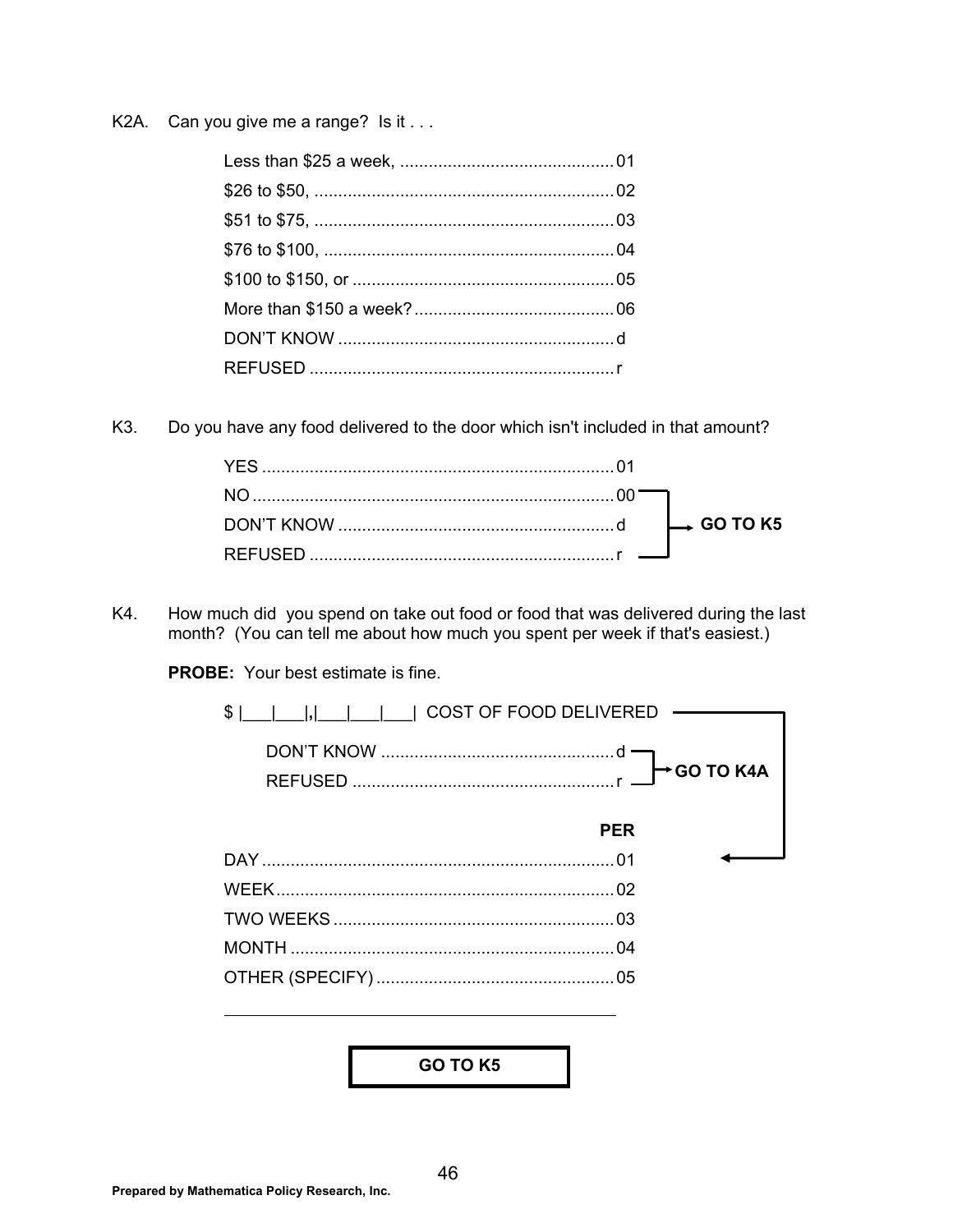K4A. Can you give me a range? Is it . . .

K<sub>5</sub>. About how much did (you and everyone else in your family/you) spend eating out in the last month? (You can tell me about how much you spent per week if that's easiest.)

**PROBE:** Your best estimate is fine.



**GO TO K6** 

K5A. Can you give me a range? Is it . . .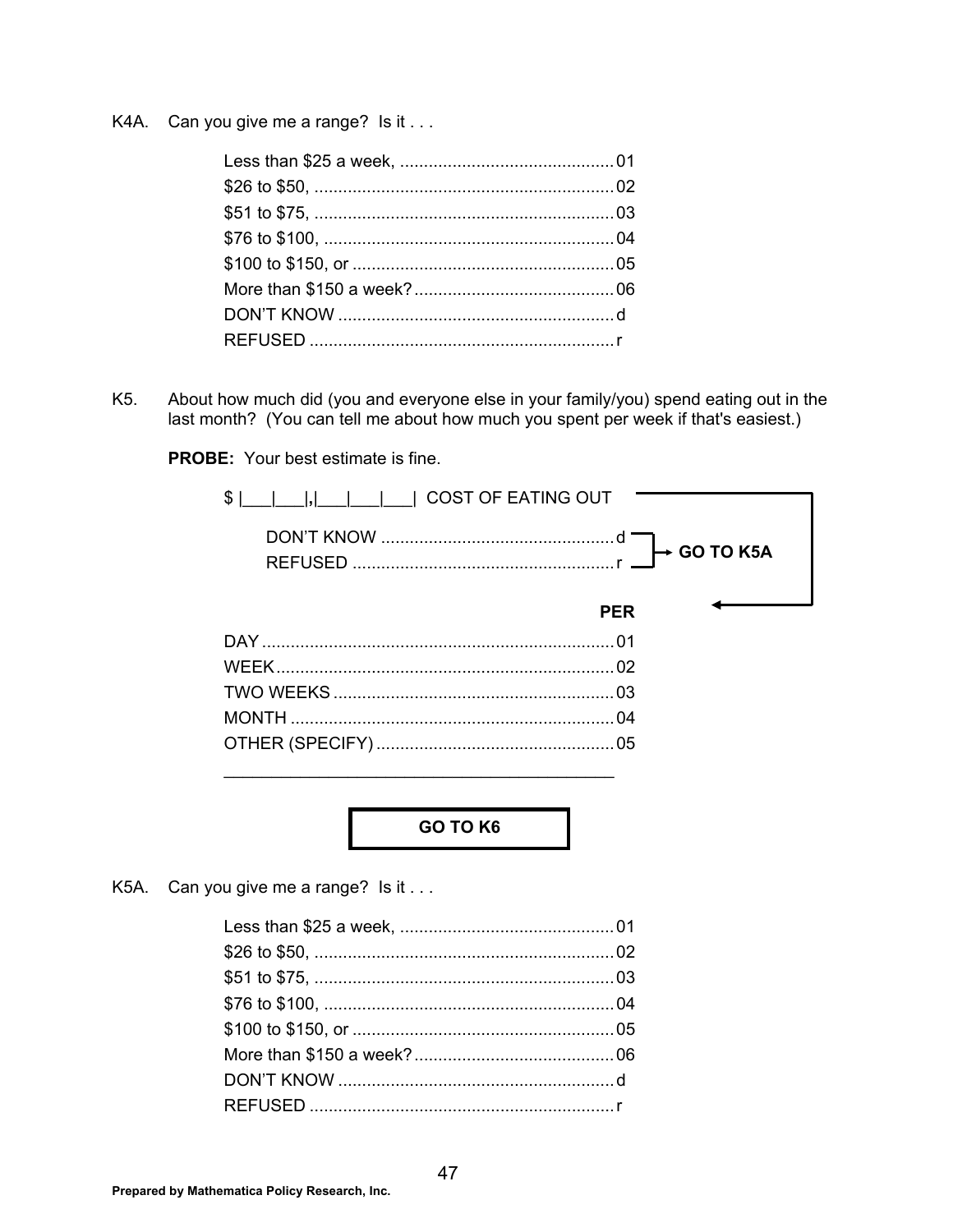K6. How do you usually get to the grocery store where you do most of your shopping? Do you . . .

|                            | <b>CIRCLE ONE</b> |
|----------------------------|-------------------|
|                            |                   |
|                            |                   |
|                            |                   |
| Take public transportation |                   |
|                            |                   |
|                            |                   |
|                            |                   |

K7. How long does it take you to get there?

K8. Do you do most of your shopping at a big supermarket, or at a smaller store, like a corner market or convenience store (or bodega)?

|  | <b>CIRCLE ONE</b> |
|--|-------------------|
|  |                   |
|  |                   |
|  |                   |
|  |                   |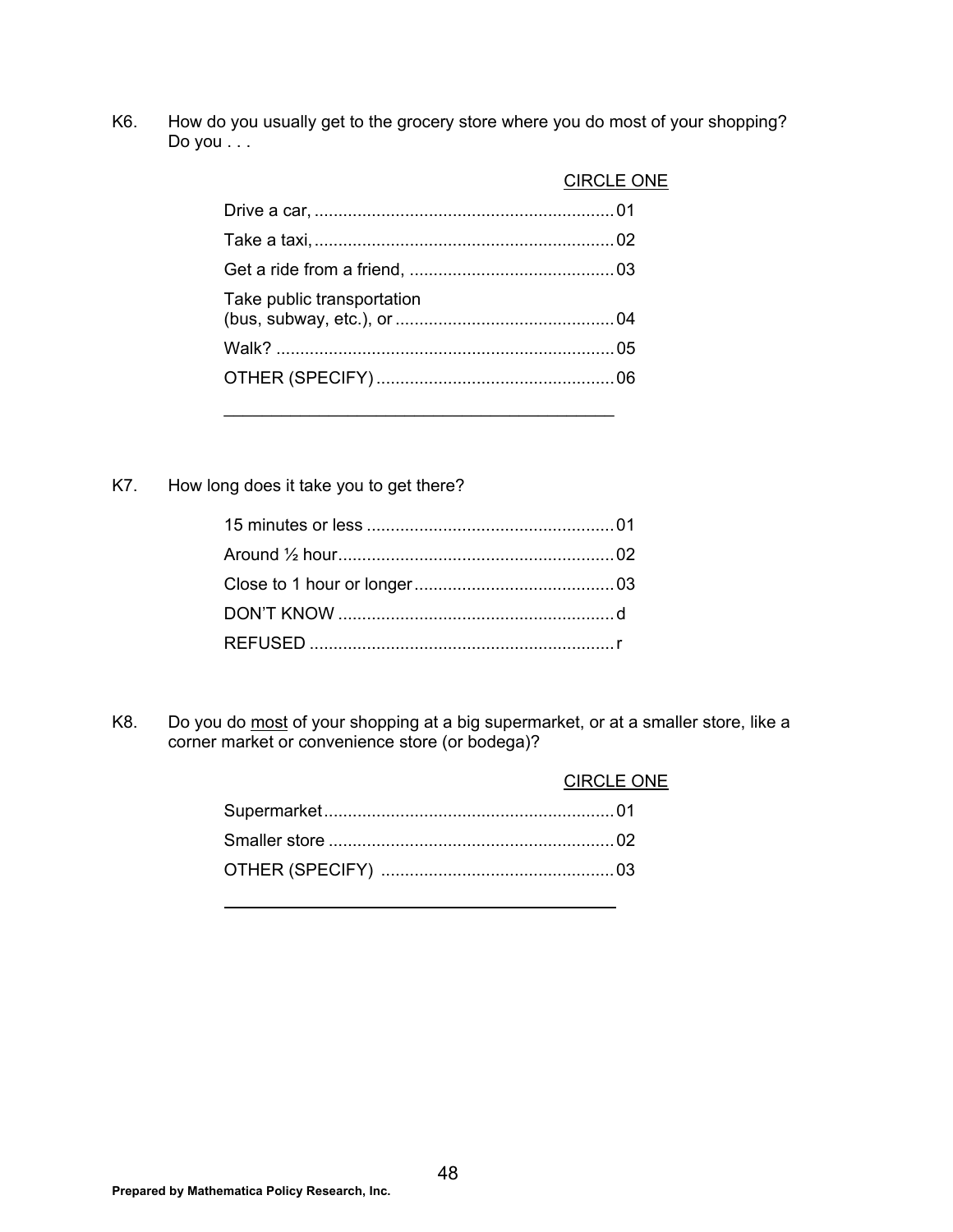- K9. We would like to know about help you may have received from the Women, Infants, and Children (W.I.C.) program during your pregnancy with (CHILD) or since (CHILD) was born. Have you received any help from WIC during this period?
	- **PROBE:** This may include help you received from WIC for a baby you had after (CHILD).

K10. Did you receive any help from WIC during your pregnancy with (CHILD)?

| DON'T KNOW $\ldots$ $\ldots$ $\ldots$ $\ldots$ $\ldots$ $\ldots$ $\ldots$ $\ldots$ $\ldots$ $\ldots$ $\ldots$ $\ldots$ GO TO K11 |
|----------------------------------------------------------------------------------------------------------------------------------|
|                                                                                                                                  |

K10A. What kind of help did you receive during this period? Was it ...

### **INTERVIEWER: READ CATEGORIES.**

CIRCLE ALL THAT APPLY

 A nutrition packet or supplement for yourself? ......... 01 Some other help? (SPECIFY) ................................. 02

K11. Did you receive any help from WIC when (CHILD) was less than a year old?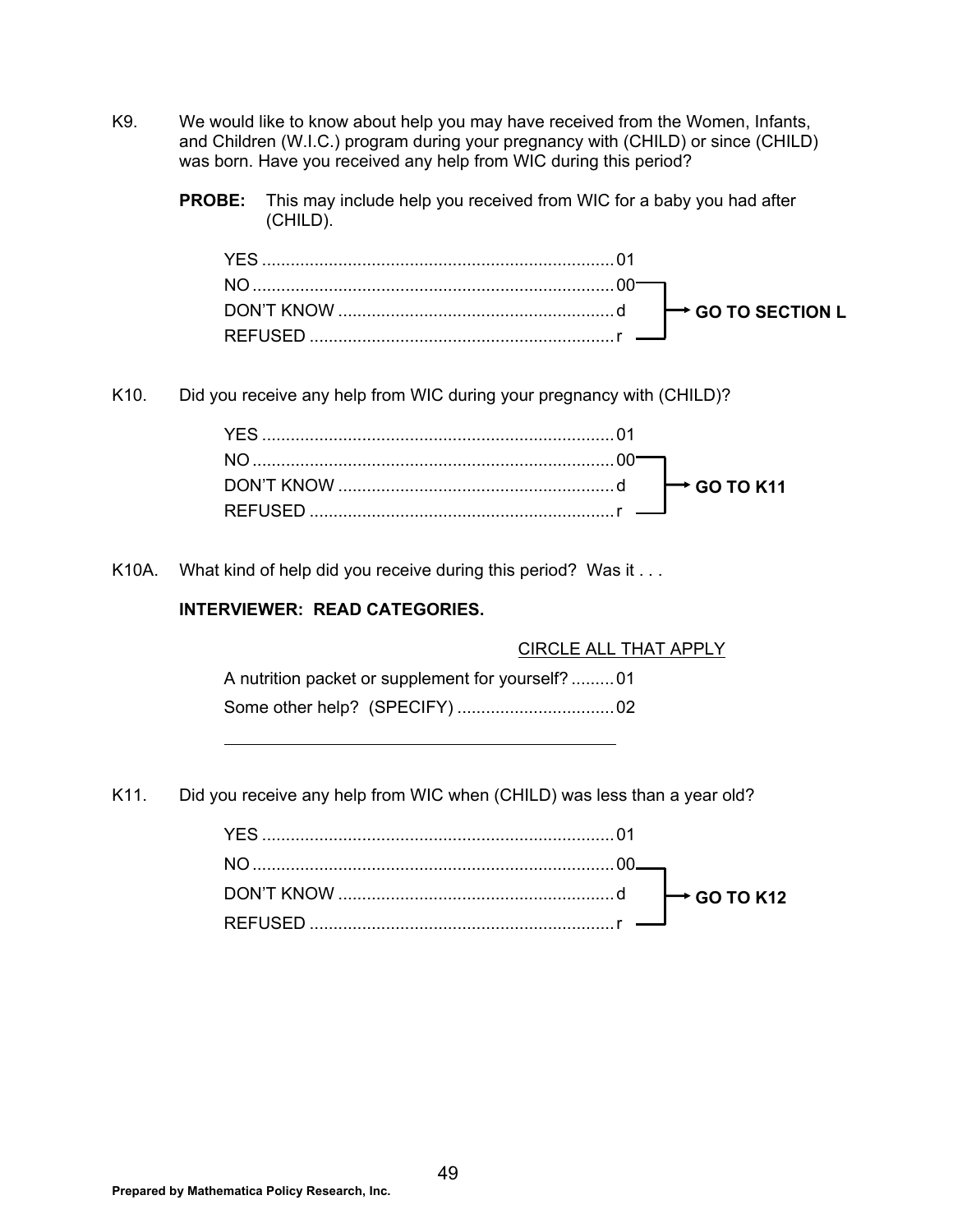K11A. What kind of help did you receive during this period? Was it . . .

## **INTERVIEWER: READ CATEGORIES.**

#### CIRCLE ALL THAT APPLY

| A nutrition packet or supplement for yourself?  02 |
|----------------------------------------------------|
| A nutrition packet or supplement for (CHILD)?03    |
|                                                    |

K12. Did you receive any help from WIC when (CHILD) was between one and two years old?

K12A. What kind of help did you receive during this period? Was it . . .

### **INTERVIEWER: READ CATEGORIES.**

### CIRCLE ALL THAT APPLY

| A nutrition packet or supplement for yourself?02 |
|--------------------------------------------------|
| A nutrition packet or supplement for (CHILD)?03  |
|                                                  |

K13. Did you receive any help from WIC when (CHILD) was between two and three years old?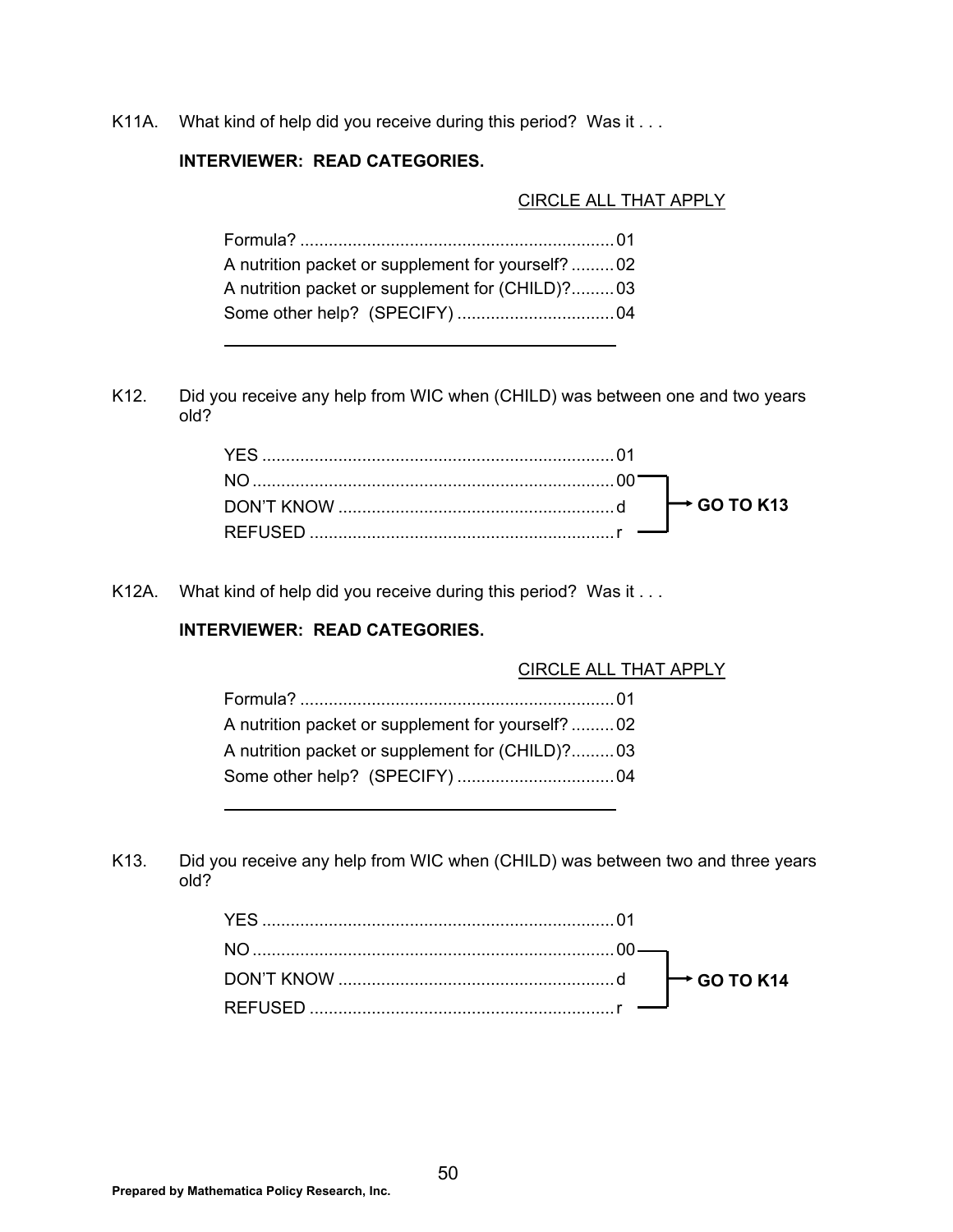K13A. What kind of help did you receive during this period? Was it . . .

### **INTERVIEWER: READ CATEGORIES.**

CIRCLE ALL THAT APPLY

| A nutrition packet or supplement for yourself?02 |  |
|--------------------------------------------------|--|
| A nutrition packet or supplement for (CHILD) or  |  |
|                                                  |  |

K14. Did you receive any help from WIC since (CHILD) turned three years old?

K14A. What kind of help did you receive during this period? Was it . . .

### **INTERVIEWER: READ CATEGORIES.**

### CIRCLE ALL THAT APPLY

| A nutrition packet or supplement for yourself?02 |  |
|--------------------------------------------------|--|
| A nutrition packet or supplement for (CHILD) or  |  |
|                                                  |  |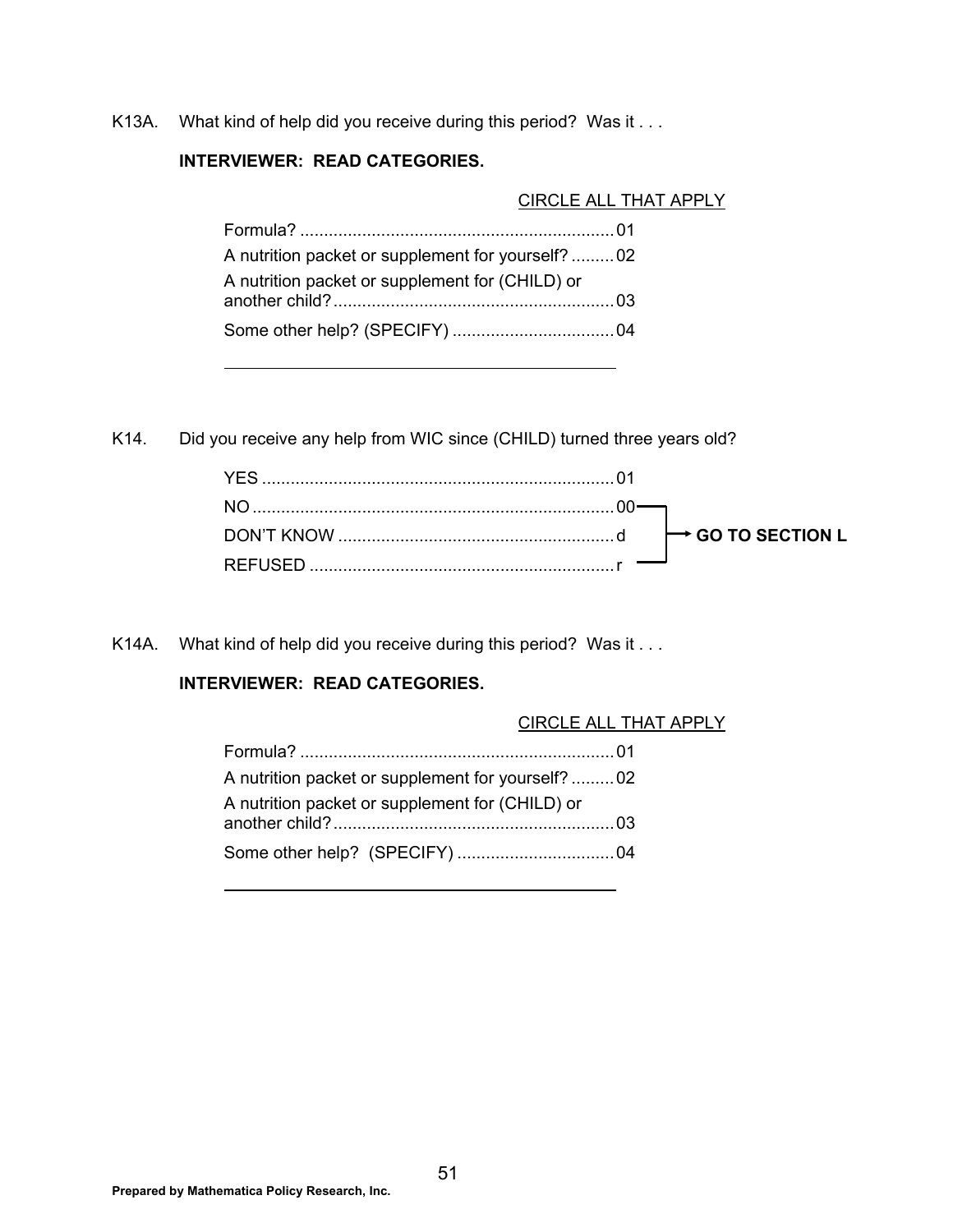## **L. CHILD'S BEHAVIOR**

Our final questions are about (CHILD) and how (he/she) behaves.

**SHOW CARD #9**

(READ ITEM). Is this not true (so far as you know), somewhat or sometimes true, very true or often true for (CHILD)?

|                   |                                                                      | <b>NOT</b><br><b>TRUE</b> | <b>SOMEWHAT</b><br>0R<br><b>SOMETIMES</b><br><b>TRUE</b> | <b>VERY</b><br><b>TRUE</b><br>0R<br><b>OFTEN</b><br><b>TRUE</b> |
|-------------------|----------------------------------------------------------------------|---------------------------|----------------------------------------------------------|-----------------------------------------------------------------|
| L1.               |                                                                      | 00                        | 01                                                       | 02                                                              |
| L2.               |                                                                      | 00                        | 01                                                       | 02                                                              |
| L3.               | (He/She) understands others' feelings, like when they are happy, sad | 00                        | 01                                                       | 02                                                              |
| L4.               |                                                                      | 00                        | 01                                                       | 02                                                              |
| L5.               |                                                                      | 00                        | 01                                                       | 02                                                              |
| L6.               |                                                                      | 00                        | 01                                                       | 02                                                              |
| L7.               | (He/She) is cruel, bullies and shows meanness to others              | 00                        | 01                                                       | 02                                                              |
| L8.               |                                                                      | $00 \,$                   | 01                                                       | 02                                                              |
| L9.               |                                                                      | 00                        | 01                                                       | 02                                                              |
| L10.              | (He/She) destroys things belonging to family or others               | 00                        | 01                                                       | 02                                                              |
| L11.              | (He/She) is sympathetic toward other children's distress, tries to   | 00                        | 01                                                       | 02                                                              |
| L12.              |                                                                      | 00                        | 01                                                       | 02                                                              |
| L13.              |                                                                      | 00                        | 01                                                       | 02                                                              |
| L14.              |                                                                      | 00                        | 01                                                       | 02                                                              |
| L <sub>15</sub> . | (He/She) is open and direct about what (he/she) wants                | 00                        | 01                                                       | 02                                                              |
| L16.              |                                                                      | 00                        | 01                                                       | 02                                                              |
| L17.              | (He/She) fears that (he/she) might think or do something bad         | 00                        | 01                                                       | 02                                                              |
| L <sub>18</sub> . |                                                                      | 00                        | 01                                                       | 02                                                              |
| L19.              | (He/She) feels or complains that no one loves (him/her)              | 00                        | 01                                                       | 02                                                              |
| L20.              |                                                                      | $00\,$                    | 01                                                       | 02                                                              |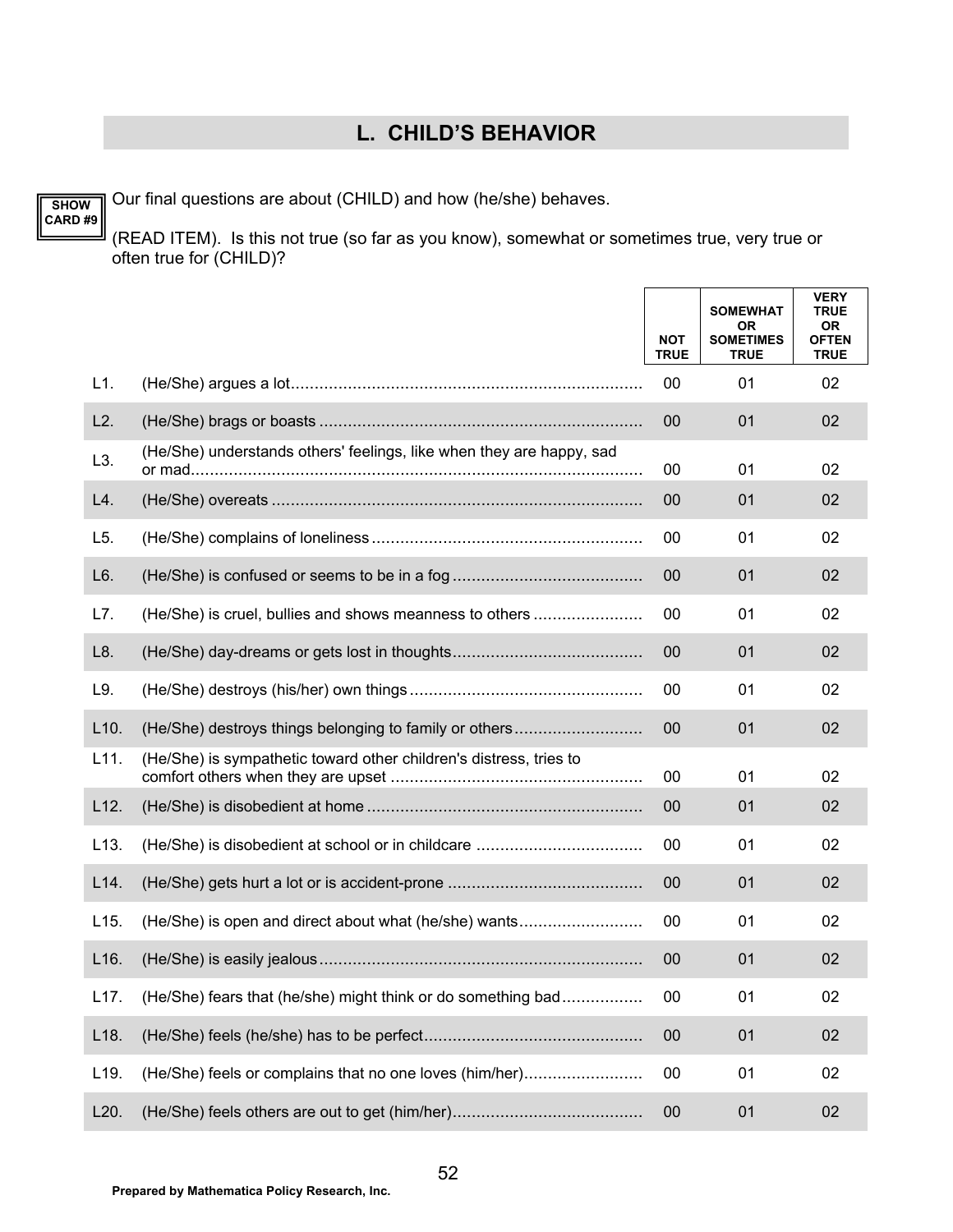|      |                                                                      | <b>NOT</b><br><b>TRUE</b> | <b>SOMEWHAT</b><br>0R<br><b>SOMETIMES</b><br><b>TRUE</b> | <b>VERY</b><br><b>TRUE</b><br>0R<br><b>OFTEN</b><br><b>TRUE</b> |
|------|----------------------------------------------------------------------|---------------------------|----------------------------------------------------------|-----------------------------------------------------------------|
| L21. |                                                                      | 00                        | 01                                                       | 02                                                              |
| L22. |                                                                      | 00                        | 01                                                       | 02                                                              |
| L23. | (He/She) hangs around with others who get in trouble                 | 00                        | 01                                                       | 02                                                              |
| L24. |                                                                      | 00                        | 01                                                       | 02                                                              |
| L25. | (He/She) would rather be alone than with others                      | 00                        | 01                                                       | 02                                                              |
| L26. |                                                                      | 00                        | 01                                                       | 02                                                              |
| L27. |                                                                      | 00                        | 01                                                       | 02                                                              |
| L28. |                                                                      | 00                        | 01                                                       | 02                                                              |
| L29. |                                                                      | 00                        | 01                                                       | 02                                                              |
| L30. |                                                                      | 00                        | 01                                                       | 02                                                              |
| L31. |                                                                      | 00                        | 01                                                       | 02                                                              |
| L32. |                                                                      | 00                        | 01                                                       | 02                                                              |
| L33. |                                                                      | 00                        | 01                                                       | 02                                                              |
| L34. |                                                                      | 00                        | 01                                                       | 02                                                              |
| L35. |                                                                      | 00                        | 01                                                       | 02                                                              |
| L36. |                                                                      | 00                        | 01                                                       | 02                                                              |
| L37. |                                                                      | 00                        | 01                                                       | 02                                                              |
| L38. |                                                                      | 00                        | 01                                                       | 02                                                              |
| L39. |                                                                      | 00                        | 01                                                       | 02                                                              |
| L40. |                                                                      | 00                        | 01                                                       | 02                                                              |
| L41. | (He/She) can easily get other children to pay attention to (him/her) | 00                        | 01                                                       | 02                                                              |
| L42. |                                                                      | 00                        | 01                                                       | 02                                                              |
| L43. | (He/She) is self-conscious or easily embarrassed                     | 00                        | 01                                                       | 02                                                              |
| L44. |                                                                      | 00                        | 01                                                       | 02                                                              |
| L45. |                                                                      | 00                        | 01                                                       | 02                                                              |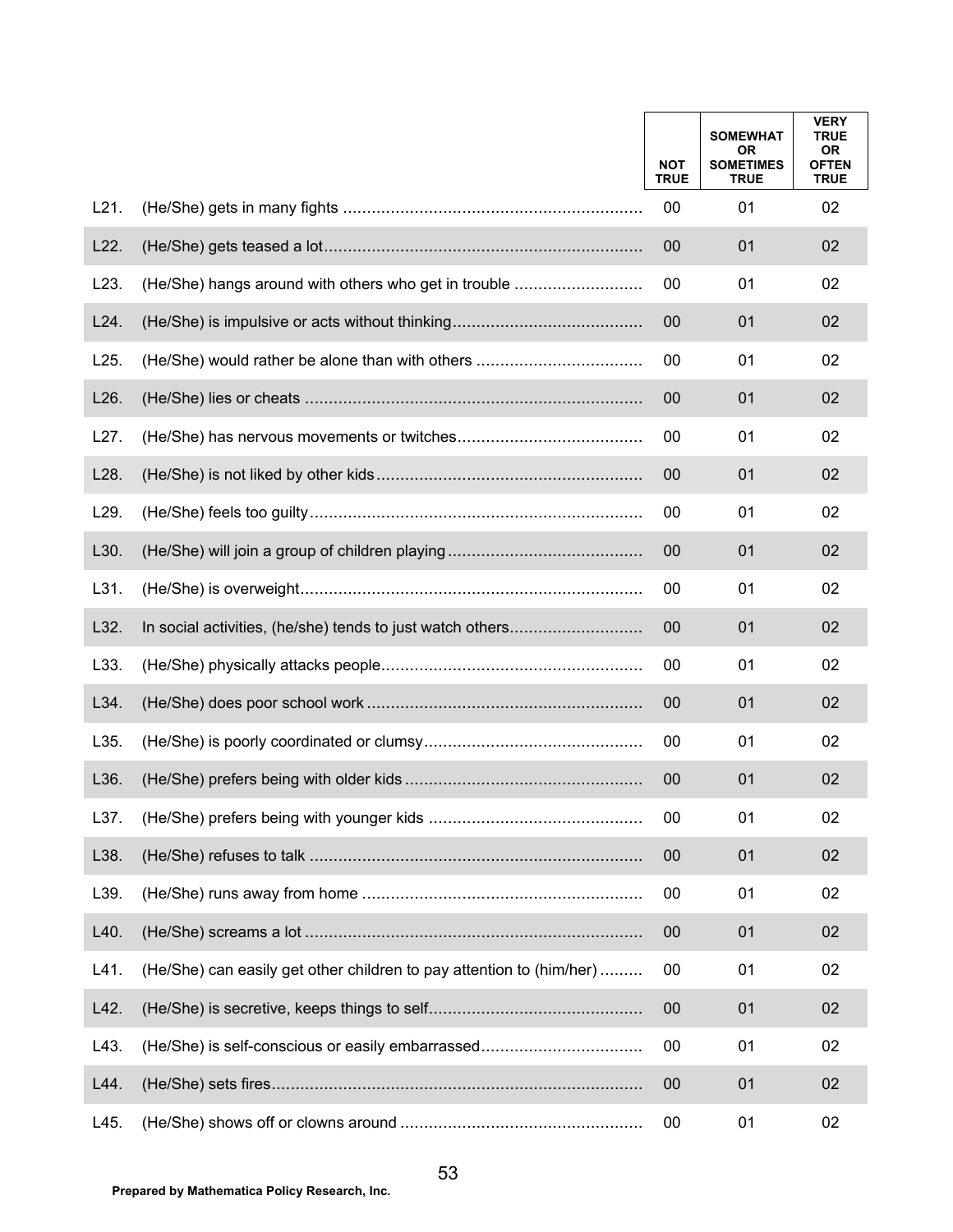|      |                                                       | <b>NOT</b><br><b>TRUE</b> | <b>SOMEWHAT</b><br><b>OR</b><br><b>SOMETIMES</b><br><b>TRUE</b> | <b>VERY</b><br><b>TRUE</b><br>0R<br><b>OFTEN</b><br><b>TRUE</b> |
|------|-------------------------------------------------------|---------------------------|-----------------------------------------------------------------|-----------------------------------------------------------------|
| L46. |                                                       | 00                        | 01                                                              | 02                                                              |
| L47. |                                                       | 00                        | 01                                                              | 02                                                              |
| L48. | (He/She) says "please" and "thank you" when reminded  | 00                        | 01                                                              | 02                                                              |
| L49. |                                                       | 00                        | 01                                                              | 02                                                              |
| L50. |                                                       | 00                        | 01                                                              | 02                                                              |
| L51. | (He/She) asks or wants to go play with other children | 00                        | 01                                                              | 02                                                              |
| L52. |                                                       | 00                        | 01                                                              | 02                                                              |
| L53. |                                                       | 00                        | 01                                                              | 02                                                              |
| L54. |                                                       | 00                        | 01                                                              | 02                                                              |
| L55. | (He/She) plays games and talks with other children    | 00                        | 01                                                              | 02                                                              |
| L56. |                                                       | 00                        | 01                                                              | 02                                                              |
| L57. |                                                       | 00                        | 01                                                              | 02                                                              |
| L58. |                                                       | 00                        | 01                                                              | 02                                                              |
| L59. |                                                       | 00                        | 01                                                              | 02                                                              |
| L60. |                                                       | 00                        | 01                                                              | 02                                                              |
| L61. | (He/She) is underactive, slow moving, or lacks energy | 00                        | 01                                                              | 02                                                              |
| L62. |                                                       | 00                        | 01                                                              | 02                                                              |
| L63. |                                                       | 00                        | 01                                                              | 02                                                              |
| L64. |                                                       | 00                        | 01                                                              | 02                                                              |
| L65. |                                                       | 00                        | 01                                                              | 02                                                              |
| L66. |                                                       | 00                        | 01                                                              | 02                                                              |

## **NO SECTION M.**

**GO TO SECTION N.**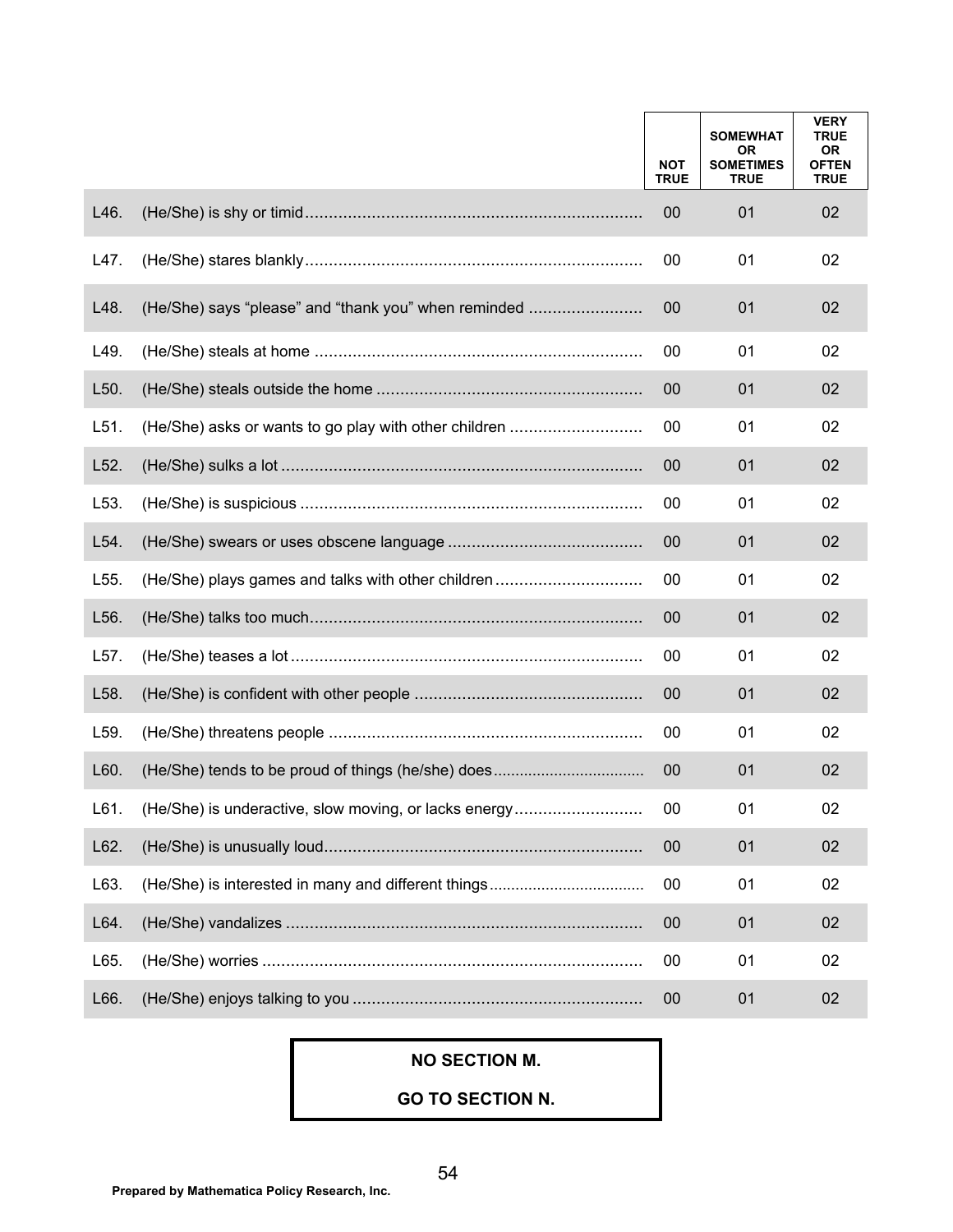## **N.**

**SHOW CARD 9**

## N1. **HAVE YOU DONE ACTIVITIES YET WITH MOTHER AND CHILD?**

| $\sim$ 60 TO N1D |  |
|------------------|--|
|                  |  |

## N1A. **IS THIS A GOOD TIME FOR CHILD?**

|  | <b>BOOKLET</b>                                            |
|--|-----------------------------------------------------------|
|  | <b>RETURN TO COMPLETE</b><br><b>ACTIVITIES, GO TO N1E</b> |

## **NO N1B AND N1C THIS VERSION**

#### N1D. **DID YOU CODE ACTIVITY BOOKLET QUESTION A8 (MOTHER RESPONDED POSITIVELY TO PRAISE OF CHILD)?**

| YES. |                     |
|------|---------------------|
|      |                     |
|      | <b>CODE IT NOW.</b> |
|      | THEN GO TO N2       |

## N1E. **IS THIS PERSON A PARENT OF THE CHILD?**

 YES .......................................................................... 01 **→ GO TO N2** NO ............................................................................ 00

## N1F. **DOES THE CHILD LIVE WITH EITHER PARENT?**

| <b>CAREGIVER" SURVEY</b> |
|--------------------------|

N2. When we interviewed you by telephone you gave us these names and addresses of people who can help us find you. (GIVE RESPONDENT THE LIST OF CONTACTS). Please take a moment and correct any information that isn't complete. You can also add other people. We will only use this information if you move between now and the next time we try to contact you.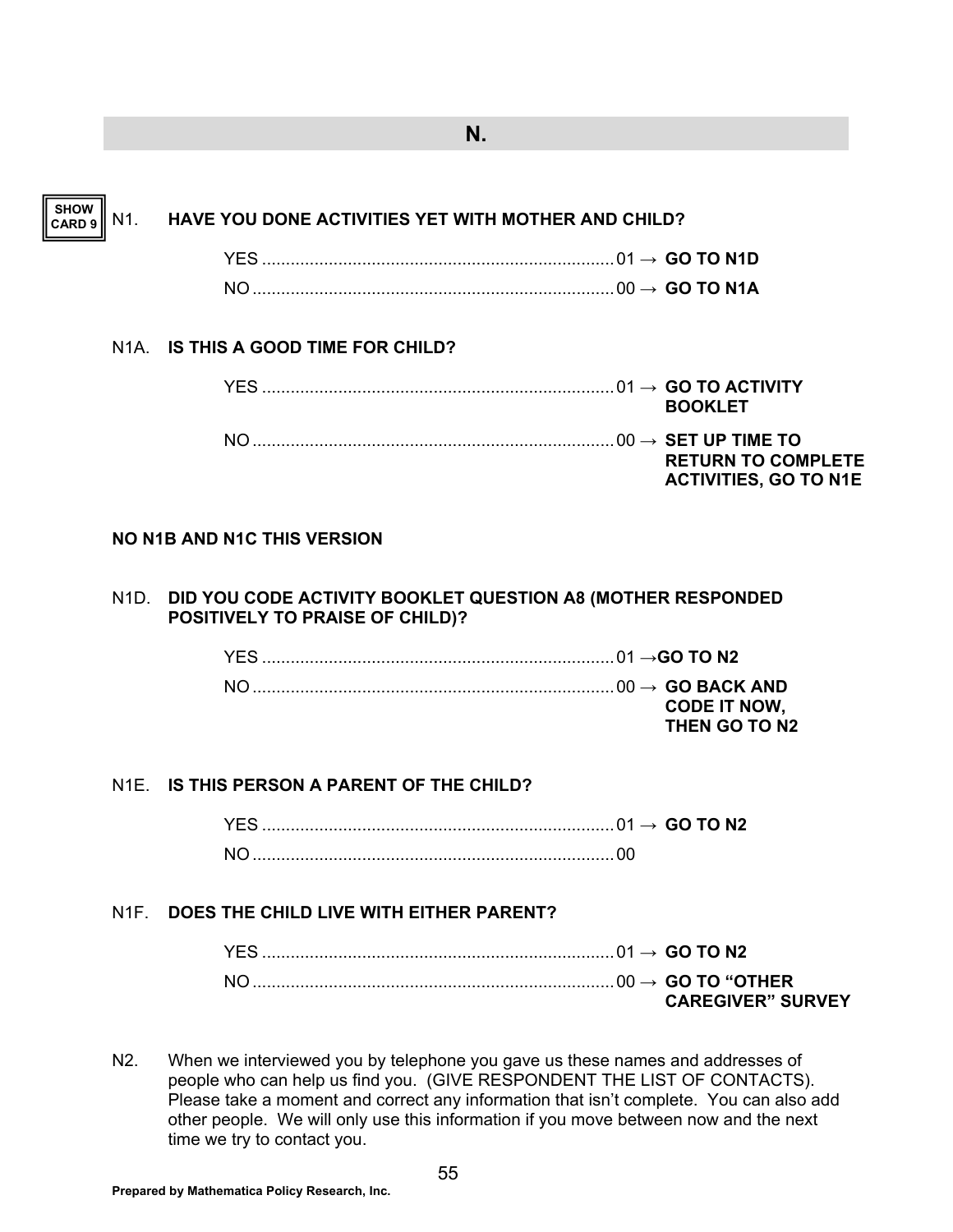N3. Thank you so much for your help. We would like to give you \$50 for participating in this part of the study (and give (CHILD) this book).

I will need you to sign this receipt for me.

 We will be sending you a newsletter in a few months and will be contacting you again when (CHILD) is about eight years old.

### **NO SECTION O.**

## DO NOT FORGET TO COMPLETE OBSERVATION ITEMS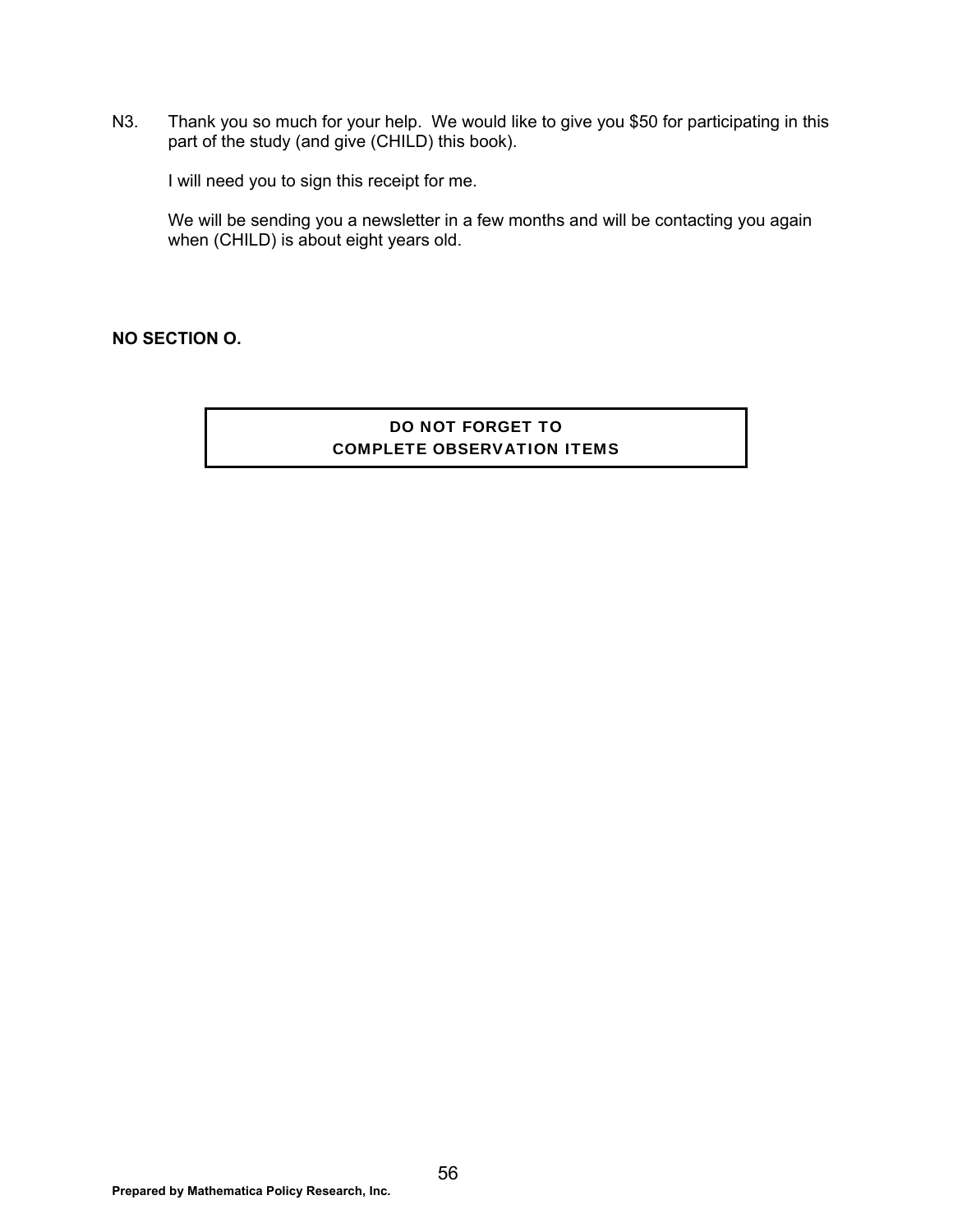## **P. OBSERVATION CHECKLIST—COMPLETE THIS OUTSIDE OF HOME IMMEDIATELY AFTER YOU LEAVE THE HOME**

P1. IS THERE GARBAGE, LITTER, OR BROKEN GLASS IN THE STREET OR ROAD, ON THE SIDEWALKS, OR IN YARDS?

P2. HOW WOULD YOU RATE THE GENERAL CONDITION OF MOST OF THE BUILDINGS ON THE BLOCK/OR WITHIN 100 YARDS OF THE RESPONDENT'S HOUSE?

| WELL KEPT WITH GOOD REPAIR AND    |  |
|-----------------------------------|--|
|                                   |  |
| POOR CONDITION WITH PEELING PAINT |  |
|                                   |  |
|                                   |  |

P3. IS THERE GRAFFITI ON THE BUILDINGS OR WALLS OF THE BUILDINGS ON THE BLOCK OR WITHIN 100 YARDS OF THE RESPONDENT'S HOME?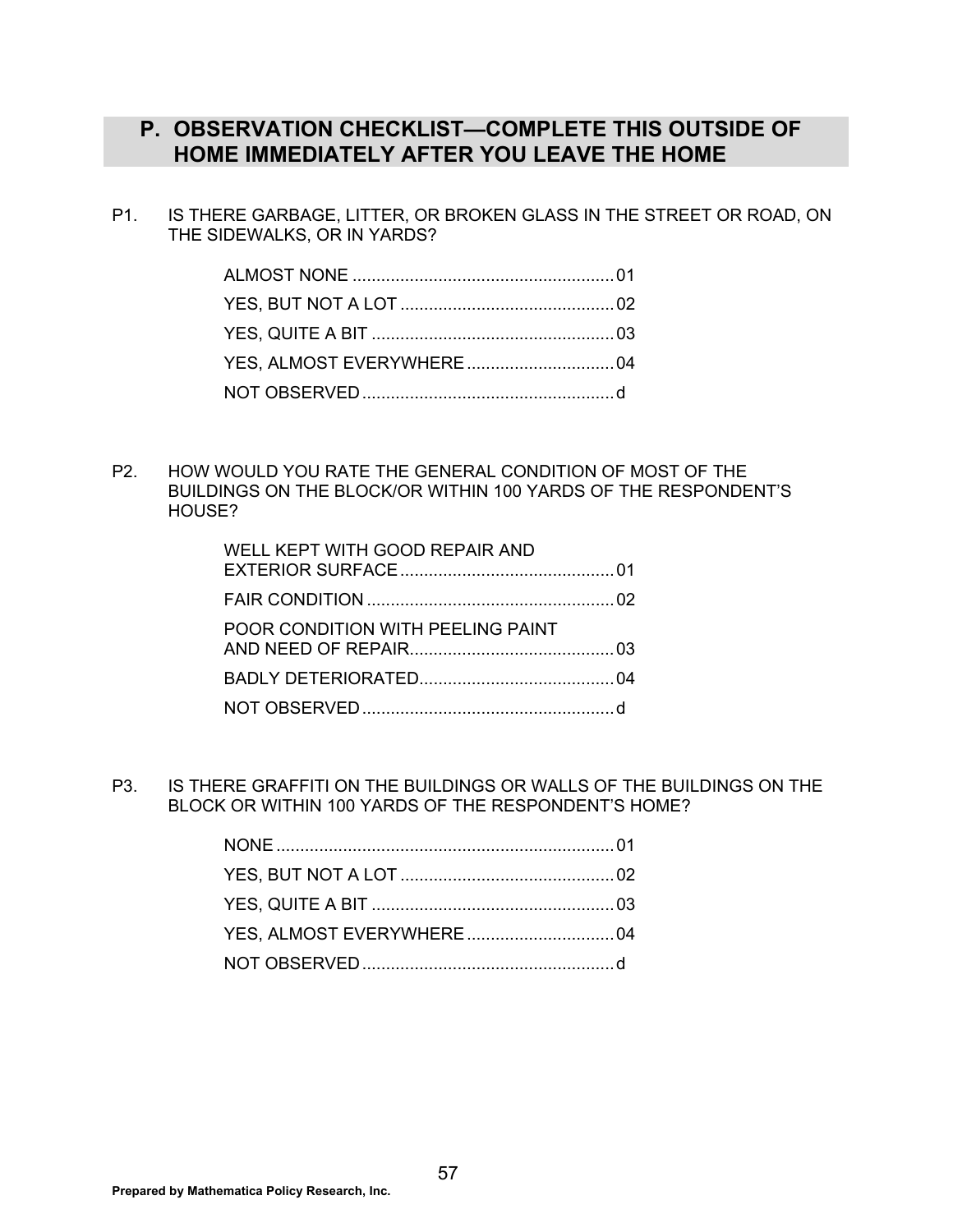P4. ARE THERE VACANT, ABANDONED, OR BOARDED-UP BUILDINGS, ON THE BLOCK OR WITHIN 100 YARDS OF THE RESPONDENT'S HOME?

| YES, ONE BUILDING FITS THIS               |  |
|-------------------------------------------|--|
| YES, 2-3 BUILDINGS FIT THIS DESCRIPTION03 |  |
| YES, 4 OR MORE BUILDINGS FIT              |  |
|                                           |  |

P5. ARE THERE ABANDONED VEHICLES ON THE BLOCK OR WITHIN 100 YARDS OF THE RESPONDENT'S HOME?

P6. DOES THE ENVIRONMENT IMMEDIATELY OUTSIDE HOME (YARD, PATIO, ENTRYWAY OR PORCH AND STAIRS) HAVE ANY OF THE FOLLOWING?

| <b>YES</b> | <b>NO</b> | NOT<br><b>OBSERVED</b> |
|------------|-----------|------------------------|
|            | 00        |                        |
|            | 00        |                        |
|            | 00        | d                      |
|            | 00        |                        |
|            | 00        |                        |
|            | ററ        |                        |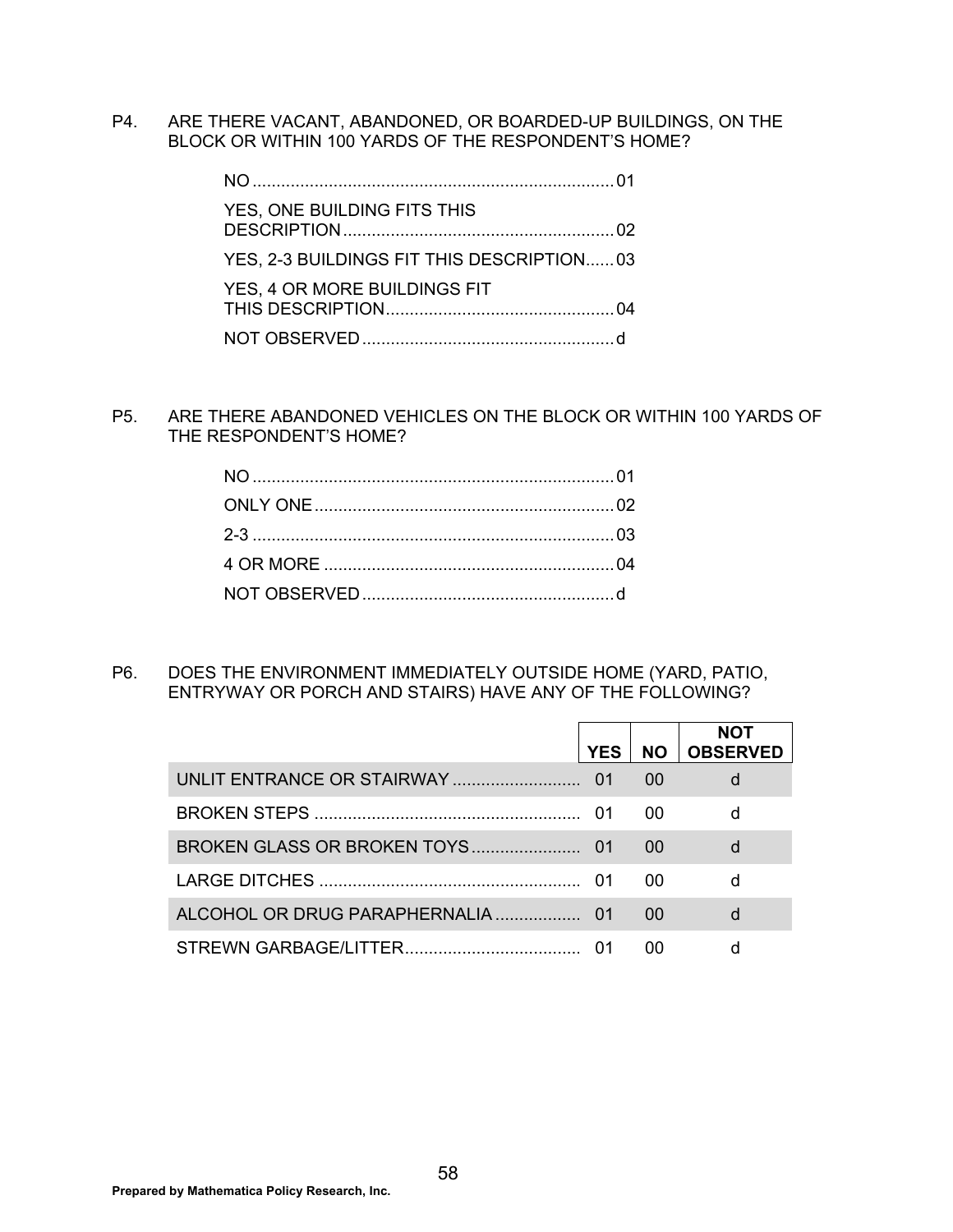P7. DOES THE EXTERIOR OF THE BUILDING HAVE ANY OF THE FOLLOWING? (CONSIDER CONDITION OF WALLS, PAINT, WINDOWS, LIGHTS, EXTENT OF NEEDED REPAIRS, AND CLEANLINESS.)

| <b>YES</b> I | <b>NOT</b><br>NO   OBSERVED |
|--------------|-----------------------------|
|              |                             |
|              |                             |
|              |                             |

#### P8. HOW WOULD YOU BEST DESCRIBE THE HOME OR BUILDING?

| THREE OR MORE UNIT APARTMENT<br>COMPLEXES WITH NO COMMON AREAS06 |  |
|------------------------------------------------------------------|--|
|                                                                  |  |
|                                                                  |  |

#### P9. HOW WOULD YOU RATE THE CONDITION OF THE STREET IN FRONT OF RESPONDENT?

| VERY GOOD-RECENT RESURFACING,         |  |
|---------------------------------------|--|
| MODERATE-EVIDENCE STREET KEPT         |  |
| <b>FAIR-MINOR REPAIRS NEEDED, BUT</b> |  |
| POOR—POTHOLES AND OTHER               |  |
|                                       |  |

#### P10. **INTERVIEWER: CHECK P8. IS CODE 02, 03, 04, 05, OR 06 CIRCLED IN P8?**

|  | <b>SECTION O</b> |
|--|------------------|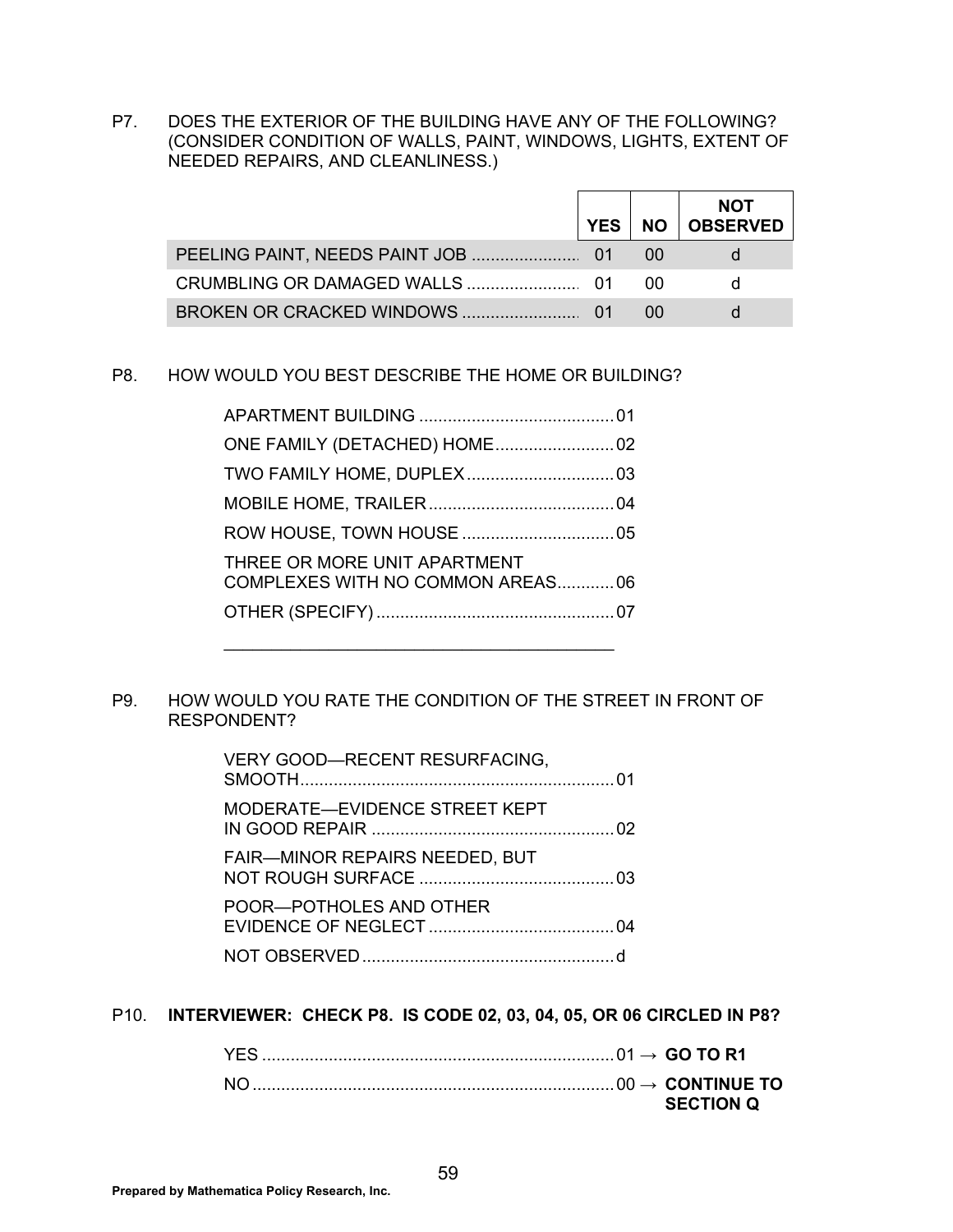## **Q. COMMON AREAS**

FOR THESE QUESTIONS CONSIDER THE ENTRANCE, FOYER AND HALLWAYS OF THE BUILDING.

Q1. DO THE INTERIOR COMMON AREAS OF THE BUILDING (*EXAMPLES: ENTRANCE, FOYER, HALLWAYS*) CONTAIN OPEN CRACKS OR HOLES IN WALLS OR CEILING?

Q2. DO THE INTERIOR COMMON AREAS OF THE BUILDING (*EXAMPLES: ENTRANCE, FOYER, HALLWAYS*) CONTAIN HOLES IN FLOOR?

Q3. DO THE INTERIOR COMMON AREAS OF THE BUILDING (*EXAMPLES: ENTRANCE, FOYER, HALLWAYS*) CONTAIN BROKEN PLASTER OR PEELING PAINT OVER 1 SQUARE FOOT?

Q4. DO THE INTERIOR COMMON AREAS OF THE BUILDING (*EXAMPLES: ENTRANCE, FOYER, HALLWAYS*) CONTAIN EXPOSED WIRES?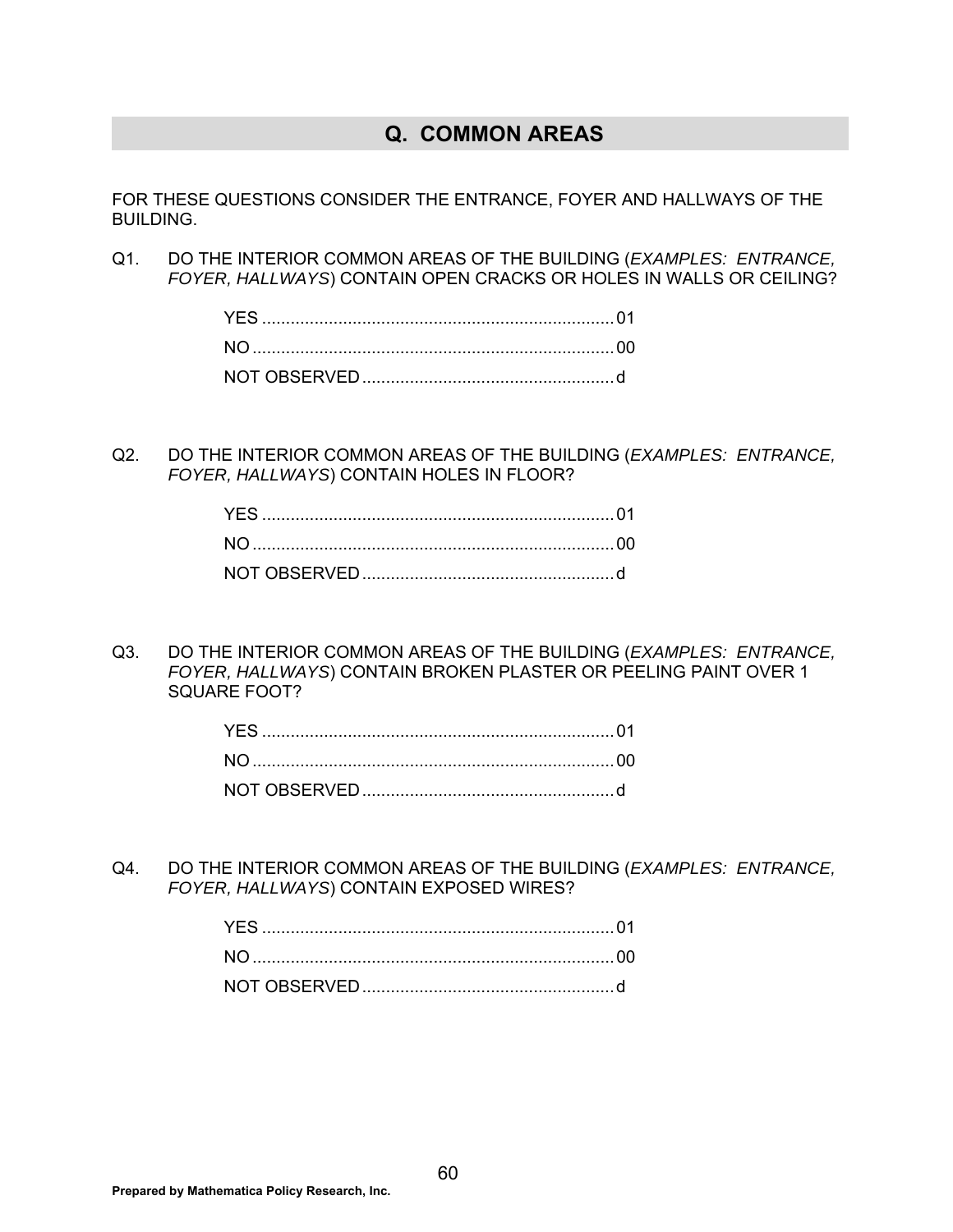## R. INTERIOR OF HOUSE OR APARTMENT

R<sub>1</sub> ARE THERE ANY BROKEN WINDOWS OR CRACKED WINDOWPANES?

R<sub>2</sub>. IS THE WIRING IN THE HOUSE CONCEALED?

R3. DOES THE HOUSING UNIT CONTAIN OPEN CRACKS OR HOLES IN WALLS OR CEILING?

R4. DOES THE HOUSING UNIT CONTAIN HOLES IN FLOOR?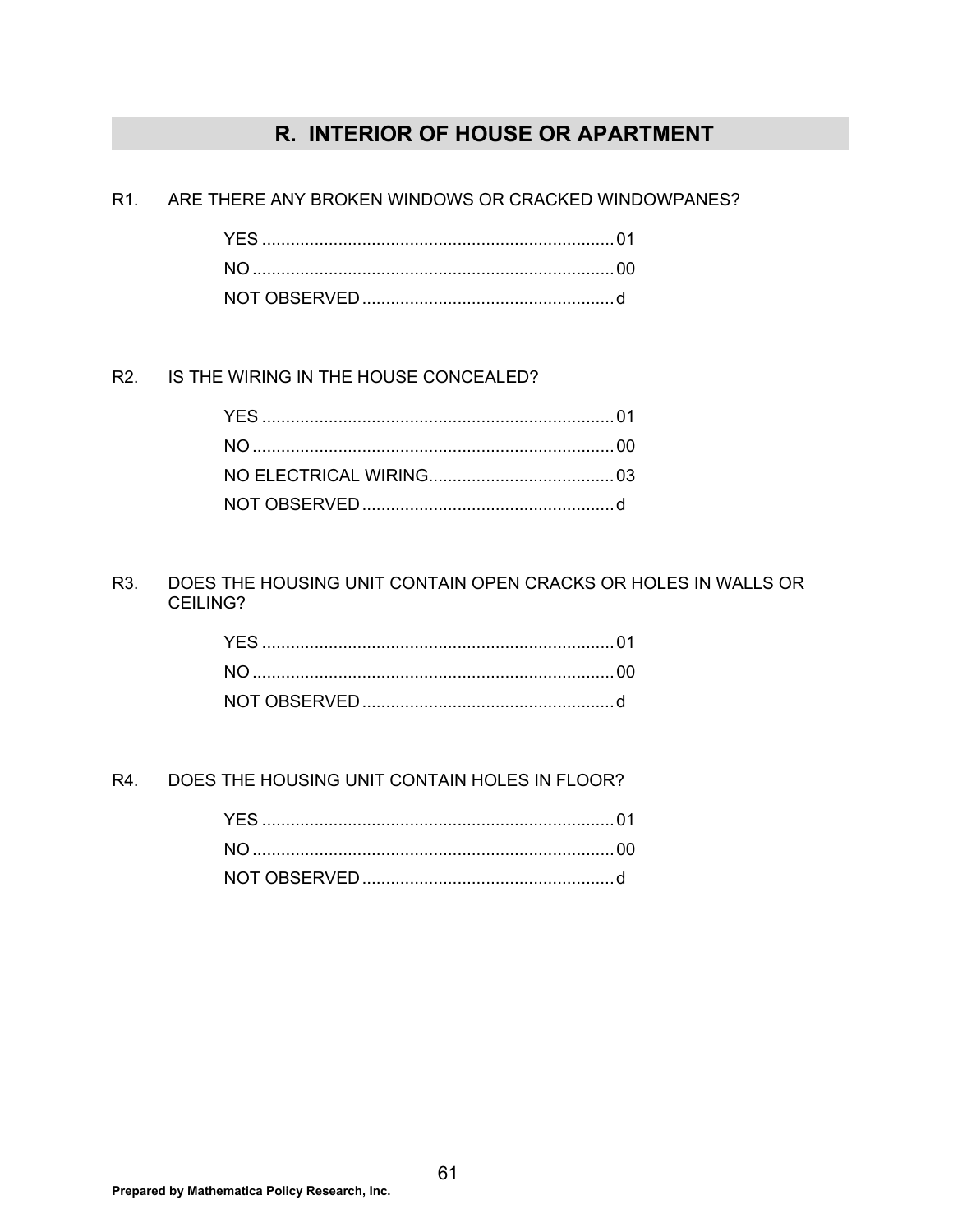R5. DOES THE HOUSING UNIT CONTAIN BROKEN PLASTER OR PEELING PAINT OVER 1 SQUARE FOOT OR MORE?

R6. IS INSIDE OF HOME DARK? (*EXAMPLES: CLOSED DRAPES IN DAYTIME; POOR LIGHTING*)

R7. IS INSIDE OF HOME CROWDED? (*EXAMPLES: MANY PEOPLE LIVING IN A VERY SMALL HOUSE OR APARTMENT, DIFFICULT TO FIND A PRIVATE PLACE TO INTERVIEW RESPONDENT, FREQUENT INTERRUPTIONS AND PEOPLE BUMPING INTO EACH OTHER*)

R8. ARE ALL VISIBLE ROOMS OF HOUSE/APARTMENT NOTICEABLY CLUTTERED? (*EXAMPLES: VISIBLE ROOMS ARE MESSY OR ARE CLUTTERED WITH CLOTHES, VACUUM CLEANER, CHILDREN'S SCHOOLWORK, SHOES AND SOCKS, OTHER OBJECTS*)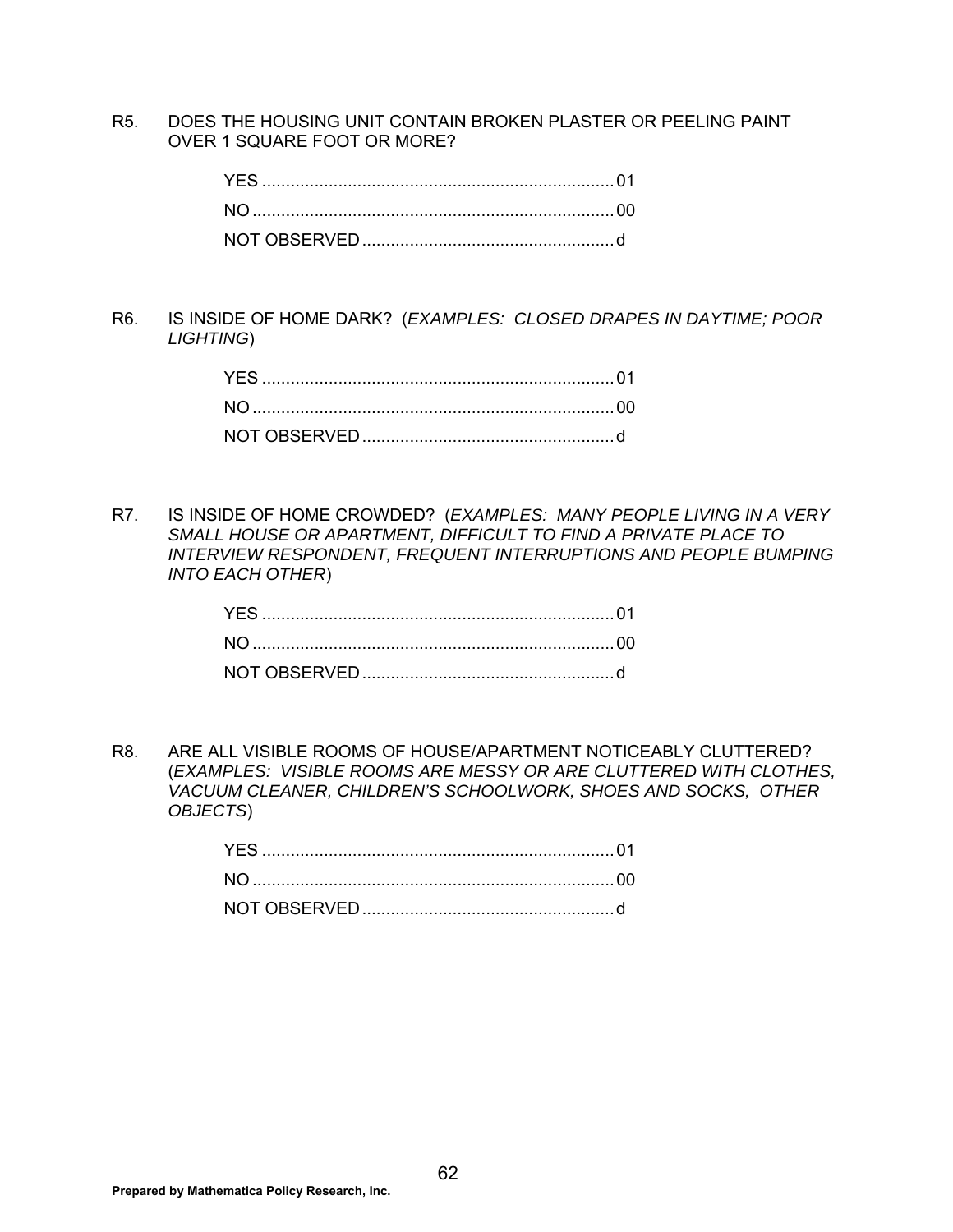R9. ARE ALL VISIBLE ROOMS OF THE HOUSE/APARTMENT DIRTY OR NOT REASONABLY CLEANED? (*EXAMPLES: TRASH STREWN AROUND, DIRTY DISHES IN KITCHEN, FLOOR AND FURNITURE HAVE NOT BEEN CLEANED OR DUSTED FAIRLY RECENTLY*)

R10. IS ENVIRONMENT INSIDE HOME UNSAFE FOR YOUNG CHILDREN? ANSWER "YES" IF ONE OR MORE POTENTIALLY DANGEROUS HEALTH OR STRUCTURAL HAZARDS. (*EXAMPLES: FRAYED ELECTRICAL WIRES, MICE OR RATS, BROKEN GLASS, POISONS, FALLING PLASTER, BROKEN STAIRS, PEELING PAINT, CLEANING MATERIALS LEFT OUT, FLAMES AND HEAT WITHIN REACH OF YOUNG CHILDREN*)

R10A. PLEASE CHECK ALL HAZARDOUS CONDITIONS YOU OBSERVED:

| POISONOUS SUBSTANCES WITHIN REACH      |  |
|----------------------------------------|--|
|                                        |  |
|                                        |  |
|                                        |  |
|                                        |  |
| <b>FLAMES AND HEAT WITHIN REACH OF</b> |  |
| <b>WEAPONS (GUNS OR KNIVES)</b>        |  |
|                                        |  |
|                                        |  |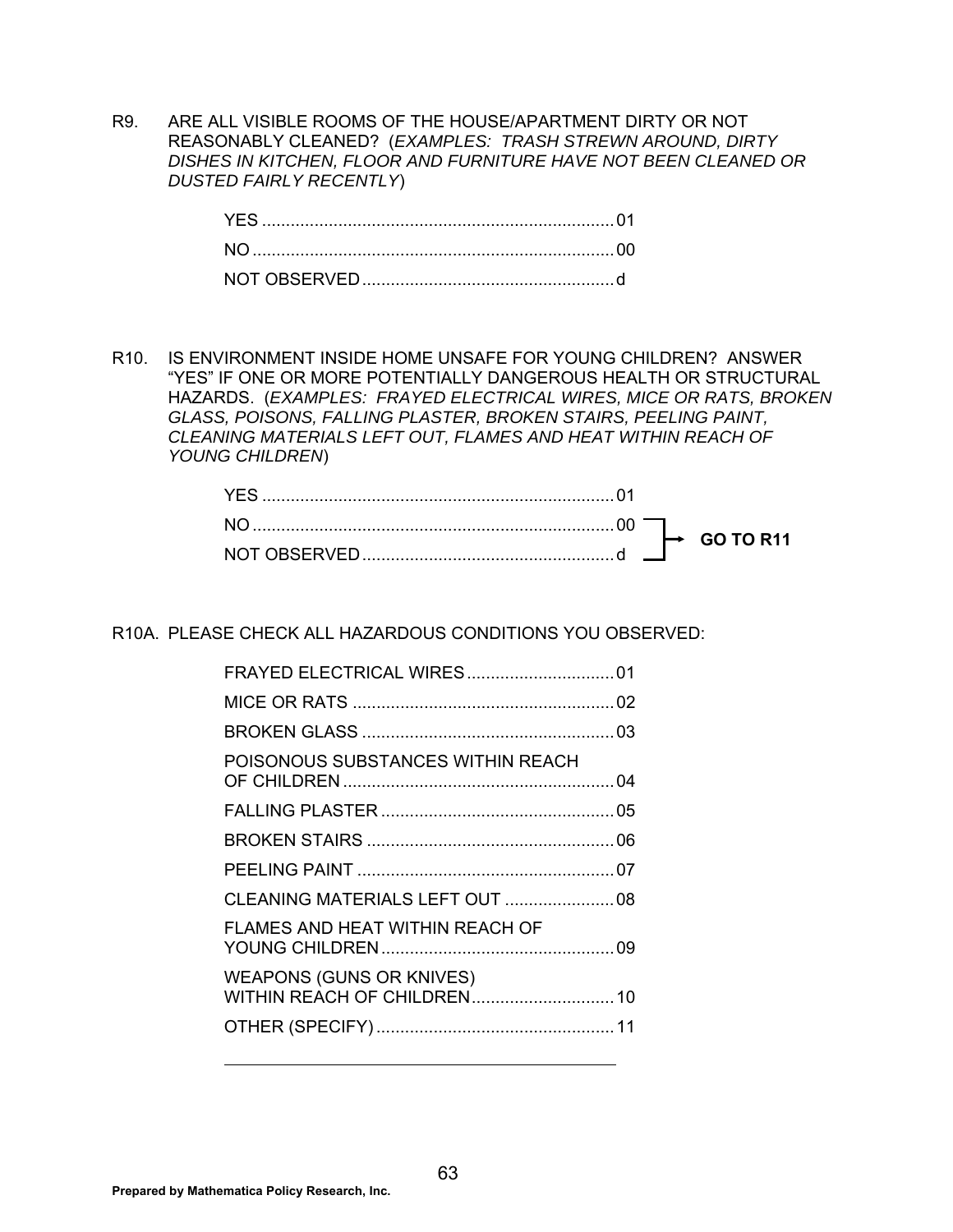R11. DID YOU OBSERVE ANY CHILD'S ARTWORK OR PHOTOGRAPHS OF HOUSEHOLD CHILDREN ON DISPLAY IN THE HOME (*EXAMPLES: ARTWORK OR PHOTOS ON REFRIGERATOR OR ON WALLS)* 

R12. IS HOUSE OR APARTMENT OVERLY NOISY-FROM NOISE IN THE HOUSE (EXAMPLES: TELEVISION, SHOUTS OF CHILDREN, RADIO)?

R13. IS HOUSE OR APARTMENT OVERLY NOISY—FROM NOISE OUTSIDE THE HOUSE (EXAMPLES: TRAIN, CARS, PEOPLE, MUSIC)?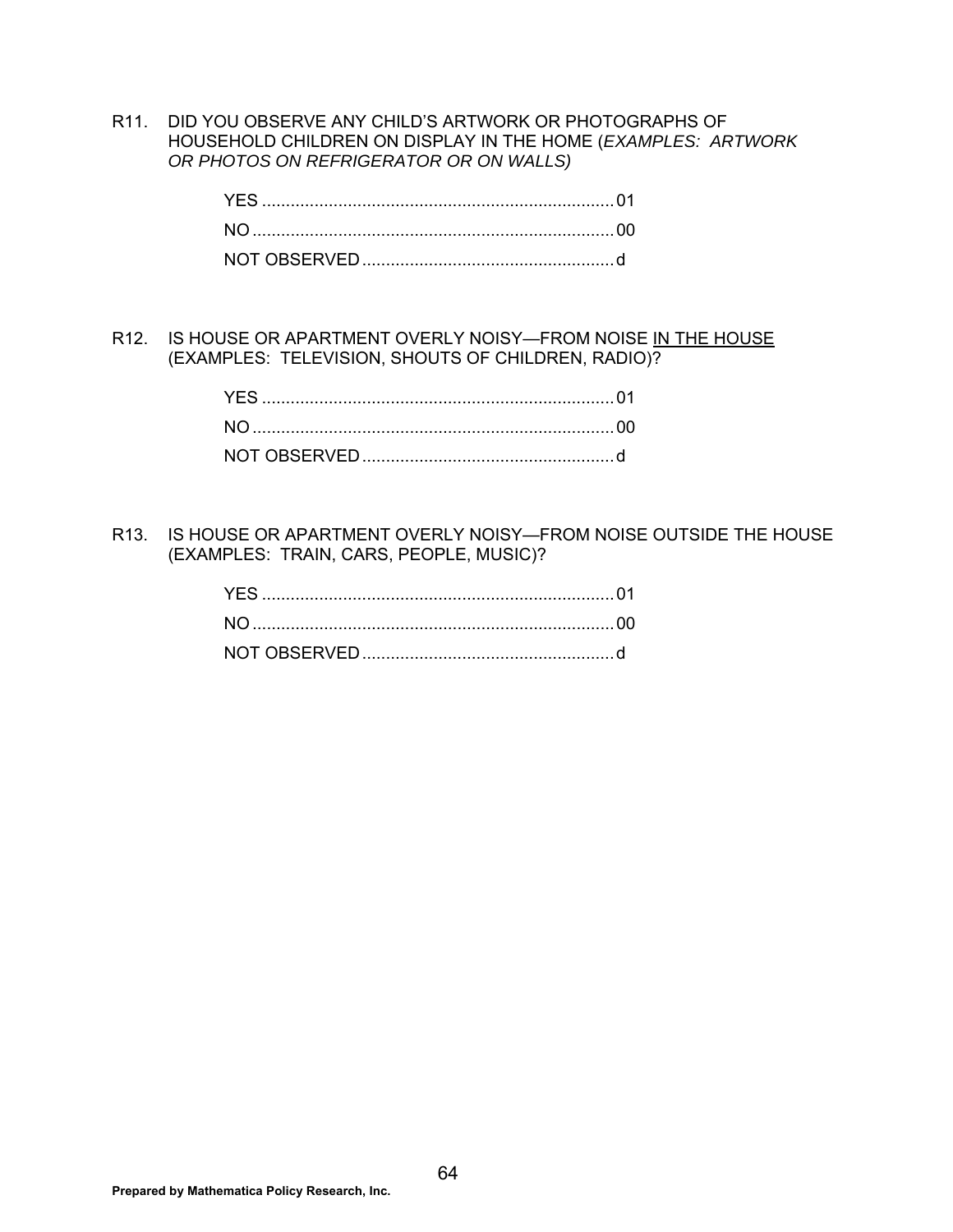## **S. CHILD'S APPEARANCE**

### S1. HOW WOULD YOU BEST DESCRIBE THE CHILD'S CLOTHING?

CIRCLE ALL THAT APPLY

| CLOTHING IS WORN, BUT MENDED OR                                                  |
|----------------------------------------------------------------------------------|
| CLOTHING IS WORN, BUT NOT MENDED,                                                |
| <b>CLOTHING IS TOO TIGHT FOR</b>                                                 |
|                                                                                  |
| <b>CLOTHING IS TOO LIGHT WEIGHT FOR</b><br>INDOOR TEMPERATURE (UNDERDRESSED)  07 |
| <b>CLOTHING IS TOO WARM FOR</b><br>INDOOR TEMPERATURE (OVERDRESSED)08            |
| OTHER NEGATIVE CONDITIONS NOT                                                    |
|                                                                                  |
| CODE HERE IF NONE OF THE                                                         |

CODE HERE IF DID NOT OBSERVE CHILD .......... d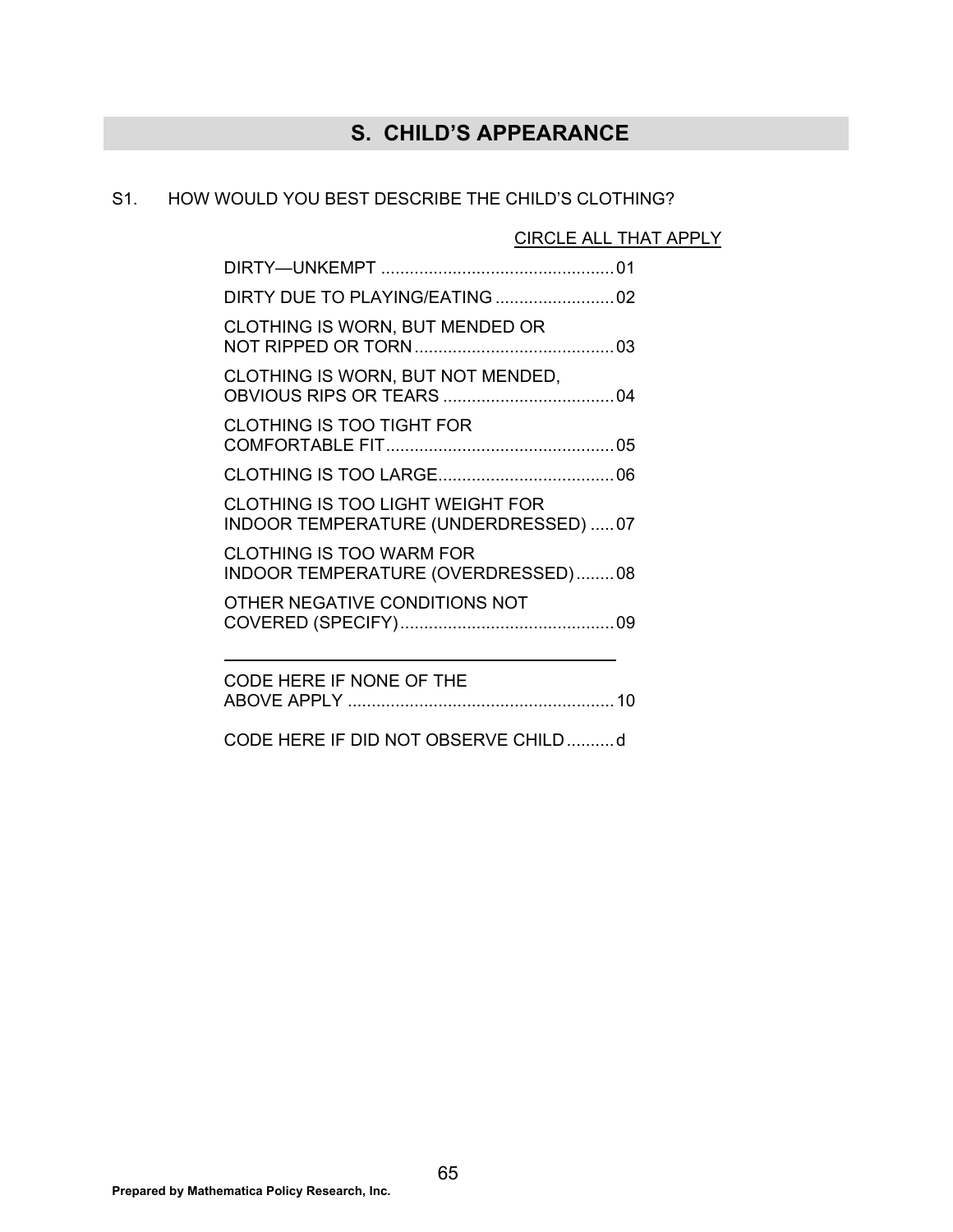HOW WOULD YOU BEST DESCRIBE THE OVERALL HYGIENE OF THE CHILD?

### S2. WASHED/BATHED

| <b>RECENTLY BATHED BUT</b>      |  |
|---------------------------------|--|
| DIRTY AND NOT BATHED FOR        |  |
| APPEARS NOT TO HAVE BEEN BATHED |  |
|                                 |  |

#### S3. HAIR

### S4. ODOR

| EMITS NO BODY AND/OR MOUTH ODOR01   |
|-------------------------------------|
| EMITS SOME BODY AND/OR MOUTH ODOR02 |
| EMITS STRONG BODY AND/OR            |
|                                     |

### S5. IS THERE ANYTHING ELSE ABOUT THE CHILD'S CLOTHING OR HYGIENE THAT IS PROBLEMATIC?

 \_\_\_\_\_\_\_\_\_\_\_\_\_\_\_\_\_\_\_\_\_\_\_\_\_\_\_\_\_\_\_\_\_\_\_\_\_\_\_\_ \_\_\_\_\_\_\_\_\_\_\_\_\_\_\_\_\_\_\_\_\_\_\_\_\_\_\_\_\_\_\_\_\_\_\_\_\_\_\_\_

NO ............................................................................ 00

 $\mathcal{L}_\mathcal{L}$  , which is a set of the set of the set of the set of the set of the set of the set of the set of the set of the set of the set of the set of the set of the set of the set of the set of the set of the set of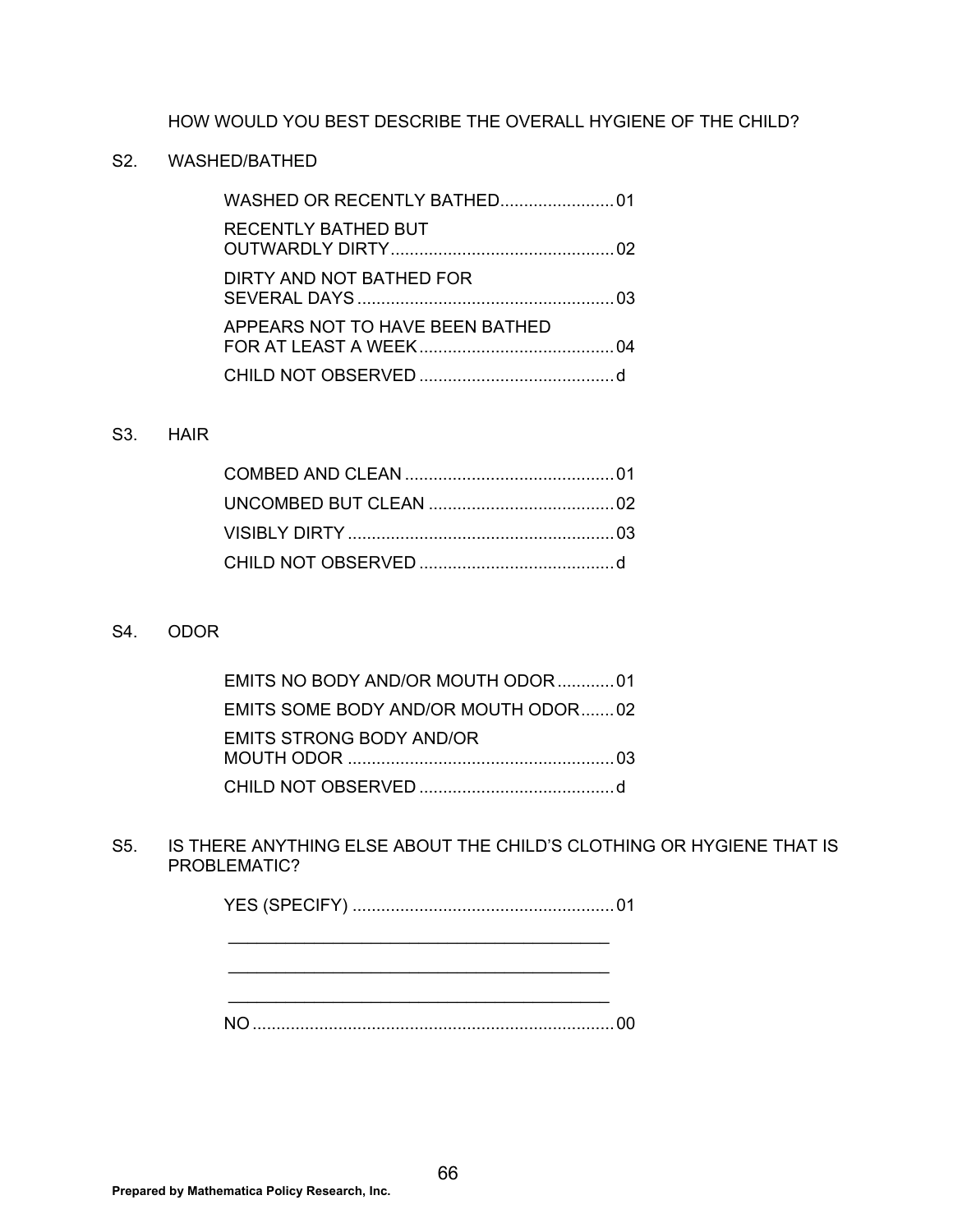## **T. HOME SCALE**

#### **INTERVIEWER: PLEASE COMPLETE THIS SECTION AFTER YOU LEAVE THE RESPONDENT'S HOME.**

#### **ANSWER ON THE BASIS OF YOUR PERSONAL OBSERVATIONS OF THE HOME AND THE MOTHER/CHILD INTERACTIONS AT THE TIME OF YOUR VISIT.**

T1. PARENT TALKS TWICE TO (CHILD) DURING VISIT (BEYOND CORRECTION AND INTRODUCTION).

T2. PARENT VERBALLY ANSWERS (CHILD'S) QUESTIONS OR REQUESTS.

T3. PARENT ENCOURAGES (CHILD) TO CONTRIBUTE TO CONVERSATION DURING VISIT.

| PARENT DOESN'T ENCOURAGE |
|--------------------------|
|                          |
|                          |

T4. PARENT HELPS (CHILD) DEMONSTRATE SOME ACHIEVEMENT OR MENTIONS A PARTICULAR SKILL, STRENGTH, OR ACHIEVEMENT DURING VISIT.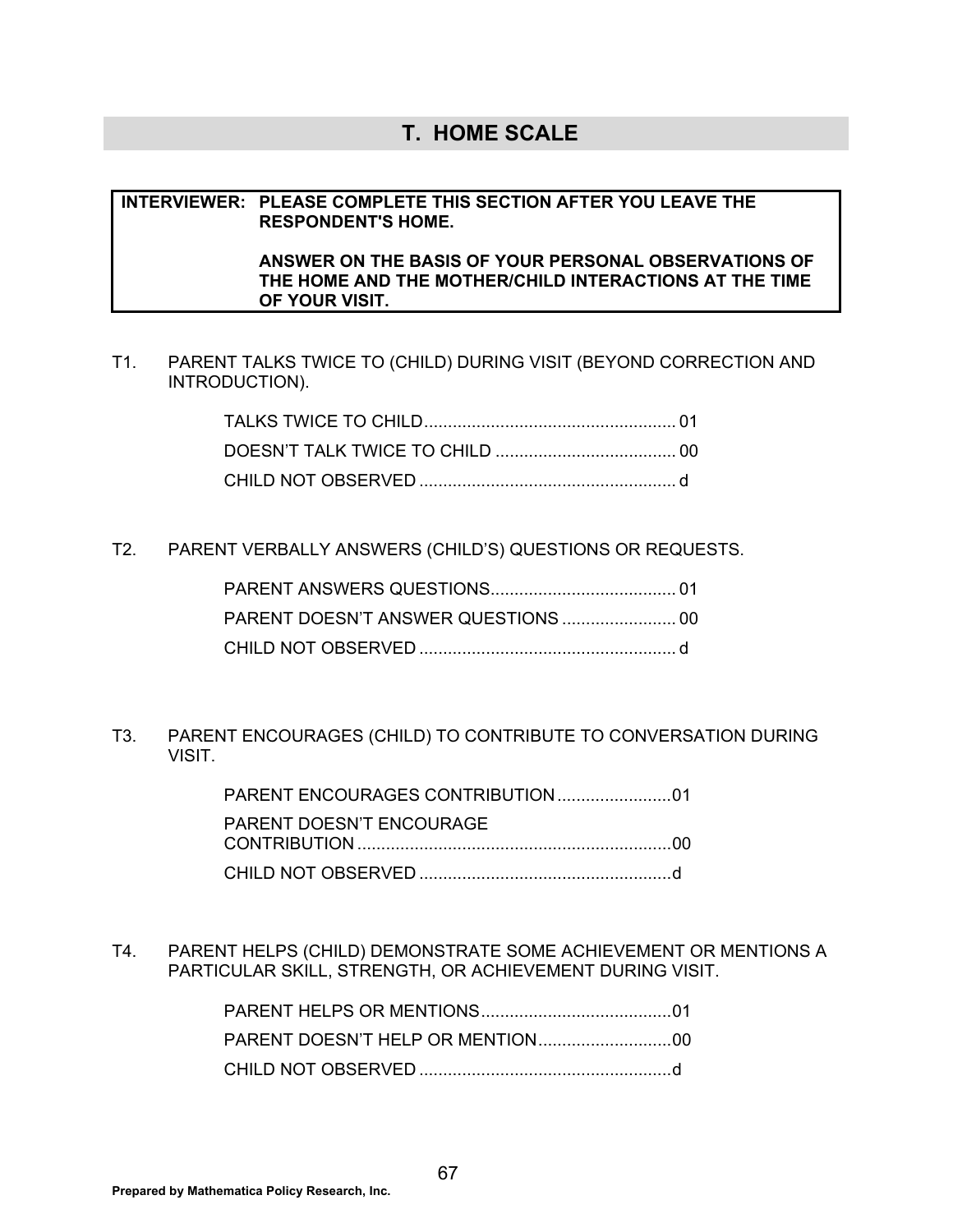T5. PARENT SPONTANEOUSLY PRAISES (CHILD)'S BEHAVIOR OR QUALITIES TWICE DURING VISIT.

T6. PARENT USES SOME TERM OF ENDEARMENT OR SOME DIMINUTIVE FOR (CHILD)'S NAME WHEN TALKING ABOUT OR TO HIM/HER AT LEAST TWICE DURING VISIT.

| PARENT USES ENDEARMENT TWICE OR MORE 01 |
|-----------------------------------------|
|                                         |
|                                         |

T7. PARENT'S VOICE CONVEYS POSITIVE FEELINGS WHEN SPEAKING OF OR TO (CHILD).

> PARENT CONVEYS POSITIVE FEELINGS ........................ 01 PARENT DOESN'T CONVEY POSITIVE FEELINGS...........00

T8. PARENT CARESSES, KISSES, OR CUDDLES (CHILD) ONCE DURING VISIT.

T9. PARENT SHOUTS AT (CHILD) DURING VISIT.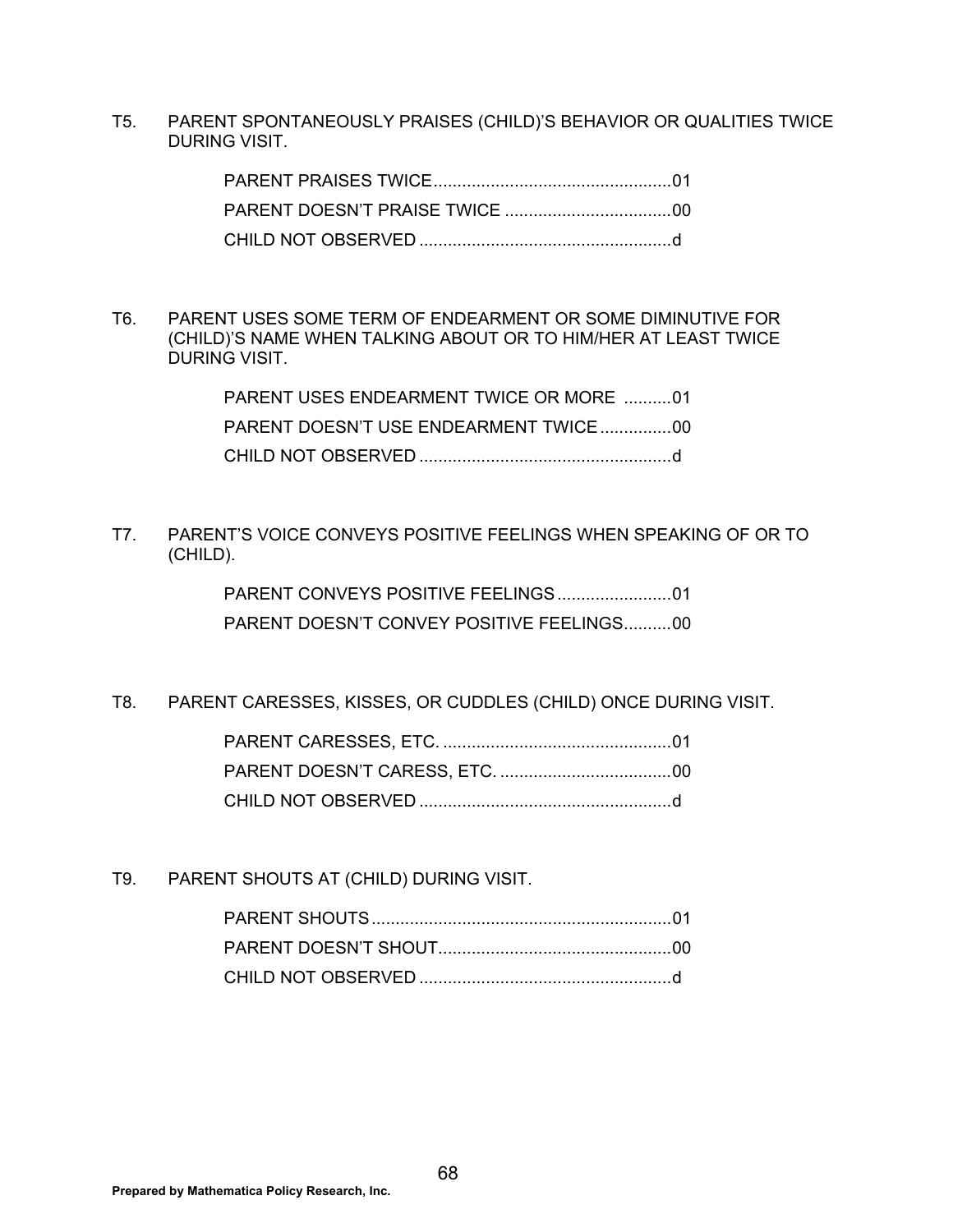T11. PARENT EXPRESSES OVERT ANNOYANCE WITH OR HOSTILITY TOWARD (CHILD) [COMPLAINS, DESCRIBES HIM/HER AS "BAD", SAYS HE WON'T MIND, ETC.]

### T12. PARENT SLAPS OR SPANKS (CHILD) DURING VISIT.

### T13. PARENT SCOLDS, DEROGATES OR CRITICIZES (CHILD) MORE THAN ONCE DURING VISIT.

| PARENT DOESN'T SCOLD MORE THAN ONCE00 |
|---------------------------------------|
|                                       |

T14. PARENT'S SPEECH IS DISTINCT, CLEAR, AND AUDIBLE TO INTERVIEWER.

 PARENT'S SPEECH IS DISTINCT ...................................... 01 PARENT'S SPEECH IS NOT DISTINCT ............................. 00

T15. PARENT INITIATES VERBAL EXCHANGES WITH VISITOR, ASKS QUESTIONS, MAKES SPONTANEOUS COMMENTS.

T16. PARENT EXPRESSES IDEAS FREELY AND EASILY AND USES STATEMENTS OF APPROPRIATE LENGTH.

> PARENT EXPRESSES IDEAS FREELY ............................. 01 PARENT DOESN'T EXPRESS IDEAS FREELY ................. 00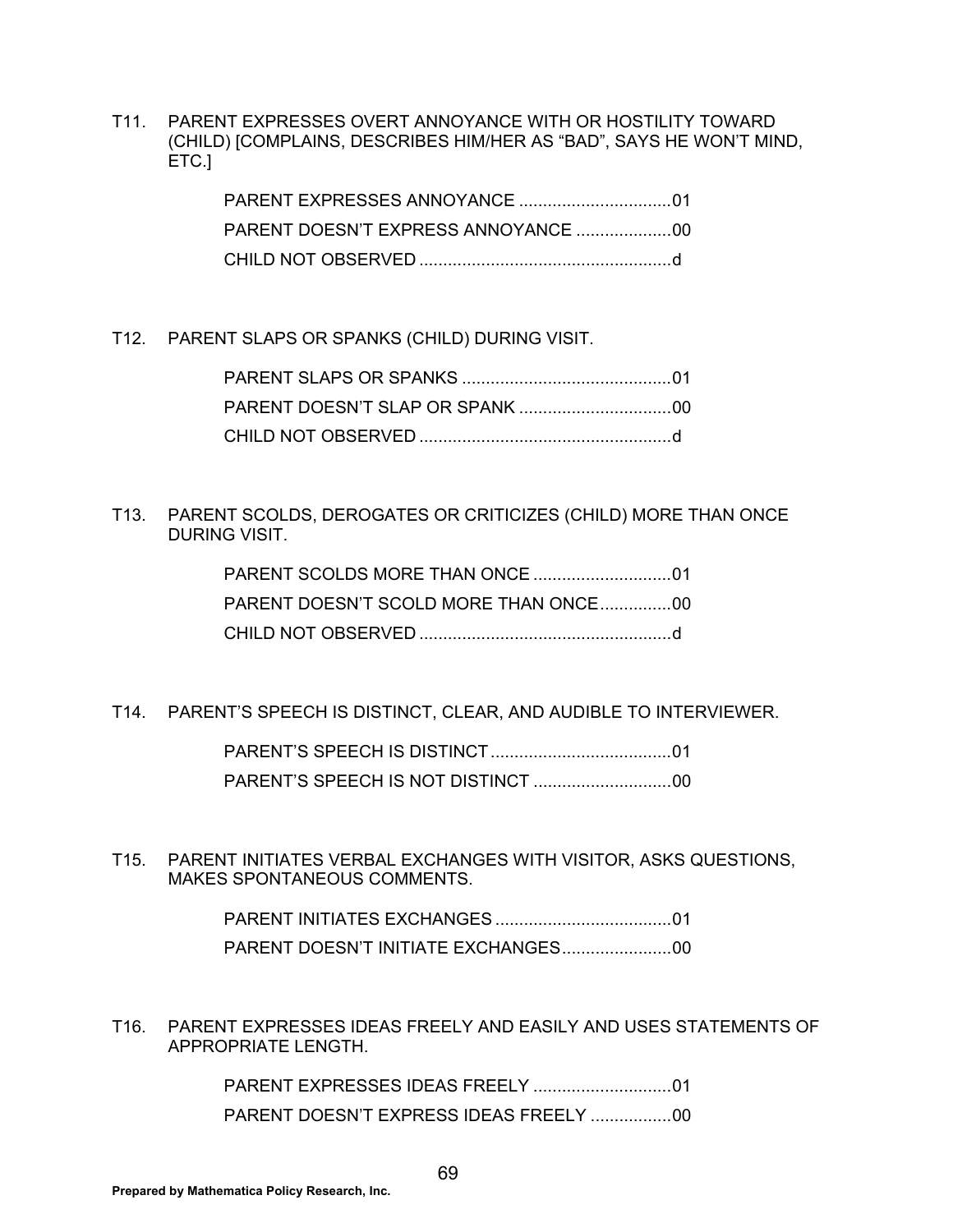T17. PARENT APPEARS TO READILY UNDERSTAND THE INTERVIEWER'S QUESTIONS.

> PARENT APPEARS TO UNDERSTAND QUESTIONS ........... 01 PARENT DOES NOT APPEAR TO UNDERSTAND QUESTIONS ............................................................................ 00

### T18. AT LEAST 10 BOOKS WERE PRESENT AND VISIBLE IN THE HOUSEHOLD.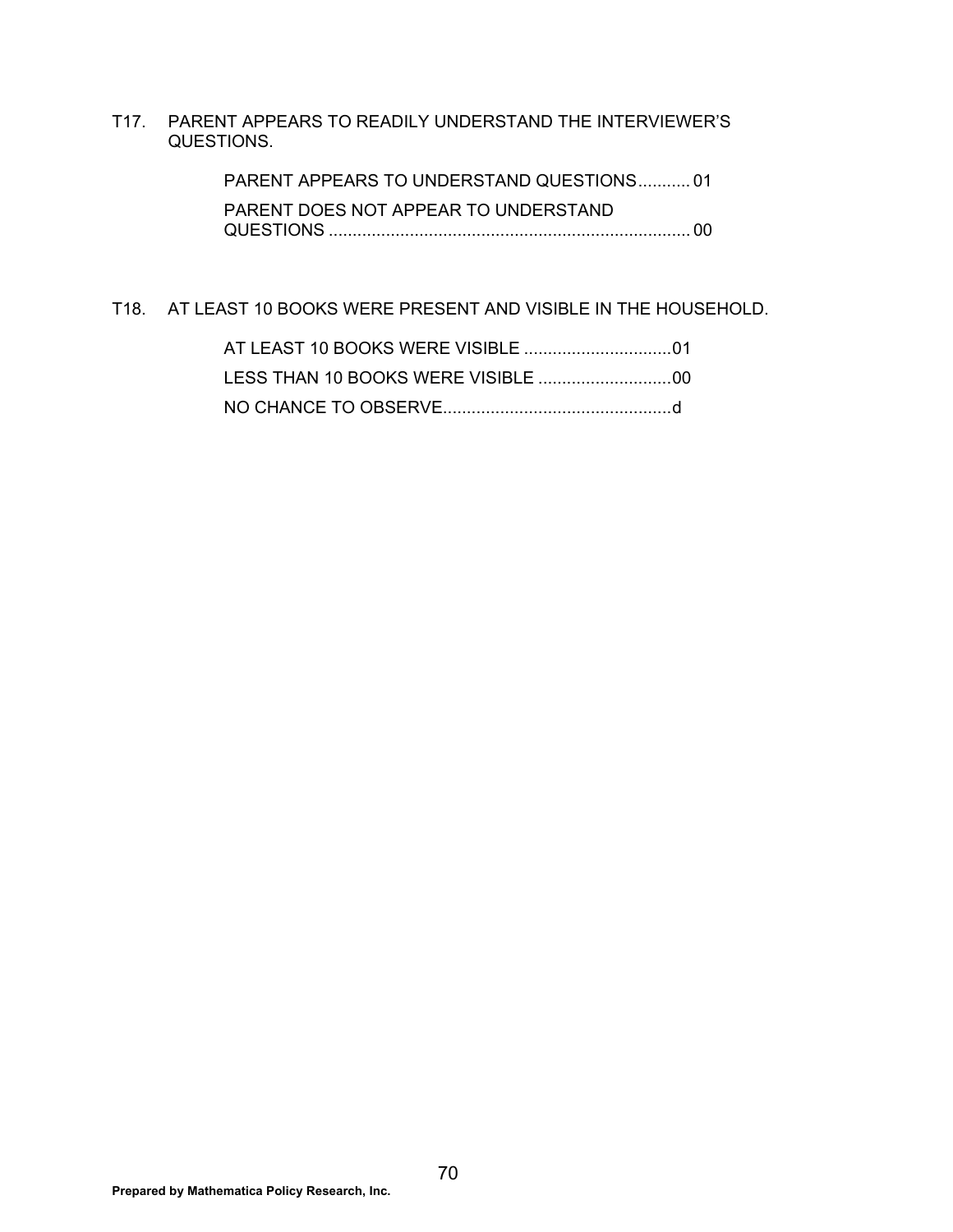## **U. CHILD EMOTION AND COOPERATION**

U1. DID THE CHILD DISPLAY POSITIVE EMOTIONS DURING THE VISIT? (POSITIVE EMOTION IS WHEN THE CHILD SEEMS HAPPY, SMILES OR LAUGHS.)

| ONE OR TWO BRIEF DISPLAYS OF                                            |  |
|-------------------------------------------------------------------------|--|
| THREE OR MORE BRIEF DISPLAYS OF                                         |  |
| ONE OR TWO INTENSE, HEIGHTENED OR<br>PROLONGED DISPLAYS OF POSITIVE     |  |
| THREE OR MORE INTENSE, HEIGHTENED,<br>OR PROLONGED DISPLAYS OF POSITIVE |  |
|                                                                         |  |

U2. DID THE CHILD DISPLAY NEGATIVE EMOTIONS DURING THE VISIT? (NEGATIVE EMOTION IS WHEN THE CHILD SEEMS UNHAPPY, CRIES, OR HAS A TANTRUM.)

| THREE OR MORE INTENSE, HEIGHTENED, OR<br>PROLONGED DISPLAYS OF NEGATIVE |  |
|-------------------------------------------------------------------------|--|
| ONE OR TWO INTENSE, HEIGHTENED, OR<br>PROLONGED DISPLAYS OF NEGATIVE    |  |
| THREE OR MORE BRIEF DISPLAYS OF                                         |  |
| ONE OR TWO BRIEF DISPLAYS OF                                            |  |
|                                                                         |  |
|                                                                         |  |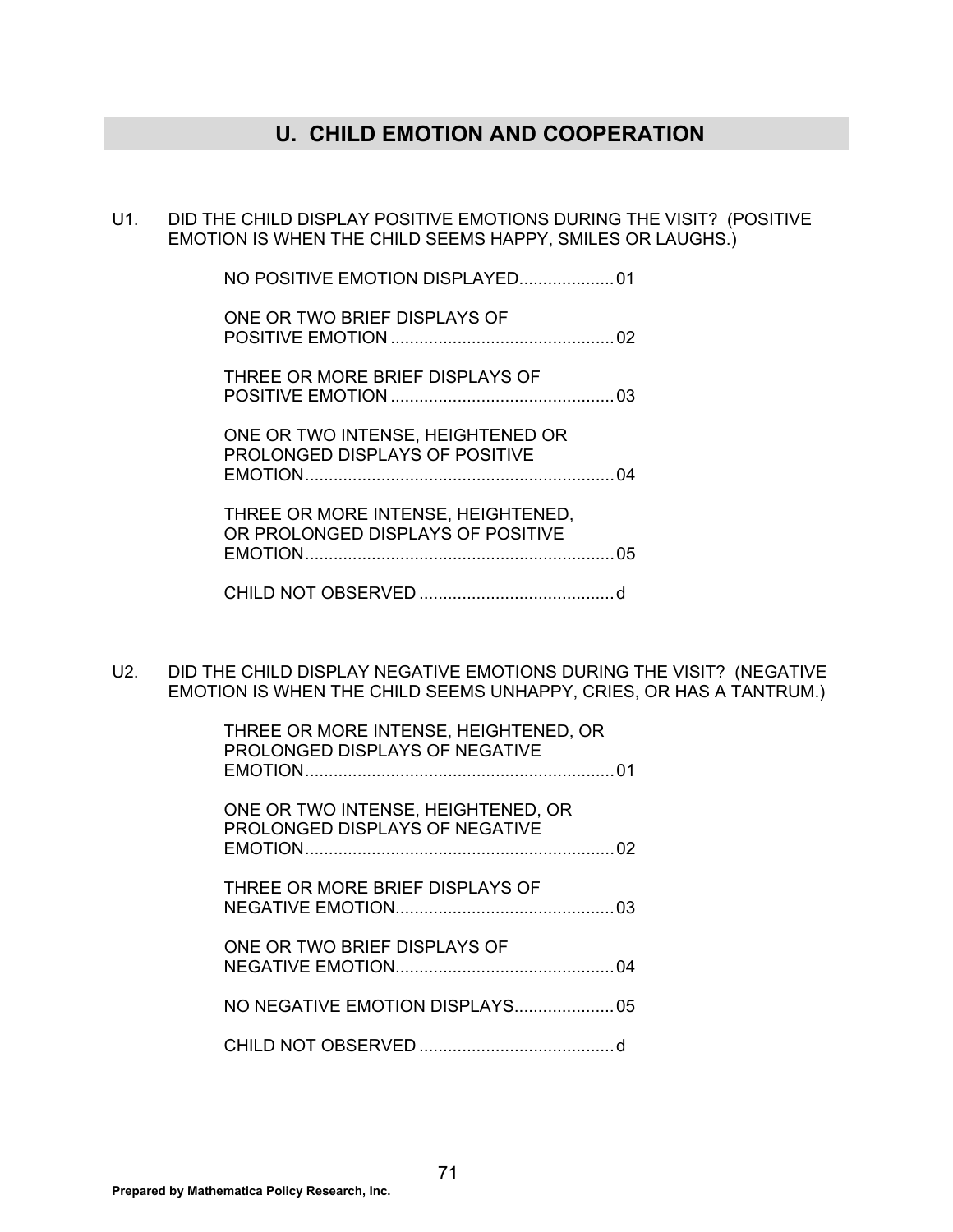U3. HOW PERSISTENT WAS THE CHILD WHEN COMPLETING THE W-J LETTER-WORD TEST? (PERSISTENCE MEANS THAT THE CHILD PAID ATTENTION TO THE TASK, AND DID NOT LOSE INTEREST PARTWAY THROUGH THE TASK.)

CONSISTENTLY LACKS PERSISTENCE ............... 01

 TYPICALLY NOT PERSISTENT; ONE OR TWO INSTANCES OF PERSISTENCE ................... 02

LACKS PERSISTENCE HALF THE TIME ............... 03

 TYPICALLY PERSISTENT; LACKS PERSISTENCE IN ONE OR TWO INSTANCES ..... 04

CONSISTENTLY PERSISTENT .............................. 05

CHILD NOT OBSERVED/DID NOT TAKE TEST ..... d

#### U4. HOW COOPERATIVE WAS THE CHILD DURING THE W-J LETTER-WORD TEST?

| <b>CONSISTENTLY RESISTS SUGGESTIONS</b>                                          |  |
|----------------------------------------------------------------------------------|--|
| <b>TYPICALLY RESISTS SUGGESTIONS OR</b><br><b>REQUESTS; ONE OR TWO INSTANCES</b> |  |
| <b>RESISTS SUGGESTIONS OR REQUESTS</b><br>HALF THE TIME; COOPERATES HALF         |  |
| TYPICALLY COOPERATES; ONE OR TWO                                                 |  |
|                                                                                  |  |
| CHILD NOT OBSERVED/DID NOT TAKE TESTd                                            |  |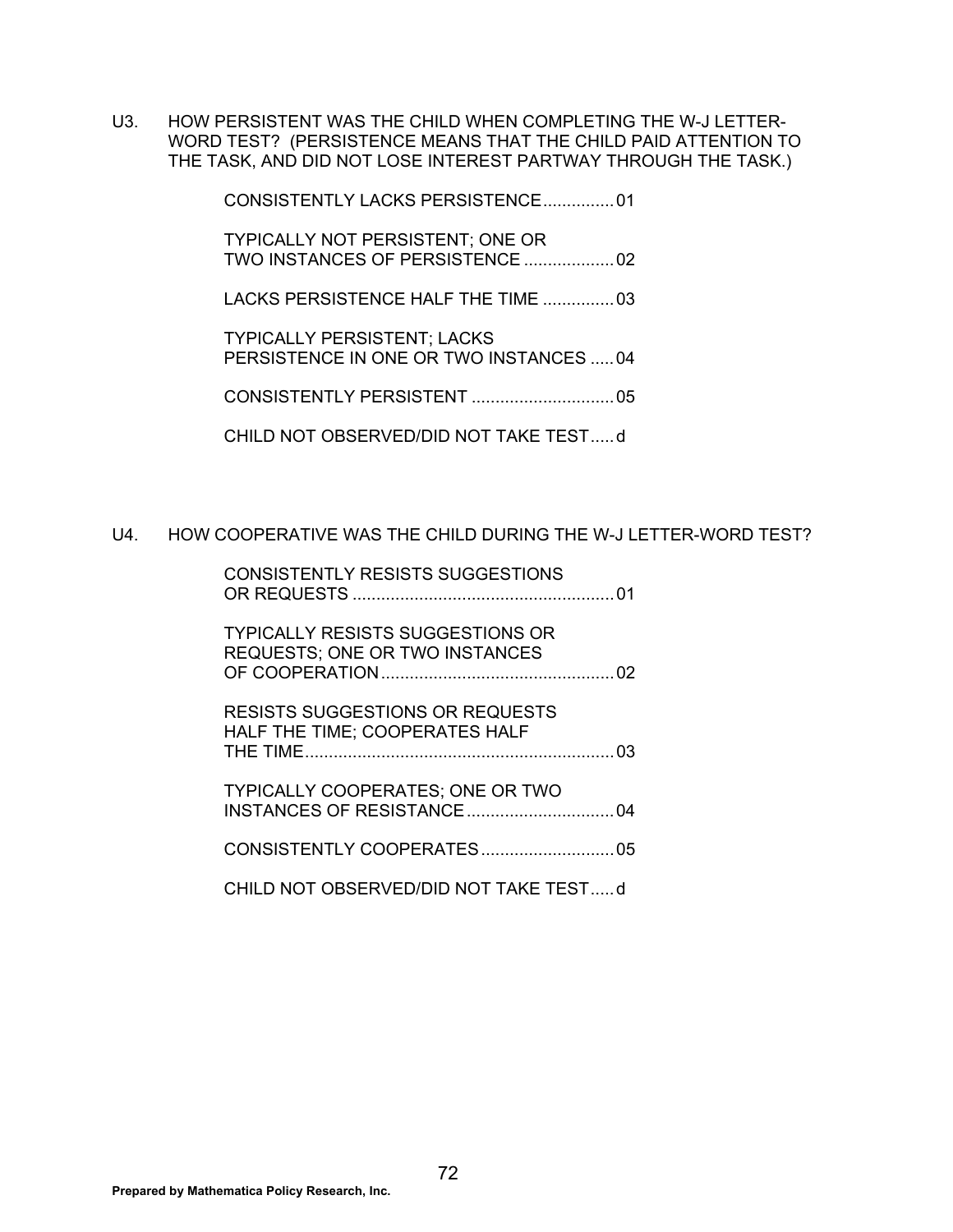U5. HOW PERSISTENT WAS THE CHILD WHEN COMPLETING THE PPVT? (PERSISTENCE MEANS THAT THE CHILD PAID ATTENTION TO THE TASK, AND DID NOT LOSE INTEREST PARTWAY THROUGH THE TASK.)

CONSISTENTLY LACKS PERSISTENCE ............... 01

 TYPICALLY NOT PERSISTENT; ONE OR TWO INSTANCES OF PERSISTENCE ................... 02

LACKS PERSISTENCE HALF THE TIME ............... 03

 TYPICALLY PERSISTENT; LACKS PERSISTENCE IN ONE OR TWO INSTANCES ..... 04

CONSISTENTLY PERSISTENT .............................. 05

CHILD NOT OBSERVED/DID NOT TAKE TEST ..... d

#### U6. HOW COOPERATIVE WAS THE CHILD DURING THE PPVT?

| <b>CONSISTENTLY RESISTS SUGGESTIONS</b>                                          |
|----------------------------------------------------------------------------------|
| <b>TYPICALLY RESISTS SUGGESTIONS OR</b><br><b>REQUESTS; ONE OR TWO INSTANCES</b> |
| <b>RESISTS SUGGESTIONS OR REQUESTS</b><br>HALF THE TIME: COOPERATES HALF         |
| <b>TYPICALLY COOPERATES: ONE OR TWO</b>                                          |
|                                                                                  |
| CHILD NOT OBSERVED/DID NOT TAKE TESTd                                            |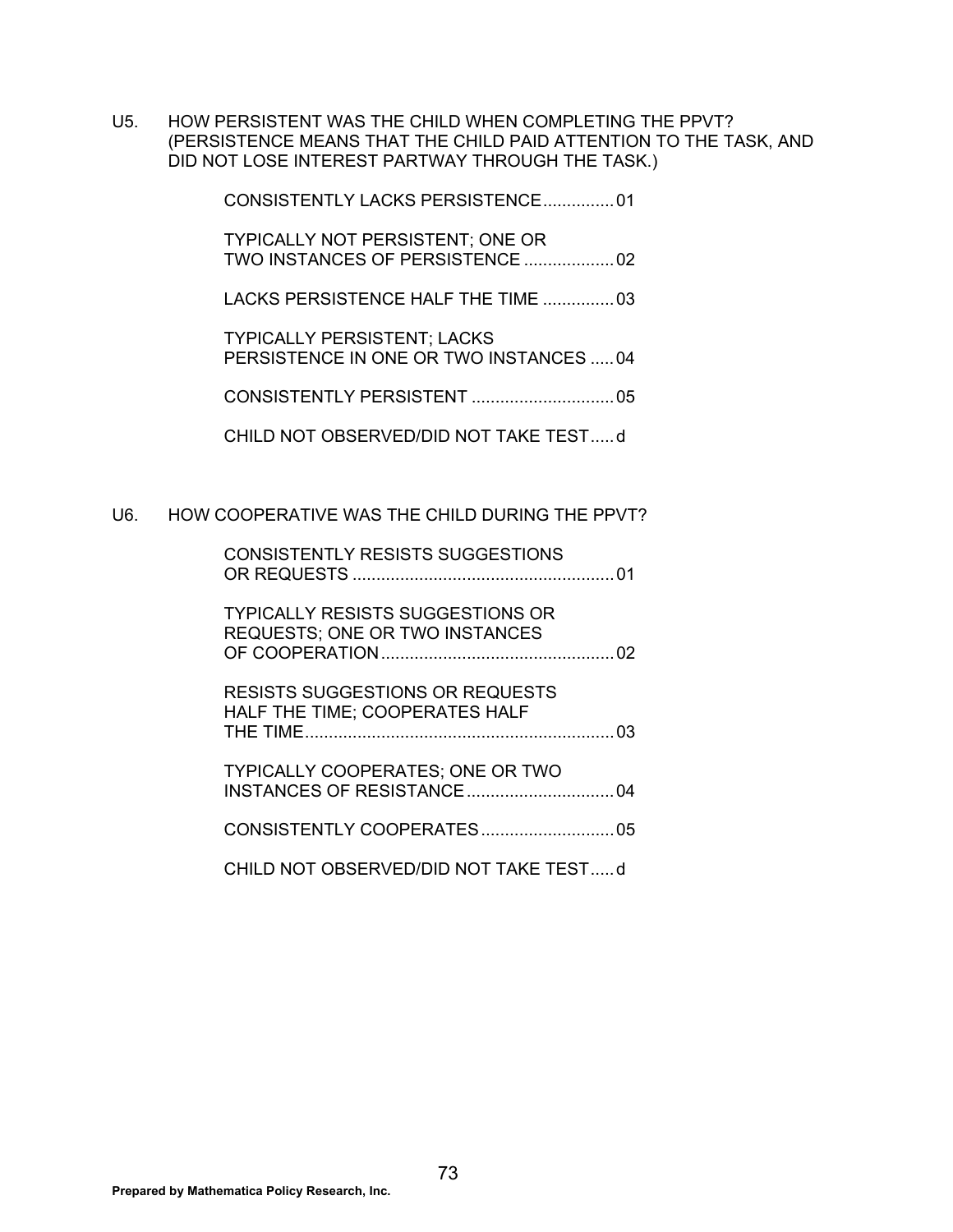## U7. HOW COOPERATIVE WAS THE CHILD WHILE BEING WEIGHED AND MEASURED?

| <b>CONSISTENTLY RESISTS SUGGESTIONS</b>                                              |     |
|--------------------------------------------------------------------------------------|-----|
| <b>TYPICALLY RESISTS SUGGESTIONS OR</b><br><b>REQUESTS; ONE OR TWO INSTANCES</b>     |     |
| <b>RESISTS SUGGESTIONS OR REQUESTS</b><br>HALF THE TIME; COOPERATES HALF THE<br>TIME | -03 |
| <b>TYPICALLY COOPERATES; ONE OR TWO</b>                                              |     |
|                                                                                      |     |
| CHILD NOT OBSERVED/NOT WEIGHED                                                       |     |
|                                                                                      |     |

**Prepared by Mathematica Policy Research, Inc.**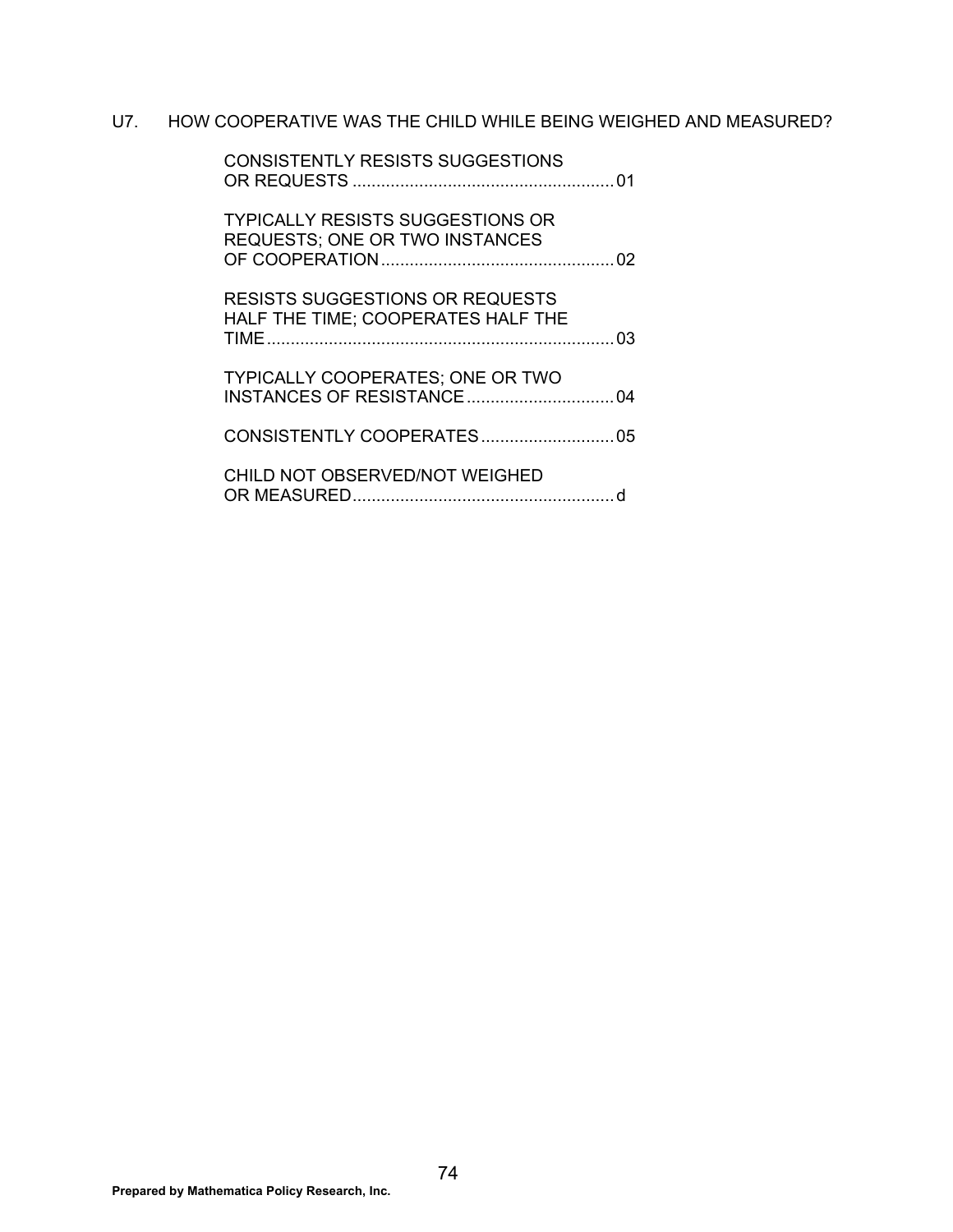# **SECTION V: ENDING**

#### V1. **INTERVIEW WAS CONDUCTED IN:**

| ENGLISH |  |
|---------|--|
| SPANISE |  |

## V2. **RESPONDENT'S ATTENTION TO INTERVIEWER WAS:**

## V3. **RESPONDENT'S UNDERSTANDING OF THE QUESTIONS WAS:**

#### V4. **RESPONDENT'S ABILITY TO ARTICULATE ANSWERS WAS:**

## V5. **RESPONDENT'S COOPERATION THROUGHOUT MOST OF THE INTERVIEW WAS:**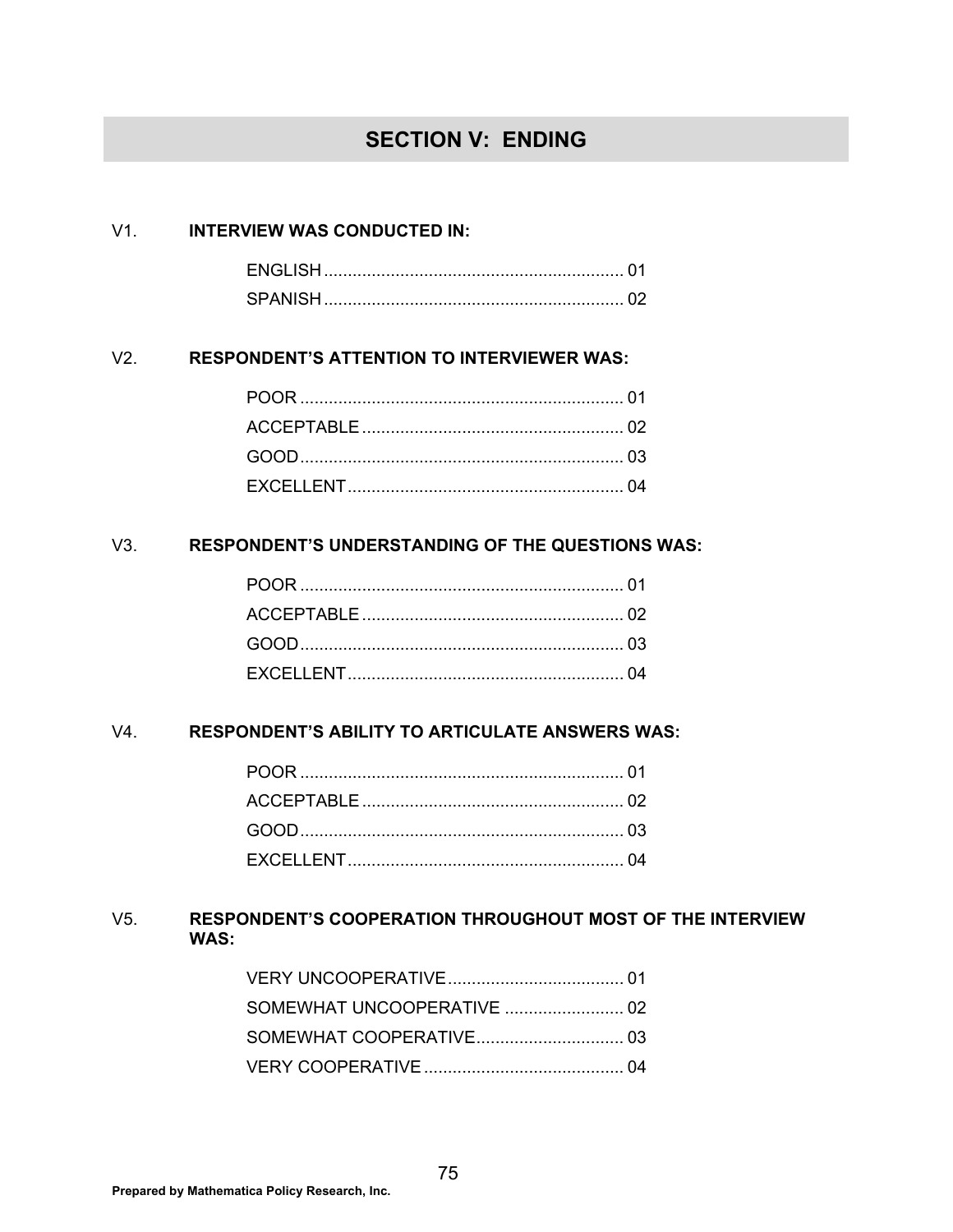## V6. **DID RESPONDENT APPEAR:**

|    |                  | <b>NO</b> | <b>SOMEWHAT</b> | <b>VERY</b> | <b>CAN'T TELL</b> |
|----|------------------|-----------|-----------------|-------------|-------------------|
| A. | SUSPICIOUS?      | 00        | 01              | 02          |                   |
| B. | UNCOMMUNICATIVE? | 00        | 01              | 02          |                   |
| C. | ANXIOUS/NERVOUS? | 00        | 01              | 02          |                   |
| D  |                  | 00        | 01              | 02          |                   |
|    | TO BE ON DRUGS?  |           |                 |             |                   |

## V7. **WAS ANYONE ELSE PRESENT DURING THE INTERVIEW?**

## V8. **WHO WAS PRESENT?**

| <b>CIRCLE ALL THAT APPLY</b> |
|------------------------------|
|                              |
|                              |
|                              |

## V9. **ADDITIONAL COMMENTS:**

|                       | I HAVE READ THIS COMPLETED QUESTIONNAIRE AND CERTIFY THAT ALL QUESTIONS<br>REQUIRING ANSWERS HAVE BEEN APPROPRIATELY FILLED IN, AND THAT THIS<br>INTERVIEW HAS BEEN ADMINISTERED TO THE DESIGNATED SAMPLE MEMBER. |
|-----------------------|-------------------------------------------------------------------------------------------------------------------------------------------------------------------------------------------------------------------|
| INTERVIEWER SIGNATURE | ID NUMBER                                                                                                                                                                                                         |
| <b>DATE</b>           |                                                                                                                                                                                                                   |

ı